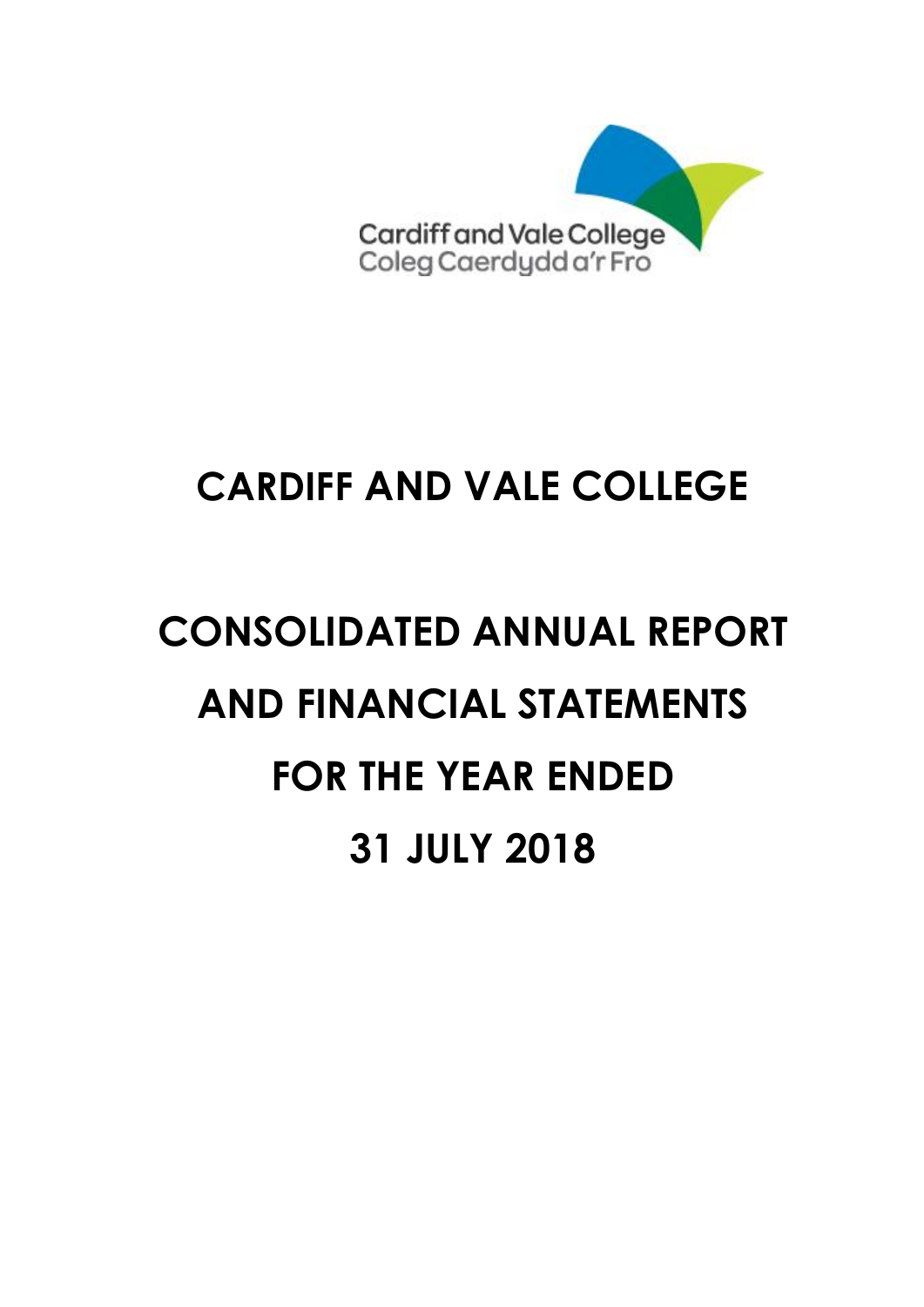# **CARDIFF AND VALE COLLEGE CONSOLIDATED FINANCIAL STATEMENTS FOR THE YEAR ENDED 31 JULY 2018**

#### **Table of contents**

|                                                                                | Page |
|--------------------------------------------------------------------------------|------|
| Report of the Governing Body                                                   |      |
| Statement of the Governing Body's responsibilities                             | 19   |
| Corporate governance and internal control statement                            | 21   |
| Independent auditor's report to the Governing Body of Cardiff and Vale College | 26   |
| Consolidated and College Statement of Comprehensive Income                     | 29   |
| Consolidated and College Statement of Changes in Reserves                      | 30   |
| <b>Consolidated and College Balance Sheets</b>                                 | 31   |
| Consolidated Statement of Cash flows                                           | 32   |
| Notes to the accounts                                                          | 33   |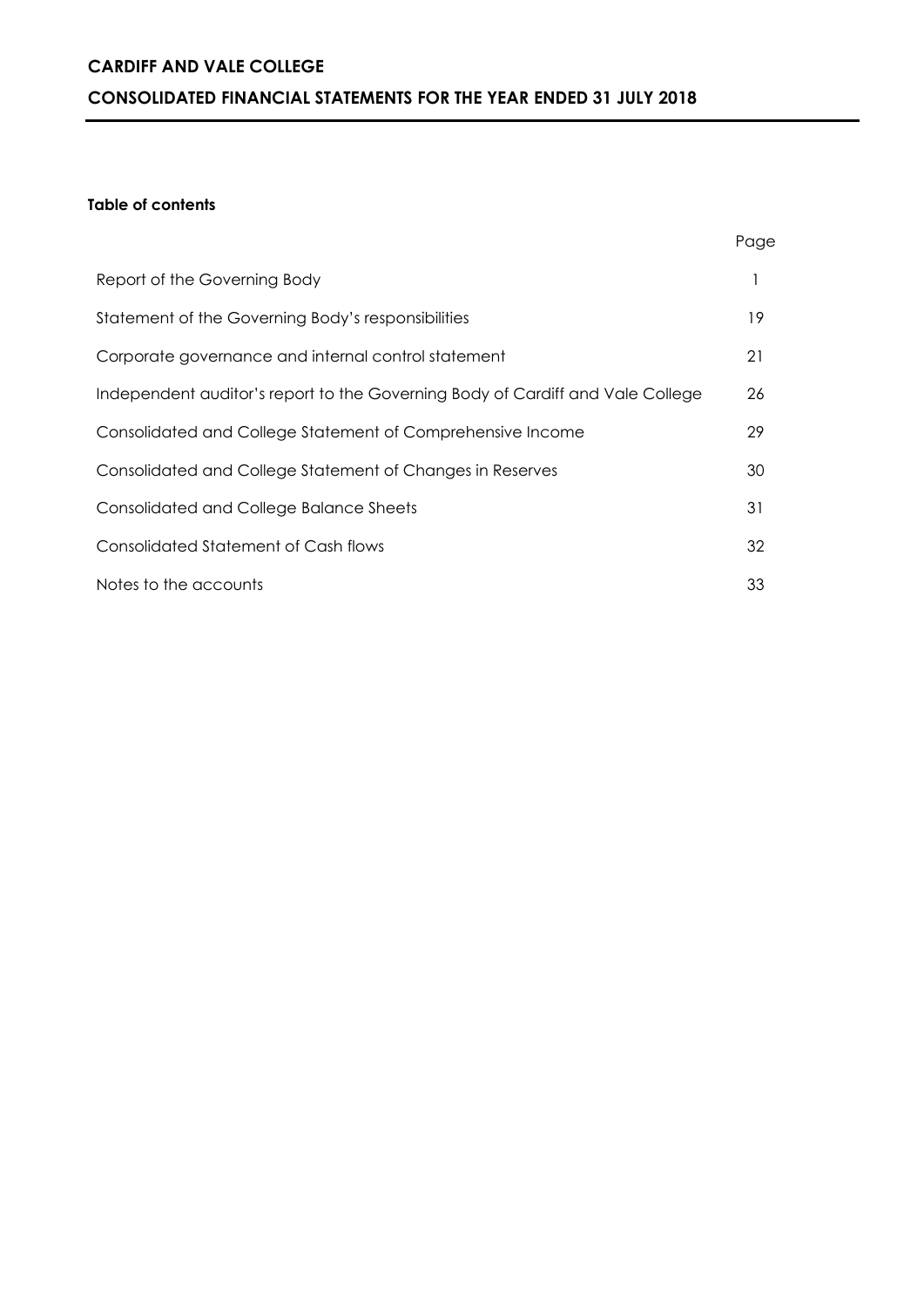# **CONSOLIDATED FINANCIAL STATEMENTS FOR THE YEAR ENDED 31 JULY 2018**

### **REPORT OF THE GOVERNING BODY**

The Governing Body presents its annual report and the financial statements of Cardiff and Vale College ("the College") for the year ended 31 July 2018.

#### **Legal status**

On the 8 April 2011 the Cardiff and Vale College (Incorporation) Order 2011 came into force establishing the new College.

On 1 August 2011 the Barry College Further Education Corporation and the Coleg Glan Hafren Further Education Corporation (Dissolution) Order 2011 came into force. This order dissolved both Corporations and transferred all of their properties, rights and liabilities to the new college.

#### **Vision**

*To be a leading educational business.*

#### **Mission**

*To deliver high quality education and training, outstanding results, skilled and employable people, excellent customer experience, innovative business growth and continued investment that supports prosperous communities and a thriving economy.*

#### **Values**

*Inspirational. Inclusive. Influential.*

#### **Public benefit**

The College is an exempt charity and is regulated by the Welsh Government as Principal Regulator for all FE Corporations in Wales. The members of the Governing Body, who are trustees of the charity, are disclosed on pages 17 to 18. In setting and reviewing the College's strategic objectives, the Governing Body has had due regard for the Charity Commission's guidance on public benefit and particularly upon its supplementary guidance on the advancement of education. The guidance sets out the requirement that all organisations wishing to be recognised as charities must demonstrate, explicitly, that their aims are for the public benefit. In delivering its mission, the College provides the following identifiable public benefits through the advancement of education:

- High-quality teaching
- Widening participation and tackling social exclusion
- Excellent employment record for students
- Strong student support systems
- Links with employers, industry and commerce.

The delivery of public benefit is set out in this report of the Governing Body.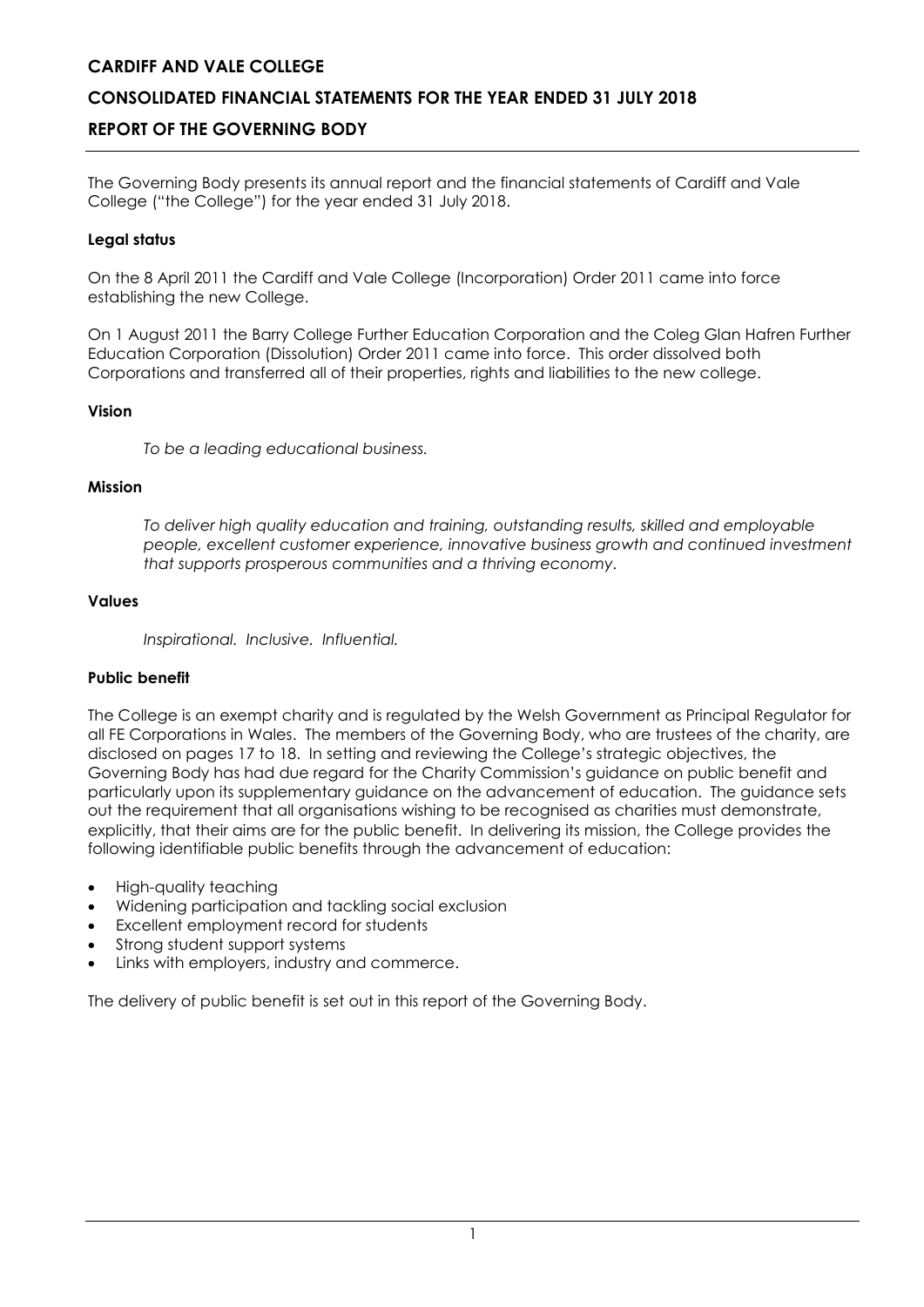# **CONSOLIDATED FINANCIAL STATEMENTS FOR THE YEAR ENDED 31 JULY 2018**

# **REPORT OF THE GOVERNING BODY**

#### **Strategic direction**

The College has established a three-year development plan that sets out its Vision and Strategic Priorities. Under each strategic priority are a number of specific focuses for performance improvement and delivery:

- **Quality**  striving for excellent results and outcomes
	- o Learner wellbeing
	- o Teaching, learning and assessment
	- o Learner progression
	- o Quality improvement
	- o Continuous professional development
	- o Equality and diversity
	- o Staff wellbeing
- **Efficiency** ensuring the College is efficient and sustainable
	- o Leadership and management
	- o Accommodation and environmental strategy
	- o Partnership and collaboration
	- o Financial stability and investment
	- o Value for money and cost effectiveness
	- o Risk management
- **Growth** developing our business to invest in our community
	- o Employer engagement, enterprise and innovation
	- o Social engagement
	- o Higher education
	- o Welsh-medium provision
	- o Junior Apprenticeship programme
	- o 14-16 learning pathways provision
	- o 16-19 provision
	- o Work-based learning
	- o Diversification of Income

The Governing Body monitored the performance of the College against this plan which has now been reviewed and updated and established as a three-year corporate development plan.

#### **Learner numbers**

In 2017/18 the College provided opportunities for 19,426 learners, including:

- 5,371 learners on full-time courses
- 526 learners on higher education courses
- 185 school pupils aged 14-19 on part-time learning pathways
- 3,646 apprenticeship programmes
- 6,758 adults studying on a part-time basis
- 2,940 learners studying through franchise arrangements in the community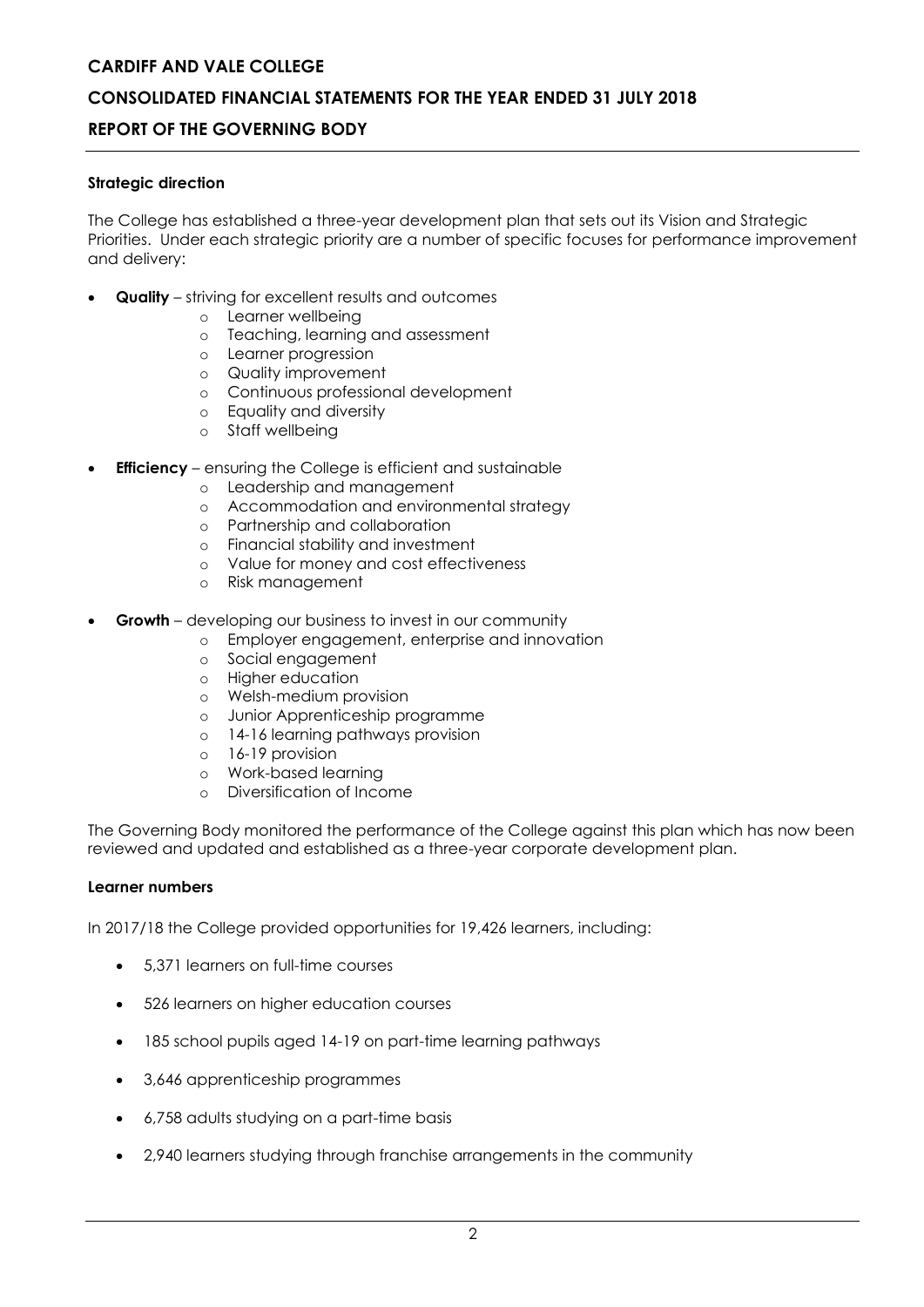#### **2017/18 – the College's performance**

During the year the College continued to improve the success rates of learners, building on the "double good" assessment for both current performance and prospects for improvement received in in the Estyn inspection of March 2015.

- The overall success rate of all enrolments at CAVC is at its highest level since 2011/12 and is now above the National Comparator at 91%.
- The success rates of underrepresented groups and those in receipt of EMA or FSM is above 90%.
- Attainment rates have also continued to rise to 95%, with an overall 5% increase since 2013/14.
- Successful completion has risen to 96%, an improvement of 1% compared to 2016/17.
- 77% of Junior Apprentice learners achieved A-G grades in English, Maths and Numeracy. The 23% who did not achieve were actively engaged in Maths, Numeracy and English sessions throughout the year.
- Higher education has grown by 7% and met both financial and enrolment targets. Overall satisfaction on HE courses increased by 10%. Internal progression increased from 25% to 36%.
- There is a strong attendance record across the college with an overall college annual attendance rate in 2017-18 of 90%
- Learner Voice satisfaction has improved in many areas over the last three years, in particular questions relating to teaching and learning are regularly over 95%.
- In work-based learning, the College-led Quality Skills Alliance is projecting success rates of 80% for Foundation Apprenticeships, 84% for Apprenticeships and 76% for Higher Apprenticeships.
- 89% of learners had a positive progression onto university, further learning or employment.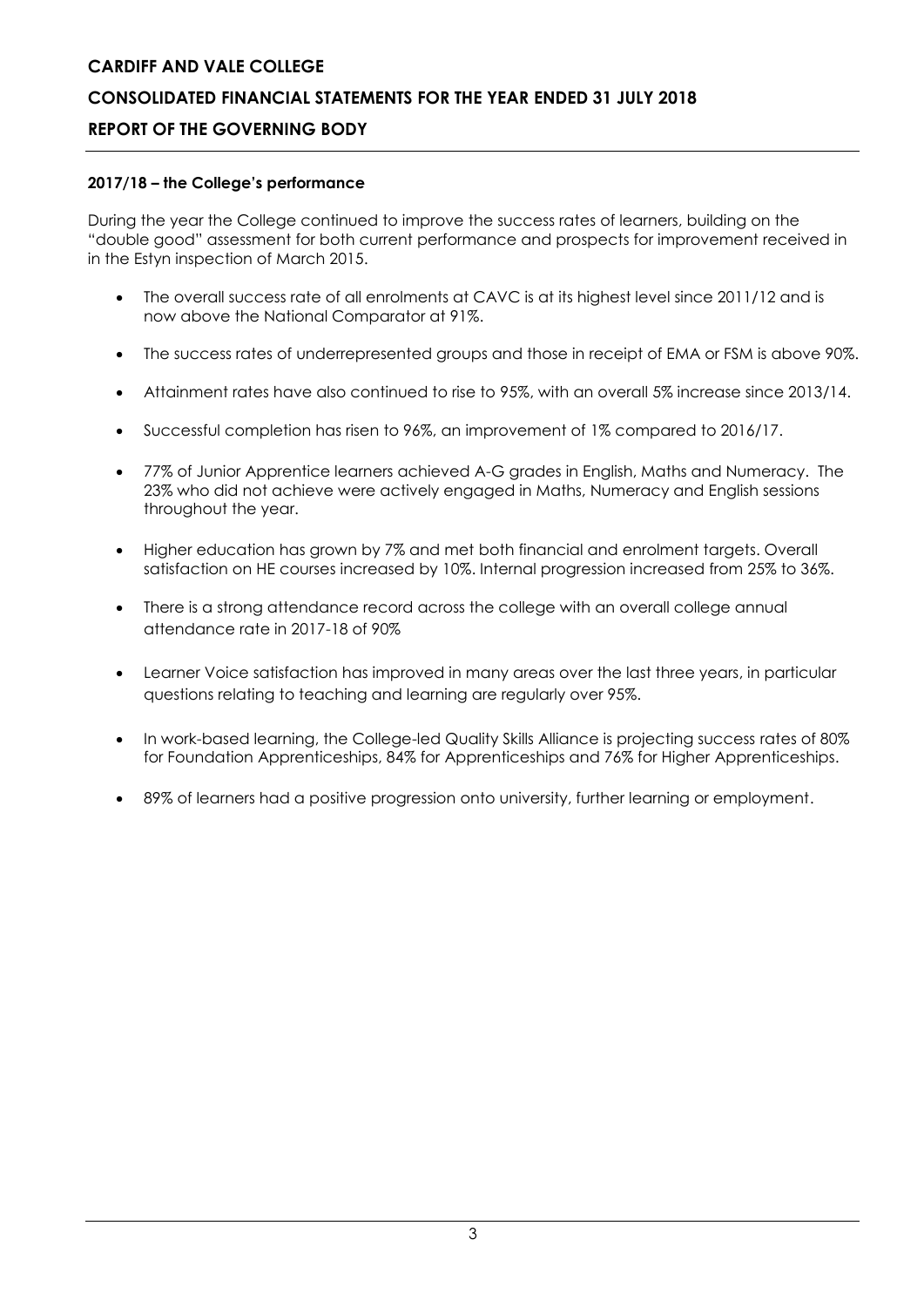# **CONSOLIDATED FINANCIAL STATEMENTS FOR THE YEAR ENDED 31 JULY 2018**

### **REPORT OF THE GOVERNING BODY**

#### **Learner achievements**

Complementing academic performance, the College is delighted to report the following individual and group achievements of our learners:

- Tom Lewis, an electrical installation apprentice, was selected for Team UK at EuroSkills Budapest. Tom and his twin brother Connor, also an electrical installation apprentice, will travel to Russia for the WorldSkills finals in 2019. Connor won bronze in the WorldSkills UK finals;
- The College is sending more learners to the WorldSkills UK finals in 2018 than any other Welsh college. Twelve students from a wide range of departments, including auto body repair, IT and customer services will be taking part;
- Hospitality Alex James and Amy Hoskins travelled to India to represent Wales in the International Young Chef Olympiad;
- Anthony Cox won gold in Inclusive Skills Personal Trainer contest at ALN World Skills competition;
- Henry Deane and Oscar Green won gold and silver respectively in Skills Competition Wales Auto Body and Paint finals;
- The College entered the WorldSkills Visual Merchandising contest for the first time, with Hannah Needs winning gold;
- James Ackland won bronze for Wall and Floor Tiling in the WorldSkills UK finals;
- Camilla Dima won gold in Skills Competition Wales Advanced Face and handy Beauty final. Soraia Sequira Gomes Rabaol won silver;
- Sharna Byrne, Daisy Dimond and Makenzi Webber won silver in an Inclusive Skills Wales Media competition;
- Dion Mullins won silver in Skills Competition Wales Hairdressing;
- A Level student Michael Bonney was shortlisted for a UK-wide British Education Award;
- Project SEARCH intern Jade Smith one of a cohort of interns with Additional Learning Needs that the College places with Cardiff University – was employed full time by the University;
- Level 3 Health and Social Care learner Whitney Phillips won BTEC Learner of the Year;
- Caroline Turner and Annette Howell won Best CIPD Student Awards;
- Level 3 IT student Ellie Perkins made it through the entry rounds of the Microsoft Specialist Four Nations Championships and will represent Wales in the next stage;
- Students studying for a foundation degree in Film came third in the NAMSS Film Competition 2018, with a film based on the theme 'Why is voting important?'.
- Level 2 Bricklaying student Sam Ashdown came second in a competition organised by Persimmon Homes and was interviewed for a possible apprenticeship;
- Four learners won CILEx Student of the Year awards Martyn Crowley and Marysia Gayle for level 3 and Katy Evans and Stacey McGrinder for Level 6;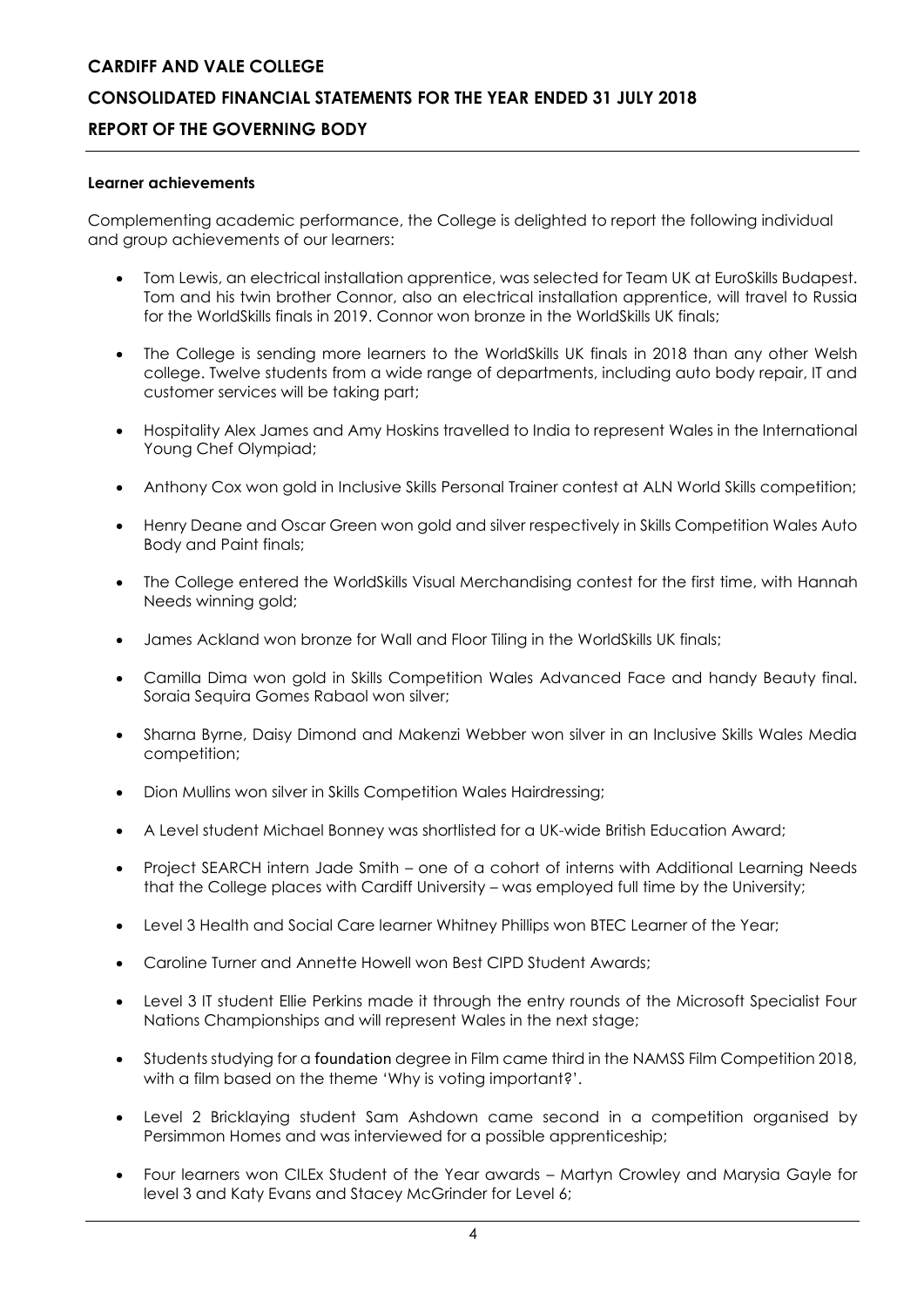### **CONSOLIDATED FINANCIAL STATEMENTS FOR THE YEAR ENDED 31 JULY 2018**

#### **REPORT OF THE GOVERNING BODY**

#### **Learner achievements (continued)**

- Two junior apprentices Macey and Nia got through to the second round of the Association of Hairdressers and Therapists;
- Mateusz Kolacki and Kyle Woodward won gold and silver respectively in WorldSkills Cyber Security; Morgan Whithear and Tomek Pawelek won gold and silver respectively in WorldSkills IT Technician; Melvin Saji won gold in WorldSkills Networking Systems Administrator; Fatoumata Makalo won bronze in WorldSkills IT Software Solutions for Business;
- Two learners successfully gained places at 'Go Compare' in their Academy to have a fully funded degree programme and full time employment.

#### **Curriculum and other developments and achievements**

In supporting our learners, their communities and employers the College has developed a number of initiatives including:

- The Project Search Internship, which is proving highly successful. 75 learners per year are engaged in work placement over Cardiff University, Subway, Simply Fresh , Bae Coffi and venue hire in CF10 retail at CAVC. This real life programme develops the skills this disadvantaged group will need to become skilled and employable people.
- The College has made significant investment in technology-enhanced learning (TEL), with staff supported by Digital Leaders and good practice shared during TeachMeets, CPD days and during a TEL festival, 'Let's Get Phygital' in May 2018.
- Working with the Welsh Government, the College has set up an ESOL testing and placement centre – REACH, to meet the growing needs for ESOL education in the region; this has had an extremely positive impact by reducing the waiting list across Cardiff from 500 learners to none.
- The College has worked in partnership with Velindre and Public Health Wales to develop a course to address the issue of the late detection of cancer. This late detection disproportionately affects the non-English speaking black and minority ethnic community, due to both a lack of awareness around available NHS services and a lack of conversation in those communities about signs and symptoms that may indicate other underlying health conditions.
- In 2017/18 the College became the first Further Education provider in Wales to achieve the Matrix Award; this Award recognises the quality of careers information, advice and guidance practices across the College.
- In 2017/18 the College was awarded the Investors in People silver accreditation.
- The College has opened post-16 provision at Eastern Community Campus and is currently delivering a joint sixth form provision at the newly created creative partnership with Cardiff West Community School (a community school developed from the merger of two of the worst performing schools in Wales). These developments are part of CAVC's commitment to transform communities, improve social mobility and develop employable and skilled learners from the most challenging and diverse backgrounds in Cardiff and the Vale of Glamorgan.
- In 2017/18, the college continued its participation in the Welsh Government's Skills Priorities Programme (SPP), a project focussed on higher-level skills development of staff. The project has had a direct impact on current and future FE learners, with 62 staff participating in CPD activities in the year to support future delivery of higher level courses and qualifications.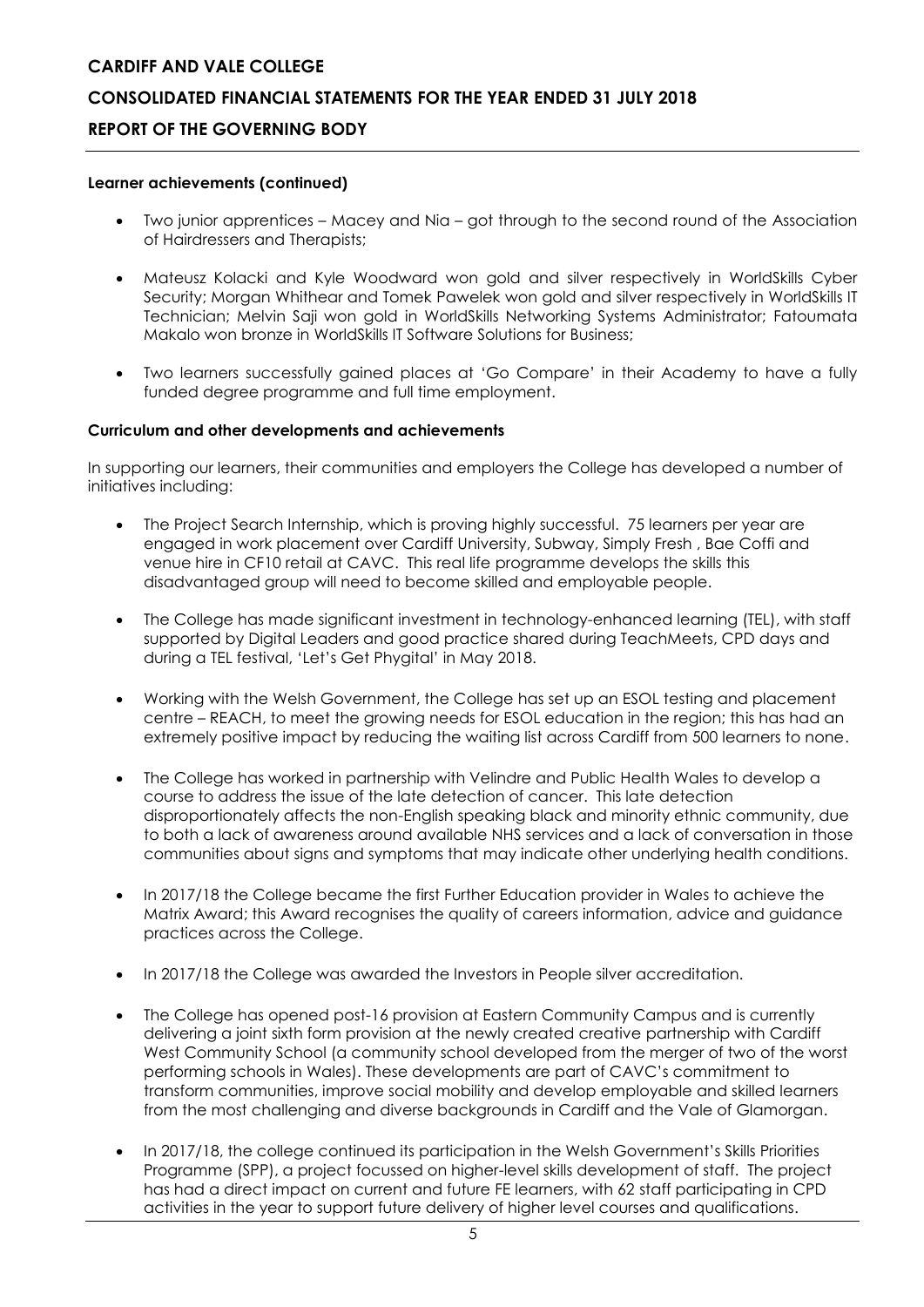#### **Partnerships**

The College is committed to supporting employers and communities across Cardiff and the Vale. These initiatives have continued during the last year in the following areas:

- The College has developed very strong partnerships with large and small employers and most learners undertake work experience and or work related education. A number of organisations including; Wales Millennium Centre, Cardiff and Vale of Glamorgan Local Health Boards, Cardiff Council, BBC, Principality, Bentleys, Deloittes, Admiral and Lloyds deliver workshops or offer internships for learners to improve their skills and awareness of industry related work tailored to their career aspirations.
- The College works closely with the Local Authorities and the Education Achievement Service, sharing CPD activities for teaching and hosting the Seren Project, a specific scheme for more able and talented learners.
- The College has also developed further very effective partnerships with the Welsh Rugby Union; Cardiff City; Cardiff Blues and the Military Preparation Training College, to offer different opportunities for stimulating and challenging learning in our community. The College started its first Combined Cadet Force in September 2018, offering additional opportunities for young people to develop leadership and behavioural management skills.
- In 2017/18 the College launched a training programme for all Welsh Rugby Union Athletes at all levels, organised by the Welsh Rugby Players Association which has influenced the new tutorial framework.
- Other College-funded partnerships include third sector organisations such as Vision 21; the Ministry of Life and the Media Academy Cardiff.
- The College also works closely with the Prince's Trust; the Cardiff Outdoor Education Team; the St. Giles' Trust; Tenovus and the Communities First teams across Cardiff and the Vale of Glamorgan to provide bespoke courses for the 'hardest-to-reach' and most disadvantaged learners.
- A number of inward investments have been secured through the College's commitment to targeted employers, for example Aston Martin and more recently Channel Four.
- The College's sector specific Employer Advisory Boards based around our nine key priority sectors - strengthen relationships with employers, ensuring local skills and economic growth needs are met.
- Learners work extensively with the BBC and other major media and creative organisations such as Welsh National Opera Design Challenge, the Roald Dahl festival, live music events in the City, the BBC Introduces Music programme.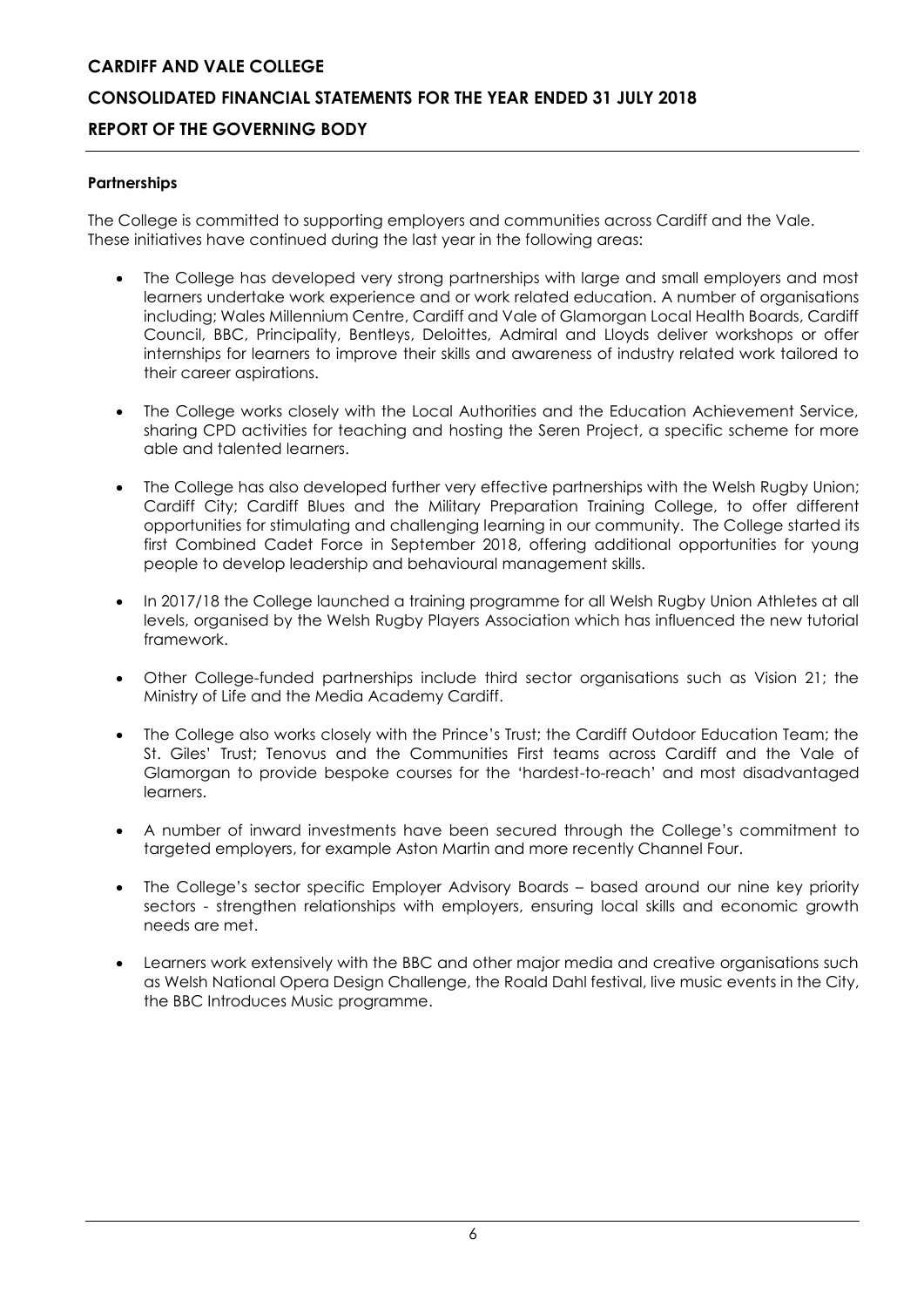#### **Principal risks and uncertainties**

As part of the strategic planning process the Executive Team undertakes a comprehensive review of the risks that might impact on the achievement of the College's strategic aims and objectives. In addition, each Dean and Director develops a risk register for their own faculty or directorate.

These reviews consider the systems and procedures that already exist to mitigate any potential impact on the College of the identified risks and define any additional actions that might be required to further reduce the likelihood or impact of the identified risks.

A risk register is developed that records the key strategic risks, the likelihood of those risks occurring, their potential impact on the College and the actions being taken to reduce and mitigate the risks. Risks are prioritised using a consistent scoring system.

The Operational Executive Team consider risk management issues as part of each meeting and undertake a formal review of the risk register every term that is reported to the Audit Committee.

Outlined below is a description of the principal risk factors that affect the College. Not all the factors are within the College's control. Other factors besides those listed below may also adversely affect the College.

Since 2011/12 the FE sector's funding has increased by less than 1%, whilst pay costs alone have increased by over 12.5%. The increase in funding for 2018/19 of 1% represents a further real terms cut in funding when compared to the cost of pay awards and inflation increases on non pay costs.

As well as inflationary increases to staff and other costs, the College is anticipating a significant cost increase in the forthcoming year relating to the Teachers' Pension Scheme, following the recent valuation of the scheme by the Department of Education. A recent announcement by HM Treasury in relation to this valuation is likely to result in a significant increase to employers' contribution rates, which would take effect from April 2019. The revised contribution rate will not be confirmed until the valuation exercise has been completed, but initial estimates by sector analysts are predicting a rate of over 23%. This would result in the College incurring additional unfunded costs of around £0.7million per year. Without additional funding, this would severely impact the College's financial position and will require further changes to our underlying business model in order to enable provision and jobs to be protected in the future.

Brexit continues to give rise to significant uncertainty – this could directly affect the College with the removal of ESF funding that currently contributes 25% of the Welsh Government's Work Based Learning budget and perhaps future restrictions on overseas students – an area in which the College has been able to grow.

The College has established three priorities to mitigate the risk of reductions in Government funding:

- **Quality** by ensuring our provision is of the highest quality the College will continue to attract learners and funding;
- **Efficiency** by identifying innovation in processes and procedures and doing more for less the College will be able to ensure scarce resources are directed towards learner outcomes; and.
- **Growth** by identifying opportunities for growing the business through income generation or closer collaboration with partners, the College will be able to support core activity and hence protect provision and protect jobs; and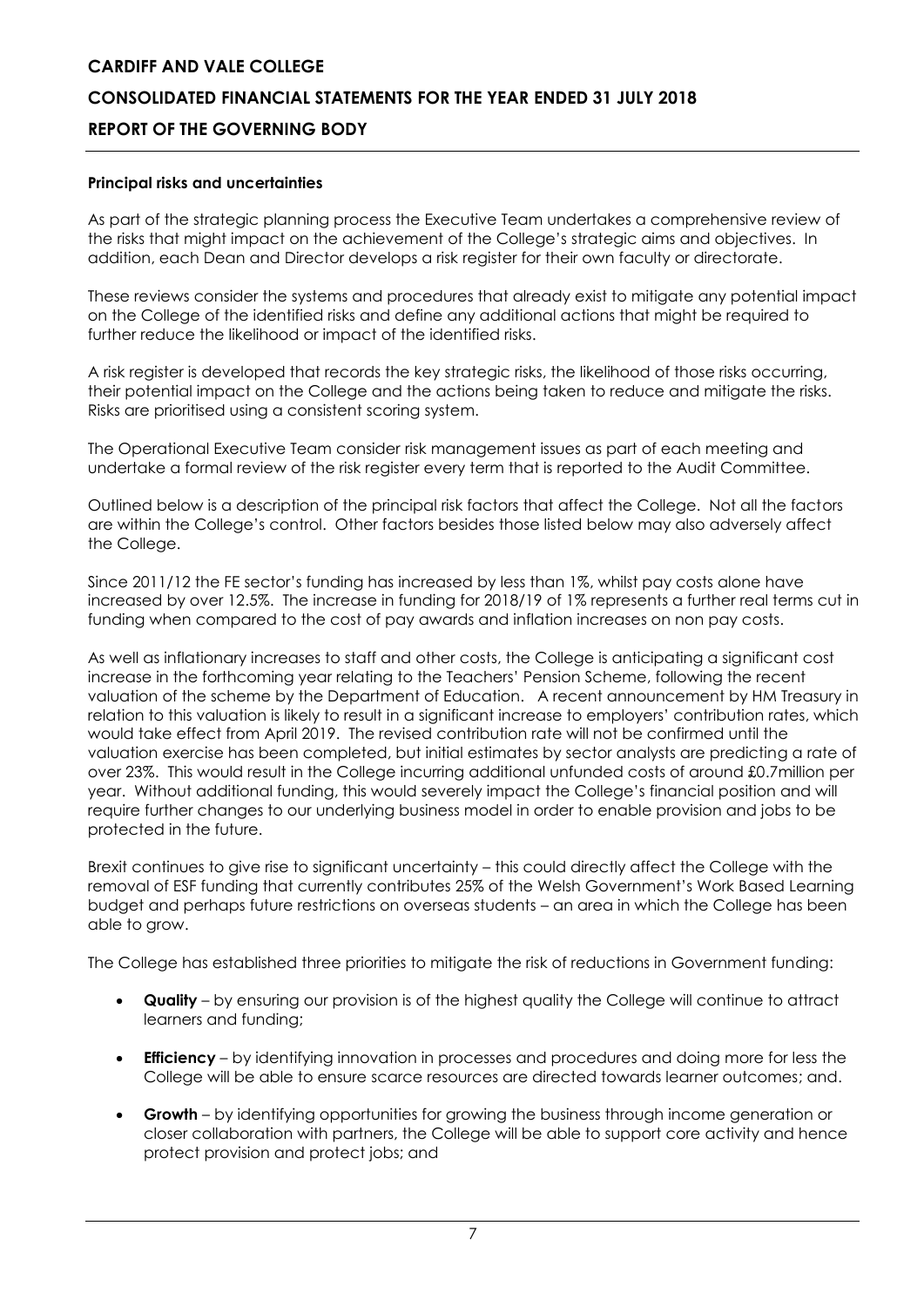#### **Principal risks and uncertainties (continued)**

In the light of the size of the funding pressures and cost increases we are facing, the strategic focus on growth will be crucial to the level of protection we can provide for both provision and jobs.

To mitigate the impact of the above funding pressures the College has invested in establishing a commercial development strategy supported by a strong team with the necessary skills and experience to deliver the step change in commercial income necessary to safeguard our ability to deliver the range of courses required by our communities during this period of ongoing funding reductions. During 2017/18 this team further developed a range of opportunities from overseas activities, new contracts, and partnerships that have already begun to deliver a return on that investment.

The College has also continued to recruit strongly to its core FE programmes, delivering consistently in excess of our funding targets and this has led to an additional £1million of funding being made available in the last two years. The Welsh Government is currently reviewing its approach to funding for demographic growth and the College is hopeful this may result in additional funding in the future.

In addition to organic growth, the College has continued its strategy of improving resilience through acquisition. Following the successful acquisition of the ACT group in 2016/17, work based learning provider Apprenticeship Learning Solutions Limited (ALS), was acquired in January 2018. The acquisition of ALS, which specialises in higher level training and apprenticeships, further strengthens the CAVC group's position as the leading provider of apprentices in Wales, and further reduces its reliance on its core FE funding grant. In the year ended 31 July 2018 core FE funding represented only 33% (2017 – 38%) of the College's total income for the year.

It is recognised that there is a risk in investing in new markets and opportunities and that not all such opportunities will deliver returns. To mitigate this risk and provide appropriate governance of these activities they are subject to review and monitoring by a sub-committee of the Governing Body.

#### **The group's resources**

The Group has various resources that it can deploy in pursuit of its strategic objectives.

#### The estate

The estate continues to change significantly as a result of the implementation of the Estate Strategy. The net book value of the freehold land and buildings at 31 July 2018 was £62.3million, compared to £54.4million in 2017.

#### Financial

At 31 July 2018, the Group had net assets of £18.1million (2017 - £18.2million) including a pension liability of £14.0million (2017 - £14.8million)

#### People

During the year the Group employed an average of 1,179 staff (2017 – 840) (expressed as full time equivalents), of whom 612 (2017 – 521) worked directly within teaching departments.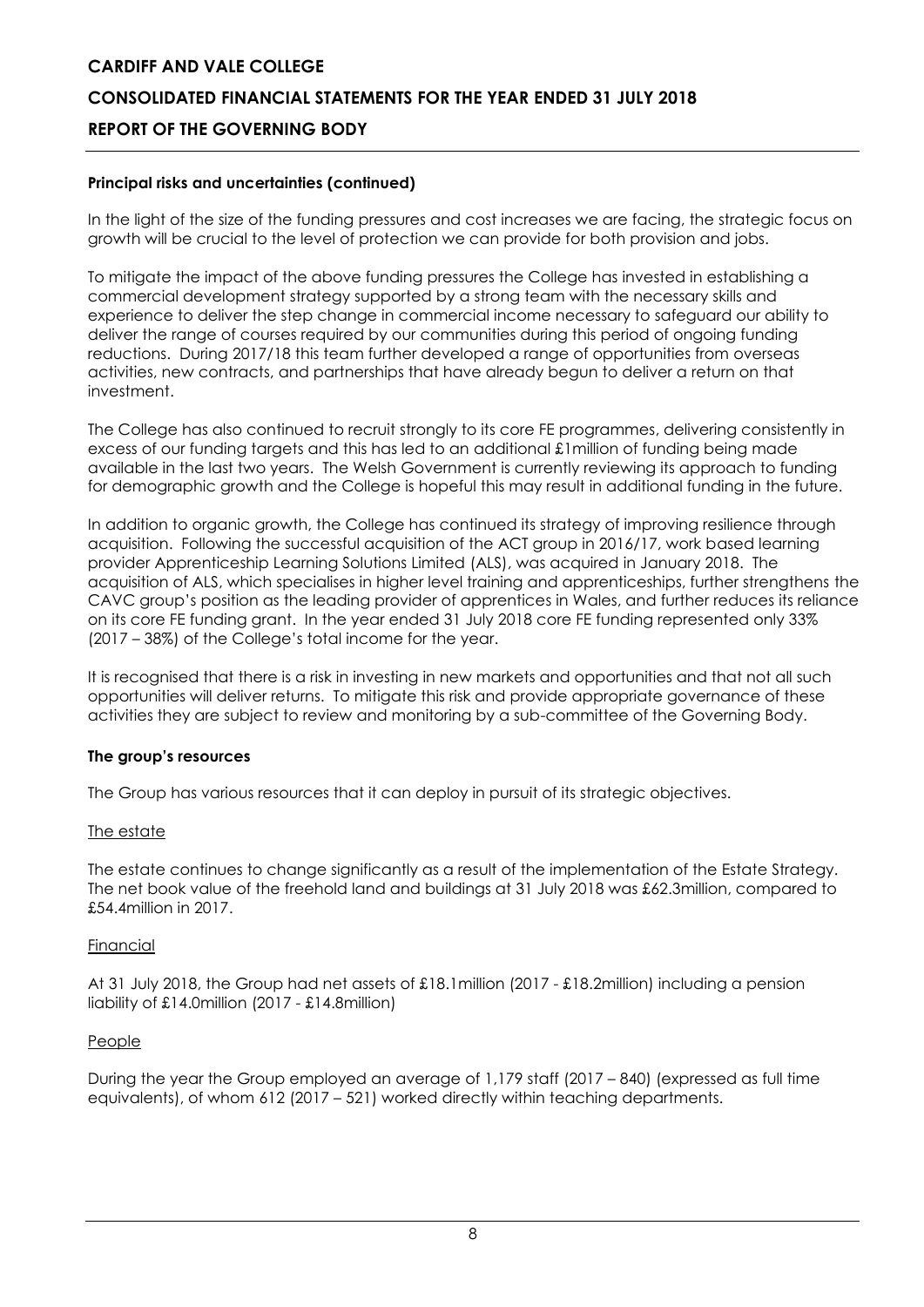# **CONSOLIDATED FINANCIAL STATEMENTS FOR THE YEAR ENDED 31 JULY 2018**

# **REPORT OF THE GOVERNING BODY**

#### **The group's resources (continued)**

#### **Reputation**

The College and the ACT Group have excellent reputations locally and nationally. Maintaining a quality brand is essential for the College's success at attracting students and developing external relationships.

#### **Financial strategy**

The Governing Body approved the financial strategy in June 2018 that set out the College's financial objectives to generate operational surpluses and net increases in cash to finance:

- on-going activity;
- new investment;
- asset replacement;
- the estate strategy; and
- to provide or maintain a financial reserve.

#### Reserves

As part of this financial strategy the College had deliberately built up its reserves to enable it to fund its capital development programme and provide a financial reserve. In the last two years the College has invested these reserves in those capital developments and to fund the acquisition of the ACT Group.

Accordingly, at 31 July 2018, the College has a lower level of reserves than in previous years, £3.7million (2017 - £4.9million) of "cash-backed reserves" (as identified by the Welsh Government) that are available for use by the College. Cash-backed reserves differ from total reserves insofar as they exclude non-cash items (such as revaluation of fixed assets and pension liabilities) and reserves previously used for historic capital development projects. The College's total cash-backed reserves of £3.7million comprise a restricted reserve of £1.5million (2017 - £1.5million), and £2.2million (2017 - £3.4million) set aside to provide a financial reserve. The College's financial strategy includes the object to increase that reserve over the next few years to provide funds for future development in our Barry and Vale campuses.

#### **Financial results**

In the context of significant financial pressures, the College is pleased to report an increase in both group turnover and EBITDA compared to the prior year – turnover for the year was £85million (2017 - £72million) and EBITDA was £4.9million (2017 - £4.7million). These increases were achieved partly through the acquisition of Apprenticeship Learning Solutions, and partly by efficiency measures and identification of further opportunities for organic growth.

During 2017/18 the College once again had to offset a "budget challenge" of around £0.7m arising from the gap between the increase in funding and the increases in salaries, pension and NI costs, the apprentice levy and inflationary costs on our non-pay expenditure. As noted above, since 2011/12 the sector has had to address a reduction in funding in real terms in excess of 12.5%

The result for the year was also impacted by difficulties experienced in the English apprenticeship market and consequent delays in the growth of this area of the business. The difficulties were largely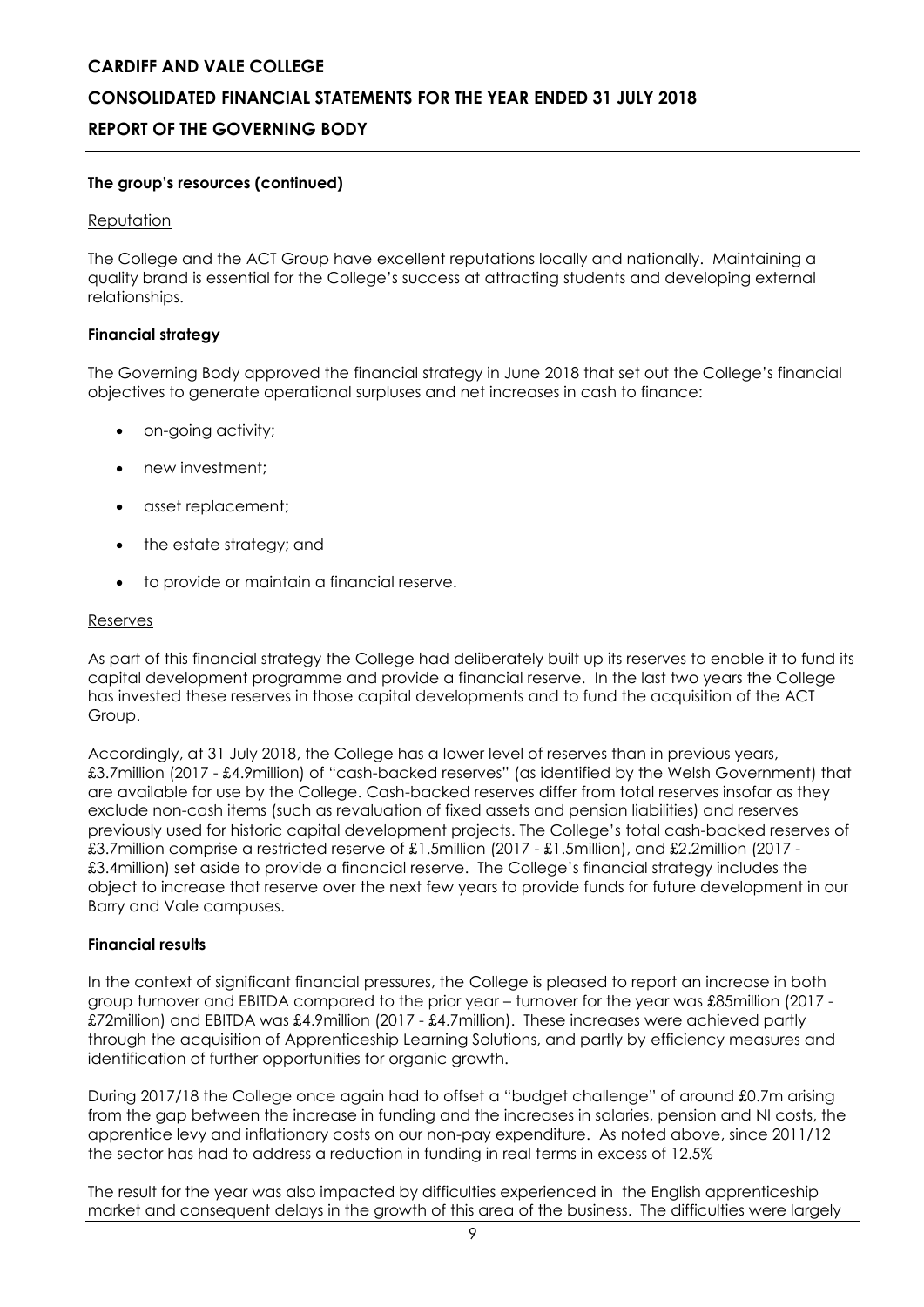#### **Financial results (continued)**

due to issues experienced by two prime contract providers, Learndirect and Talent Training, which resulted in the cessation of ESFA funding for both providers. These issues severely disrupted our activity, jeopardising completion of apprenticeships and placing at risk the funding owed for training already provided.

The College made the decision to continue to support the affected learners for the remainder of their apprenticeships, despite ongoing uncertainty over availability of funding; this meant that activity worth approximately £0.7m was delivered in the year for which income was not recognised in the accounts due to uncertainty over recoverability.

Subsidiary companies ACT and ALS have performed well since their acquisition by the College. These companies make gift aid payments to the College rather than the previous dividend payments to private shareholders, ensuring those funds can be invested in the Group's education and training activities.

#### **Impact on the group's results of pension costs**

The group's results are significantly affected by the volatility arising from the accounting requirements for post-employment benefits set out in FRS 102. This accounting standard requires the College to account for the cost of its commitment to the Local Government Pension Scheme (LGPS) in respect of its business support staff. Accordingly, the charges to the income and expenditure account and the liabilities shown on the balance sheet are impacted by changes in actuarial assumptions and market movements in respect of the assets held by the pension scheme – both of which are outside the control of the College.

The deficit for the year includes non-cash costs of £1.3million (2017 - £1.8million) arising as a result of accounting for the LGPS in accordance with FRS 102. The LGPS pension provision recognised on the balance sheet has reduced in the year by £0.8million to £14m (2017 - £14.8m).

In considering the impact of these accounting requirements on the College's financial position it should be noted that pension liabilities are, by their nature, long term obligations and that in meeting these obligations the College makes the level of employer contributions to the pension scheme recommended by an independent qualified actuary.

#### **Treasury management**

Treasury management is the management of the College's cash flows, its banking, money market and capital market transactions; the effective control of the risks associated with those activities; and the pursuit of optimum performance consistent with those risks.

The College has a treasury management policy set out in its financial regulations. Regular reports are made to the Finance and Estate committee, and all borrowing requires the approval of the Governing Body.

During the year the College repaid the loan with Lloyds Bank to consolidate its debt with a single lender, Santander. Prior to entering into the loan agreements with Santander the Governing Body took independent advice that considered the College's ability to repay the loans by reference to a range of sensitivity assessments. The College's financial strategy provides a framework for the ongoing management of the College's ability to meet the repayments over the term of the loans and the interest rates on these loans have been fixed.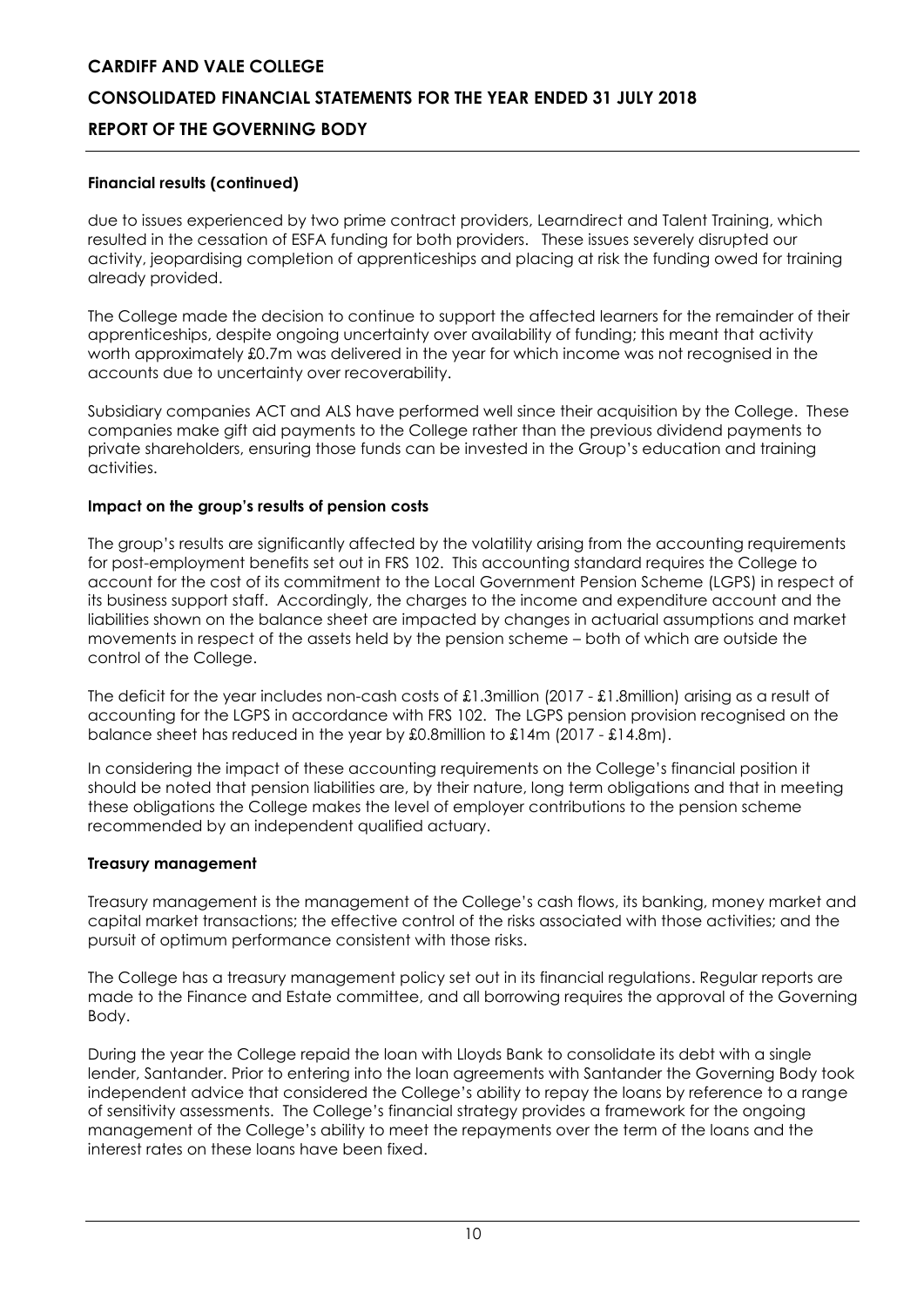#### **Treasury management (continued)**

The loan agreement with Santander sets out a number of financial covenants including debt service and interest cost ratios to EBITDA and net assets levels, which are reported to and monitored by the Finance, Estates, Commercial and HR sub-committee of the Governing Body. At the year end the College was well within these covenants with significant headroom.

#### **Cash flows and liquidity**

The Group's cash balance at 31 July 2018 was £6.1million (2017 - £5.8million).

During the year ACT invested £0.3m in relation to the acquisition of Apprenticeship Learning Solutions Limited, funded from ACT's own cash reserves.

The College also paid a further £1.3million of contingent consideration in relation to the acquisition of the ACT Group, based on ACT's performance targets set at the time of its acquisition. These additional payments were fully funded from profits generated by the ACT Group.

The Group's net current assets have decreased to £1.9million (2017 - £4.1million). This is mainly due to the cash outlay on the acquisition of ALS, along with several significant, one-off creditors which fall due in the next year, and thus are now included within net current assets.

#### **Acquisition of Apprenticeship Learning Solutions (ALS) Limited**

On 17 January 2018, 100% of the share capital of Acorn Learning Solutions Limited (ALS) was acquired by Associated Community Training Limited (ACT). ALS's registered company name was subsequently changed to Apprenticeship Learning Solutions Limited on 12 April 2018.

The main business of Apprenticeship Learning Solutions Limited is the delivery of apprenticeships and skills training solutions. The acquisition of ALS, which delivers high quality apprenticeships in priority sectors, was a strategic decision to further strengthen the ability of the CAVC group to support the growth in skills required by employers to deliver the ambitions of the City Deal for the region.

The move for ALS from being a wholly-owned subsidiary of a recruitment business to a wholly owned subsidiary of an education and training business brought with it significant opportunities and scope for efficiency savings and quality improvement.

Further information on the acquisition is contained in note 14 to the financial statements. The cost of investment was £1,239,000, consisting of professional fees, a cash element paid at the date of acquisition, and a contingent element which will be payable in the future only if ALS achieves agreed performance targets.

Income of £3,682,000 and surplus before tax of £475,000 was generated by Apprenticeship Learning Solutions Limited in the period from acquisition to 31 July 2018.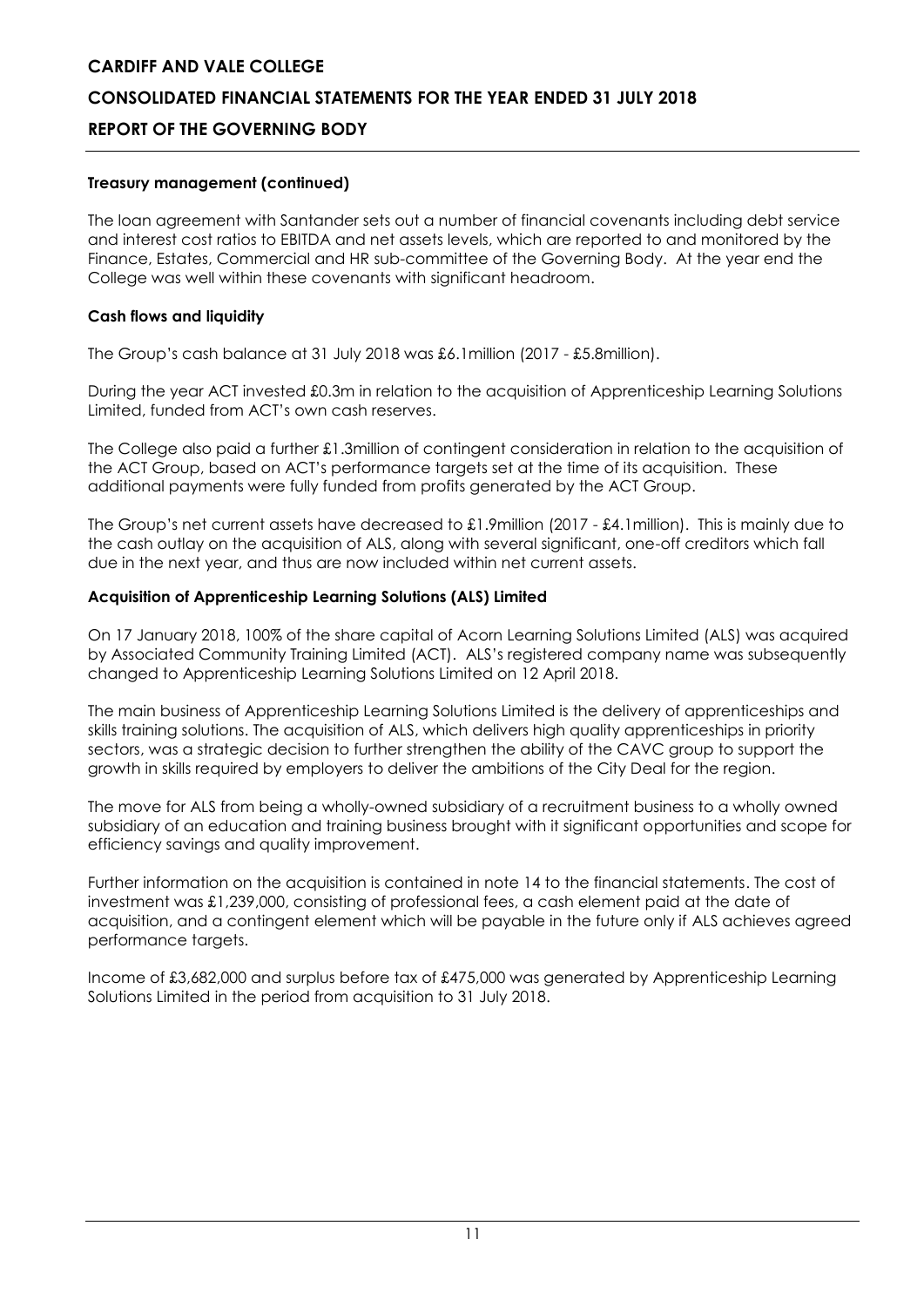#### **Capital developments**

During the year the College made further progress in the implementation of its ambitious estate strategy that required an investment of some £98million in the ten-year period from 2011 to 2021, with the following key developments taking place:

- In collaboration with Cardiff Council:
	- o The new Eastern Community Campus, which is part-owned by the College, was completed in December 2017. The campus opened in January 2018, and the College is delivering a variety of courses and vocational training to learners in the campus's including sixth form; and
	- o Construction of the new Cardiff West Community High School is progressing with completion set for February 2019. The College will deliver vocational training in the new sixth form centre as part of the College's partnership with Cardiff Council.
- Further improvements at Cardiff International Sports Campus were started during the year with the installation of a new 'desso' central pitch and new athletics track surface. These improvements bring the total joint investment in the campus at Leckwith to almost £4m in the last three years, co-funded by the College, Cardiff Council and House of Sport. This investment safeguards the sports facilities for schools, local communities and international athletes alike, whilst providing a centre of excellence for our sports students and academies.
- The College continued to develop plans to replace the ageing accommodation in the Vale of Glamorgan as part of the Welsh Government's 21st Century Schools and Colleges capital Band B programme. We are working with partners to finalise plans for two new campuses – a general further education campus in Barry, and an advanced manufacturing centre to be situated close to Cardiff Airport.
- In September 2017 the College occupied two floors of the newly-built One Canal Parade, next to its City Centre Campus. This provided additional accommodation for our commercial business services to employers and allowed for expansion in the main campus building for the College's growing Higher Education provision. In August 2018 the College acquired the freehold of the property, which facilitated the transfer of ESOL provision to enable our ESOL learners to move into high quality teaching accommodation and benefit from all of the facilities in the main campus. Financially, this moved money from inefficient repairs and maintenance of an old building to investment in that new accommodation.

#### **Payment performance**

Creditor payment days, calculated as defined in the Accounts Direction, is based on the year-end creditor figure and at 31 July 2018 was 44 days (2017 – 32 days). During the current financial year no interest charges were paid under The Late Payment of Commercial Debts (Interest) Act.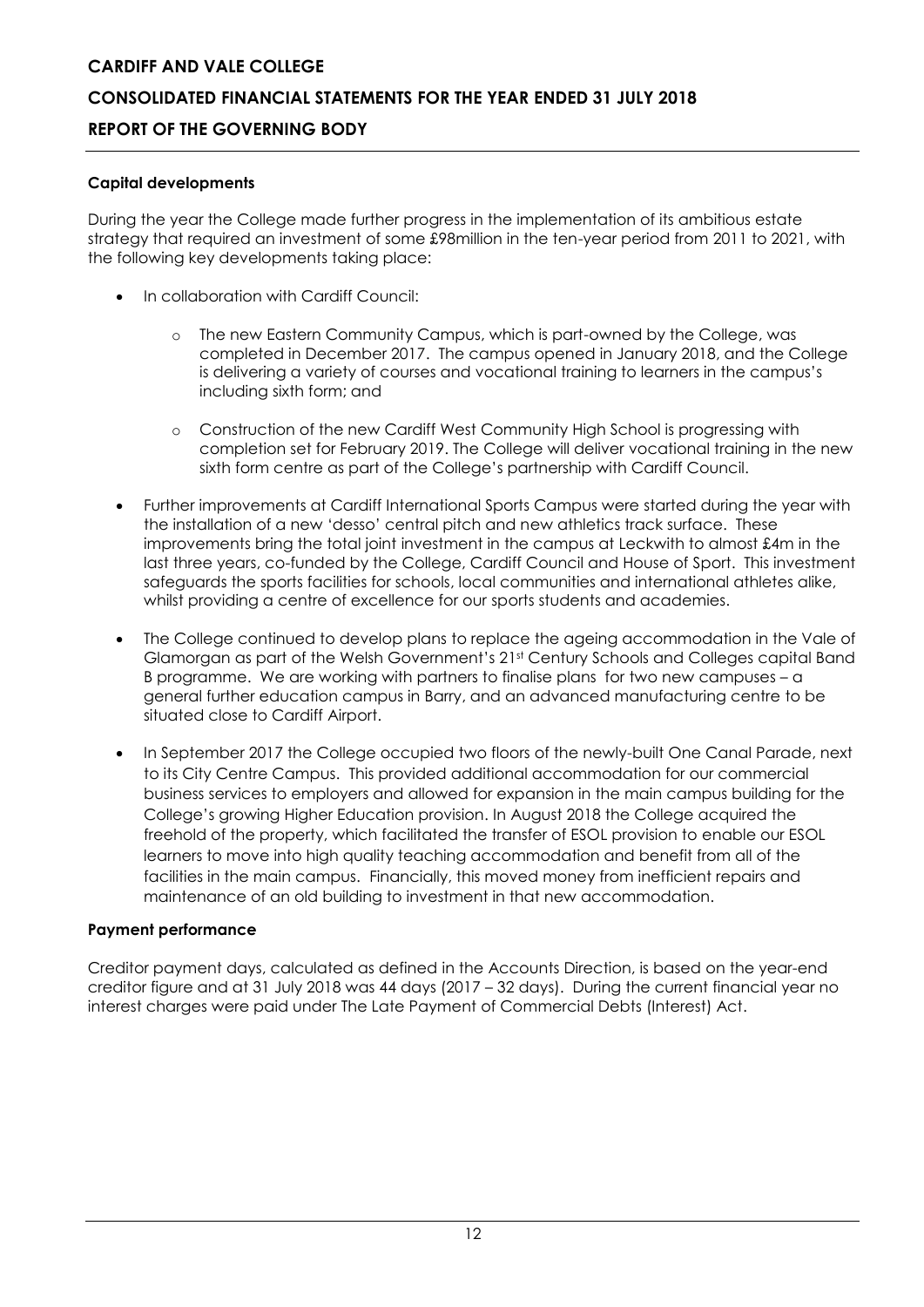#### **Welsh language and Welsh medium/bilingual provision**

Cardiff and Vale College/ Coleg Caerdydd a'r Fro complies with and promotes the Welsh language across all areas of its business. It meets the Welsh Language Standards - treating the Welsh language no less favourably than the English language wherever possible; promoting use of the language across its work; and enabling individuals to lead their lives in the language of their choice.

Cardiff and Vale College aims to be sector leading in the provision of Welsh-medium and bilingual education and training. Its ambitious vision to grow high quality Welsh-medium/ bilingual provision and opportunities is increasing the number of individuals continuing to develop their Welsh language skills and the number of skilled, employable and bilingual people across the Capital Region and beyond.

### **Equality and Diversity**

As an employer and a provider of education and training, Cardiff and Vale College will implement policies and procedures that meet the needs of our communities by promoting inclusion and addressing inequalities.

The College strives to challenge the patterns of discrimination and disadvantage that exist in society which have resulted in some groups being treated less favourably than others. The College has a responsibility to provide opportunities to individuals to achieve their potential in a safe and secure environment that is free of discrimination.

The College is committed to promoting equality of opportunity regardless of gender, age, disability, race, religion and belief, sexual orientation, gender reassignment, pregnancy and maternity and marriage/civil partnership and any other characteristic that is irrelevant to the person's learning or employment with us. All managers, staff, learners, contractors, visitors and others involved or engaged with the College have the responsibility to behave in a manner that respects and supports the ethos of our inclusive College and our commitment to fair opportunities for learning and employment.

The College's Equality and Diversity Policy is published on the College's Internet site and its Strategic Equality Action Plan on its external website.

During the year the College was placed by The National Centre for Diversity in their top 100 index in respect of its commitment to equality, diversity and inclusivity. The College was also successful in its bid to become College of the Year for its approach to equality and diversity.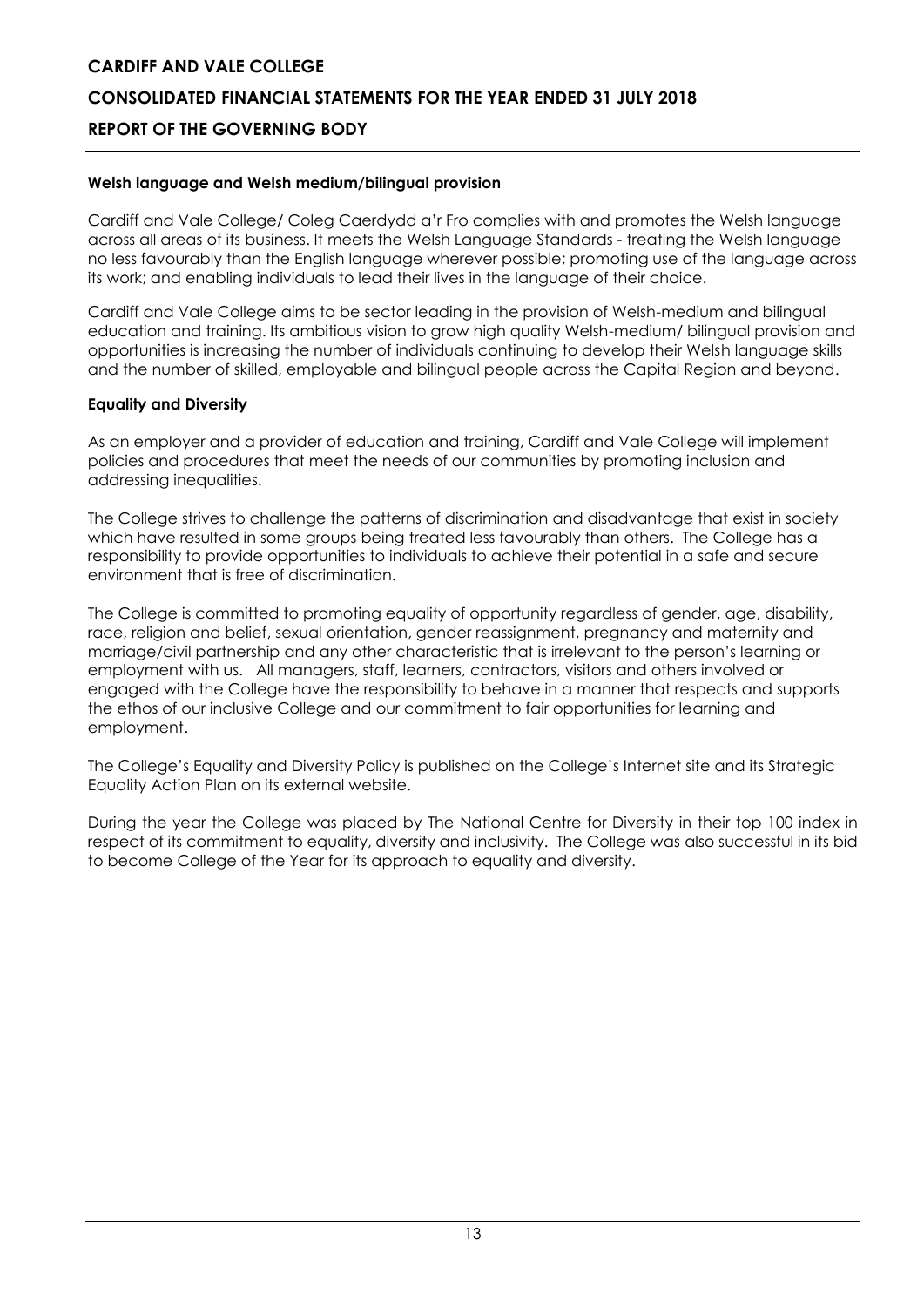#### **Access**

A great deal of work has been undertaken across the College to ensure it is accessible for those with disabilities and impairments to meet the College's duty under the Equality Act as far as reasonably practical. This has included the provision of tactile surfaces, visual panels, alterations to toilet cubicle doors, Disability Discrimination Act compliant signage, accessible toilet alarms, increasing the number of hoists, networked fire door retainers, refuge intercom, nosings added to internal steps/stairs and lifts.

The improvements are those that have been considered to be classed as "reasonable adjustments" with the intention of ensuring that all parts of the College are accessible as far as reasonably practical. However, where this has not been possible, issues have been identified and managed by adjusting College activities to ensure that this does not impact on any student, staff member or visitor.

#### **Employment of disabled persons**

The College considers all applications from disabled persons, bearing in mind the aptitudes of the individuals concerned and has committed to the "Disability Confident" core actions to support its approach to the recruitment of staff. Where existing employees become disabled, every effort is made to ensure that employment with the College is continued. The College's policy is to provide training, career development and opportunities for promotion, which are, as far as possible, identical to those for other employees. An equalities plan is published each year and monitored by managers and governors.

#### **Sustainability**

The College has signed up to the Welsh Government's Sustainability Charter to demonstrate our commitment to promoting and delivering wellbeing through our decisions and operations by:

- ensuring that all decisions promote long term, sustainable wellbeing of people (including employees) and communities, and do not promote short term fixes that will continue to lock us into unsustainable patterns and lifestyles;
- ensuring that all decisions take full account of, and where possible fully integrate, the various social, economic and environmental outcomes that are being sought; and
- engaging with, and involving, the people and communities that will be affected by these decisions, so that working in partnership for sustainable development becomes part and parcel of the way we work.

This is consistent with the obligations on the College to embed Education for Sustainable Development and Global Citizenship (ESDGC) within the curriculum and the College's activities.

The College has an environmental policy and energy and water management plan and is currently working towards securing Green Dragon Level 3 accreditation having inherited separate Level 3 and Level 4 accreditation previously awarded to the legacy Colleges.

The new City Centre Campus was a development on a brownfield site and was designed to achieve BREEAM "excellent". Amongst its many advanced sustainability features it has one of the largest photovoltaic cell installations on its roof and a CHP unit to help reduce its impact on the environment, reduce consumption and associated energy costs. The College is currently working in partnership with Cardiff Council and others to explore the feasibility of the campus being part of the Cardiff "HEAT" network.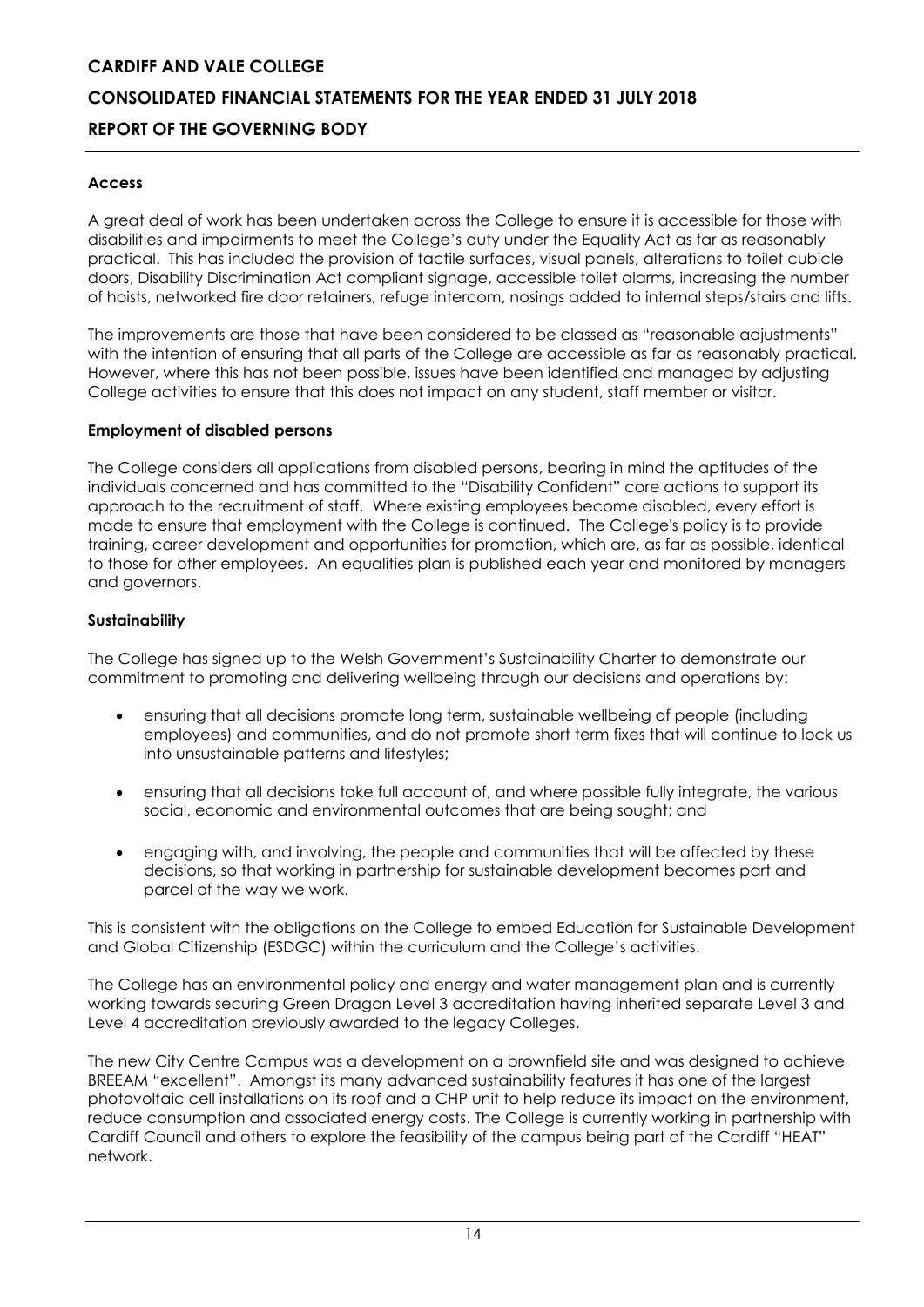#### **Future developments**

The College is working on a range of priorities both internally and externally that will shape the future direction of the College, its range of services for learners, employers and communities and its relationships with partners and stakeholders including:

- the completion of our 10-year Estate Strategy with the focus now turning to West Cardiff and Barry and the Vale of Glamorgan. Plans are now in progress for the construction of two new campuses which will be built with financial support of the Welsh Government – a general further education campus in Barry, and an advanced manufacturing centre near Cardiff Airport.
- supporting adult learners who wish to retrain or develop existing skills at a higher level, following the Welsh Government's recent announcement that it is introducing a new funding stream - Skills Development Fund – which will fully fund training for adults in areas directly aligned with the needs of local employers.
- building on the acquisition of ACT and ALS, the further development of our work-based learning provision, enhancing the opportunities offered to learners, employers and communities.
- expanding our social engagement provision, through the Welsh Government's "Working Wales" programme.
- our work with Cardiff Council to support the development of Cardiff West Community High School, to meet the needs of those communities;
- providing support for and working with Cardiff Council, the Vale of Glamorgan Council and Adult Learning Wales to develop Adult Community Learning in both counties;
- the expansion of our business development activities to meet the needs of employers and where appropriate utilise our expertise in conjunction with appropriate partners to provide commercial services overseas or attract international learners and businesses to the capital region;
- further growth of our Higher Education provision;
- development of the support offered to more able and talented learners;
- the focus given to the key priorities of Quality, Efficiency and Growth.

#### **Governance**

The College's current Articles, Instruments, Governing Body and sub-committee structure were introduced in 2015 following a comprehensive review of its Governance arrangements in light of the publication of the Further and Higher Education (Governance and Information) (Wales) Act 2014. This review incorporated the new legislation, consideration of models of best practice in the sector, the previous recommendations of the Humphreys review of Governance and the needs of the College going forward.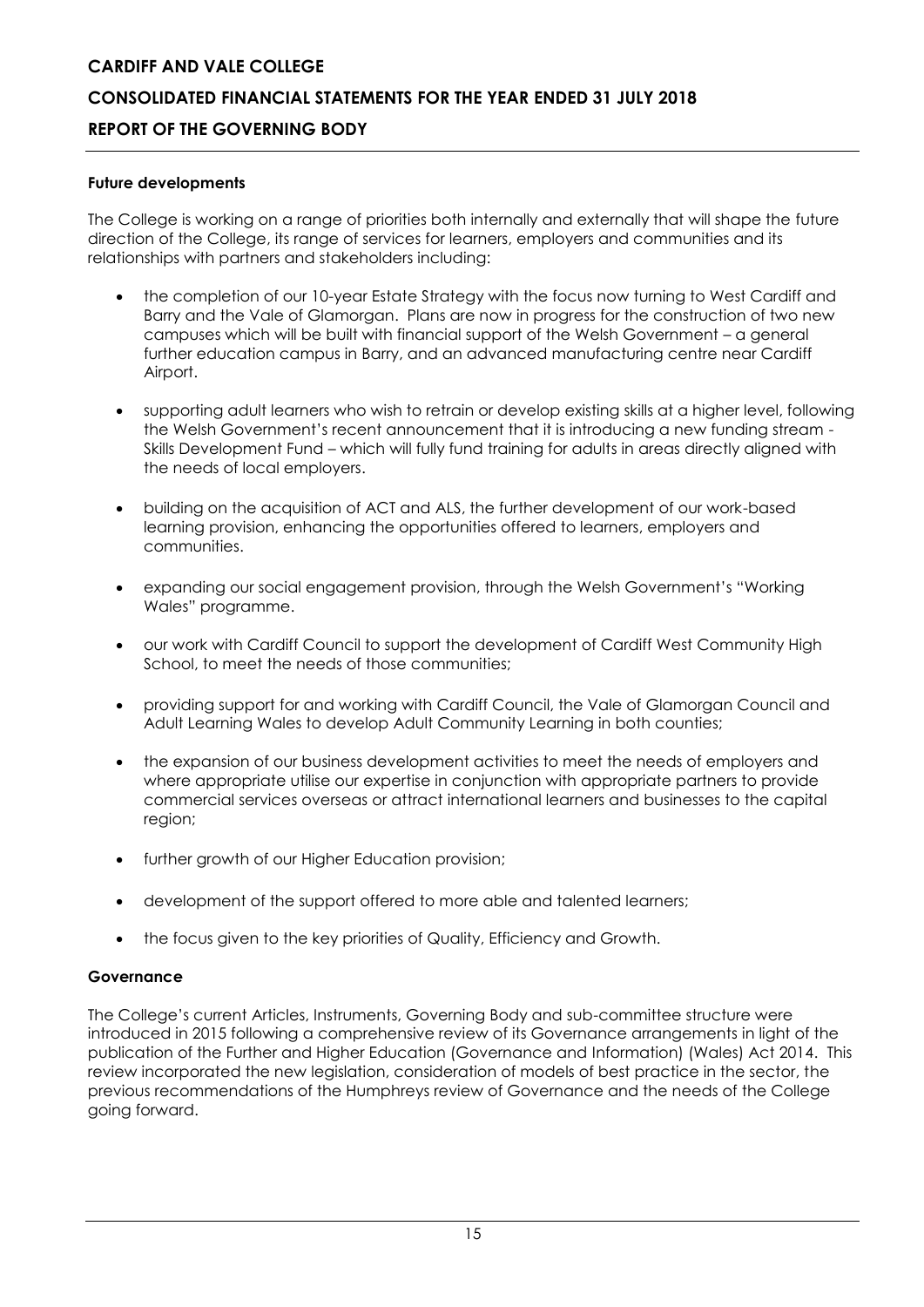#### **Staff pay and remuneration**

The Governing Body recognises that the success of the College is based on the hard work and contribution of its staff and that it is essential that they are rewarded fairly and reasonably, within the confines of relevant national agreements and legislation and subject to affordability.

The Governing Body also recognises the importance of transparency and equality in decisions regarding pay and remuneration and complies with requirements to publish information on such matters which are included either in these accounts or in separate reports available on the College website.

The following arrangements are in place regarding staff pay and remuneration:

- As part of the National Agreements in place between Colleges Wales as the employer representative and the Joint Trade Unions all staff directly employed by the College are:
	- o employed on "common contracts" agreed with the Joint Trade Unions under which staff are entitled to pension and holiday arrangements that represent a substantial part of their "total remuneration";
	- o paid, as a minimum, in line with Living Wage Foundation guidelines;
	- o receive annual pay awards arising from national Welsh FE sector negotiations with the Joint Trade Unions; and
	- o in respect of teaching staff, are paid on a common pay scale with nationally agreed procedures for incremental increases up that pay scale.
- In respect of business support staff, in the absence of a national pay scale or grading system, the College some years ago implemented in consultation and agreement with local trade union representatives a job evaluation process.
- Any new roles that are established that fit outside of the business support job evaluation process are assessed by reference to current local pay rates (taking into consideration the value of the pension and holiday entitlement) and where appropriate relevant salary benchmarking services.
- The Governing Body has established a Remuneration Committee to consider the remuneration of senior post holders including the Clerk to the Governing Body. The membership of this Committee is set out on page 17 and includes an independent, external non-Governor. In respect of the operation of this committee:
	- o There are currently only four designated senior post holders (including the Clerk to the Governing Body);
	- o In addition to the independent external member, the Committee receives advice from the College's HR function;
	- o The Committee's decisions are informed by appropriate independent salary benchmarking services; and
	- o None of the senior post holders (including the Clerk to the Governing Body) are involved in the discussions of their remuneration.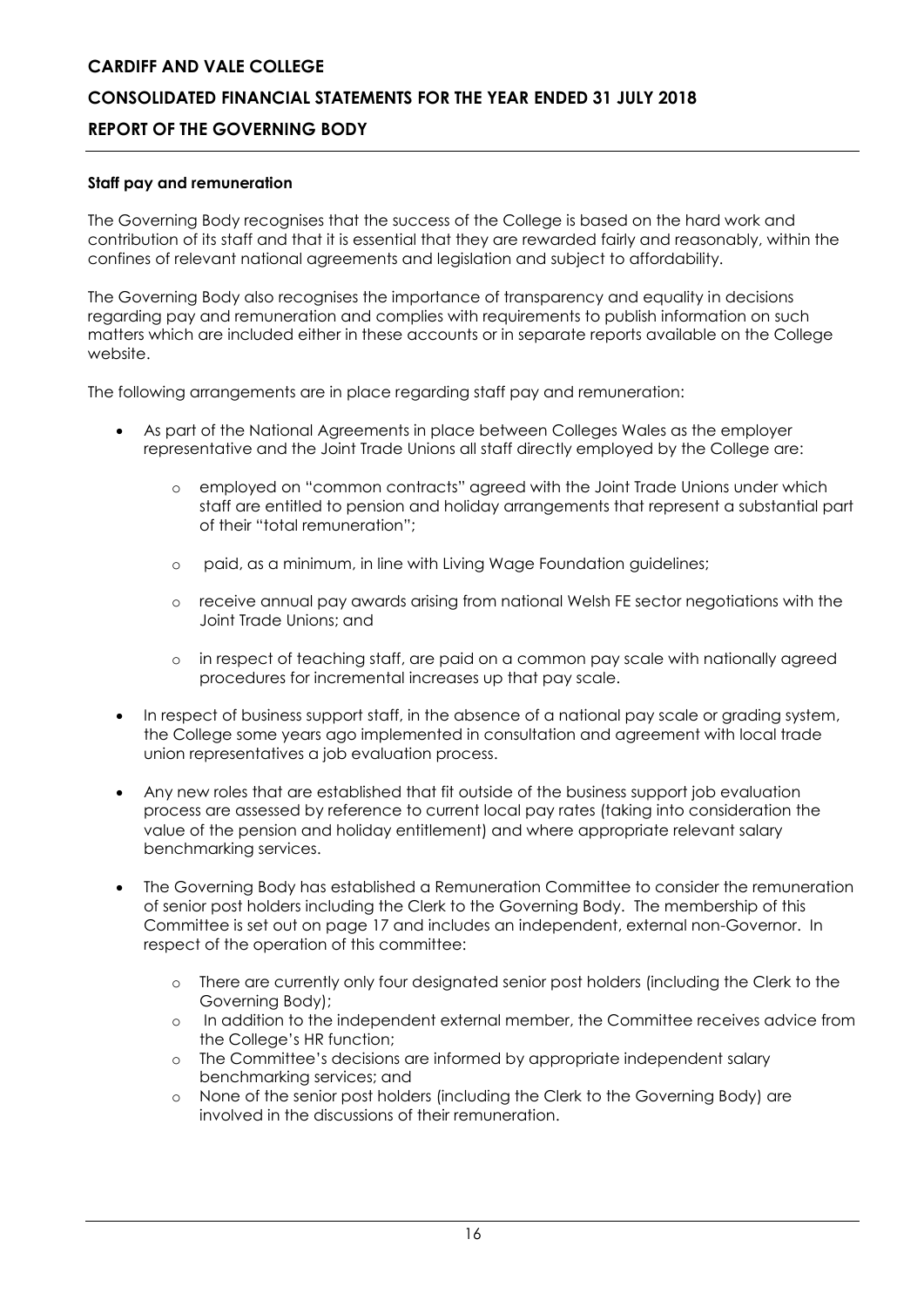### **Members of Cardiff and Vale College Further Education Corporation**

The members who served the Cardiff and Vale College Further Education Corporation for the period from 1 August 2017 to the date of signing of the accounts were as follows:

| Member                    | <b>Appointment status</b>                 | Date of appointment (A)<br>/ resignation (R) | <b>Committees served</b>  |
|---------------------------|-------------------------------------------|----------------------------------------------|---------------------------|
| Mr G Evans                | Governor                                  |                                              | Chair of - R, S&G, FECHR, |
| Chair of Corporation      |                                           |                                              | <b>PTSG</b>               |
| Mr B Haines               | Governor                                  |                                              | R, S&G, FECHR, PTSG       |
| Vice Chair of Corporation |                                           |                                              |                           |
| Dr M Davies               | Governor                                  |                                              | A (Chair)                 |
| <b>Ms R Davies</b>        | <b>Business Support Staff</b><br>Governor | A - October 2017                             | FECHR, CQSA               |
| Dr F Cowe                 | Governor                                  |                                              | CQSA                      |
| Cllr B Penrose            | Local Authority<br>Governor - Vale        |                                              | CQSA                      |
| Mr M James                | Group Chief<br>Executive                  |                                              | FECHR, CQSA               |
| Cllr S Merry              | Local Authority<br>Governor - Cardiff     |                                              | CQSA                      |
| Mr D Austin               | Governor                                  | A - May 2018                                 | A                         |
| Mr D James                | Governor                                  | A - March 2018                               | <b>FECHR</b>              |
| Ms V Compton              | Governor                                  | Change of status -<br>October 2017           | A                         |
| Mr I Morris               | Governor                                  |                                              | <b>FECHR PTSG</b>         |
| Ms H Pudner               | Governor                                  | $R - July 2018$                              | CQSA                      |
| Mr D Reeves               | Governor                                  |                                              | FECHR, R, S&G, PTSG       |
| Mr K Robinson             | Academic Staff                            |                                              | FECHR, CQSA,              |
|                           | Governor                                  |                                              |                           |
| <b>Prof D Saunders</b>    | Governor                                  |                                              | CQSA (Chair)              |
| Mr R Thomas               | Governor                                  |                                              | <b>FECHR</b>              |
| Mr T Hall                 | Student Governor                          | A - August 2017<br>R-December 2017           | CQSA                      |
| Ms S Rizea                | <b>Student Governor</b>                   | $A - August 2017$                            | CQSA                      |

During the period the Governing Body had the following sub-committees:

- o Finance, Estates, Commercial and HR (FECHR)
- o Remuneration (R)
- o Search and Governance (S&G)
- o Curriculum, Quality and Student Affairs (CQSA)
- o Audit (A)
- o Project Tree Steering Group (PTSG)

In addition to the Governors listed above, Professor A Chapman served as an independent member of the Remuneration Committee throughout the year.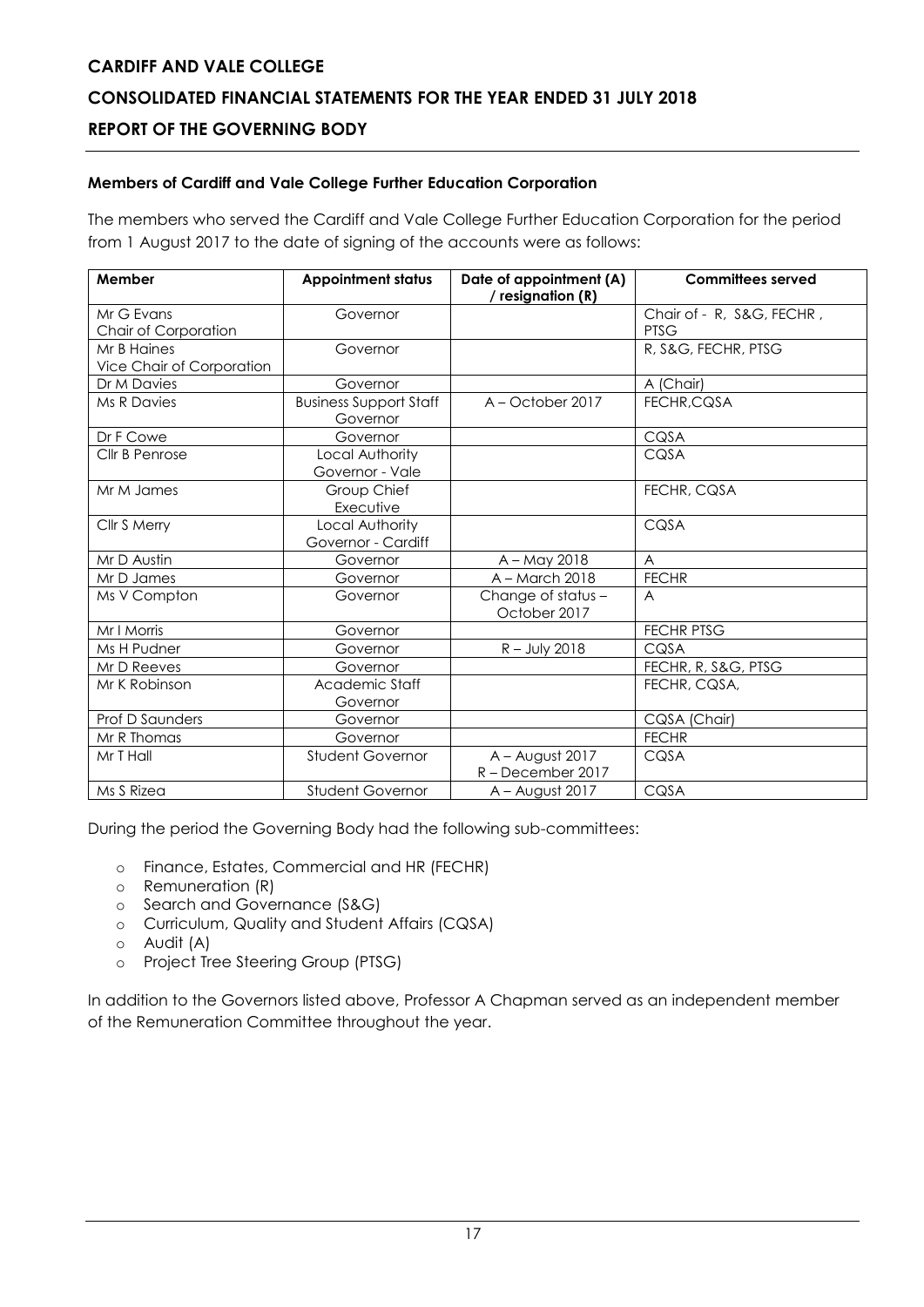#### **Members of Cardiff and Vale College Further Education Corporation (continued)**

In addition to the full members of the Governing Body set out above, the following individuals were co-opted members of Governing Body sub-committees:

|                                         | <b>Committee Membership</b> |      |       |  |
|-----------------------------------------|-----------------------------|------|-------|--|
|                                         | <b>FEC&amp;HR</b>           | CQSA | Audit |  |
| Ms D Merrick                            |                             |      |       |  |
| Mr B Davies                             |                             |      |       |  |
| Ms L Farrow                             |                             |      |       |  |
| Ms V Compton (appointed November 2017*) |                             |      |       |  |

\* In October 2017 Ms V Compton's status changed from full member of the Governing Body to coopted member of the Audit Committee.

The following individuals served as Community Governors in the period from 1 August 2017 to the date of signing of the accounts.

| <b>Community Board Governor</b> | Date of appointment<br>$(A)$ / resignation $(R)$ |
|---------------------------------|--------------------------------------------------|
| Ali Abdi                        |                                                  |
| Mohammed Alamgir                |                                                  |
| Azza Ali                        |                                                  |
| Catherine Burton                |                                                  |
| <b>Heather Ferguson</b>         |                                                  |
| James Harper                    | A - November 2018                                |
| Roda Hussein                    |                                                  |
| Laurence Kahn                   |                                                  |
| Aliya Mohammed                  |                                                  |
| Shameem Nawaz                   |                                                  |

#### **Disclosure of information to auditors**

The members who held office at the date of approval of this report confirm that, so far as they are each aware, there is no relevant audit information of which the College's auditors are unaware; and each member has taken all the steps that he or she ought to have taken to be aware of any relevant audit information and to establish that the College's auditors are aware of that information.

Mr GD Evans MBE Mr M James Chairman Chief Executive

12 December 2018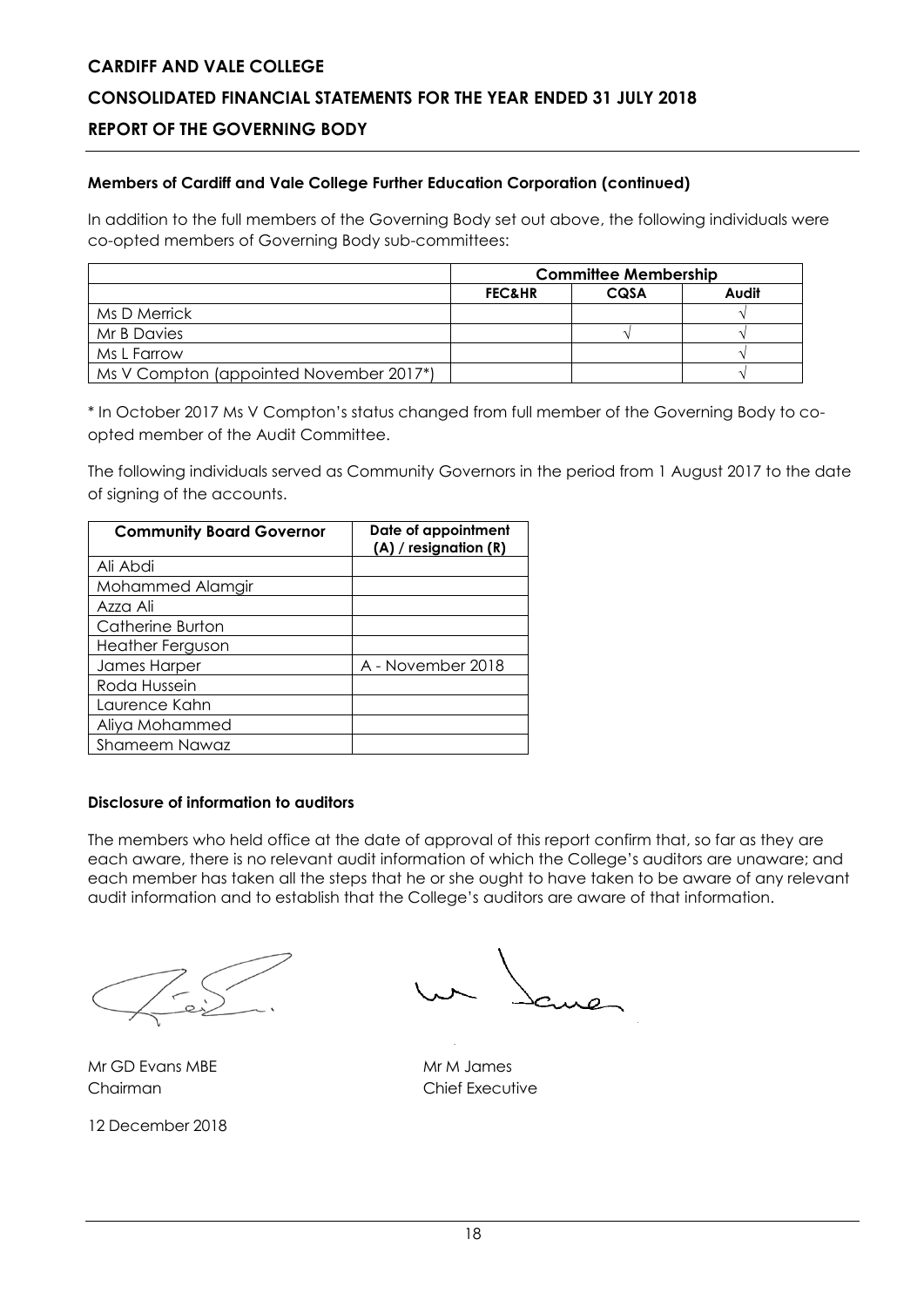# **CONSOLIDATED FINANCIAL STATEMENTS FOR THE YEAR ENDED 31 JULY 2018 STATEMENT OF THE GOVERNING BODY'S RESPONSIBILITIES**

In accordance with the College's Instrument and Articles of Government, the Governing Body is responsible for the administration and management of the affairs of the College and the Group, including ensuring an effective system of internal control, and is required to present audited financial statements for each financial year.

The Governing Body is responsible for keeping proper accounting records which disclose with reasonable accuracy at any time the financial position of the College and enable it to ensure that the financial statements are prepared in accordance with the College's Articles of Government, the Statement of Recommended Practice - *Accounting for further and higher education* and other relevant accounting standards. In addition, within the terms and conditions of a Financial Memorandum agreed between the Welsh Government and the College's Governing Body, the Governing Body, through its designated office holder, is required to prepare financial statements for each financial year which give a true and fair view of the College's state of affairs and of the surplus or deficit and cash flows for that year.

In causing the financial statements to be prepared, the Governing Body has ensured that:

- suitable accounting policies were selected and applied consistently;
- judgements and estimates were made that are reasonable and prudent;
- applicable accounting standards have been followed, subject to any material departures disclosed and explained in the financial statements; and
- financial statements are prepared on the going concern basis unless it is inappropriate to presume the College will continue in operation. The Governing Body is satisfied that Cardiff and Vale College has adequate resources to continue in operation for the foreseeable future: for this reason the going concern basis continues to be adopted in the preparation of the financial statements.

The Governing Body has taken reasonable steps to:

- ensure that funds from the Welsh Government are used only for the purposes for which they have been given and in accordance with the Financial Memorandum with the Welsh Government and any other conditions which the Welsh Government may from time to time prescribe;
- ensure that there are appropriate financial and management controls in place to safeguard public funds and funds from other sources;
- safeguard the assets of the College and prevent and detect fraud; and
- secure the economical, efficient and effective management of the College's resources and expenditure.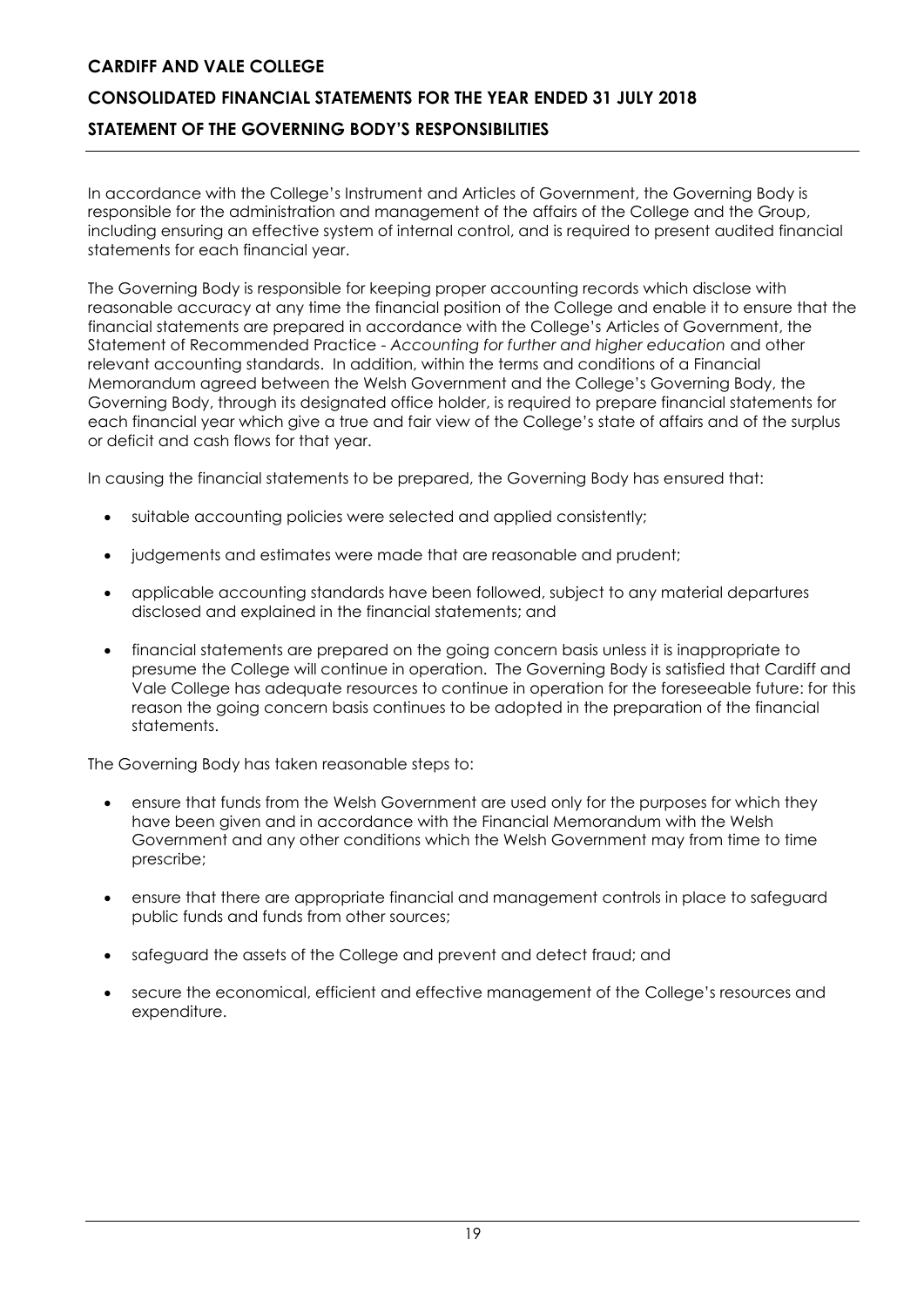# **CONSOLIDATED FINANCIAL STATEMENTS FOR THE YEAR ENDED 31 JULY 2018 STATEMENT OF THE GOVERNING BODY'S RESPONSIBILITIES**

The key elements of the College's system of internal financial control, which is designed to discharge the responsibilities set out above, include the following:

- clear definitions of the responsibilities of, and the authority delegated to, heads of academic and administrative departments;
- a comprehensive medium and short term planning process, supplemented by detailed annual income, expenditure, capital and cash flow budgets;
- regular reviews of key performance indicators and business risks, and termly reviews of financial results involving variance reporting and updates of forecast outturns;
- clearly defined and formalised requirements for approval and control of expenditure, with investment decisions involving capital or revenue expenditure being subject to formal detailed appraisal and review according to approval levels set by the Governing Body;
- comprehensive Financial Regulations, detailing financial controls and procedures, approved by the Audit Committee and Finance, Estates, Commercial & HR Committee; and
- a professional Internal Audit team whose annual programme is approved by the Audit Committee and endorsed by the Governing Body and whose head provides the Governing Body with a report on internal audit activity within the College and an opinion on the adequacy and effectiveness of the College's system of internal control, including internal financial control.

Any system of internal financial control can, however, only provide reasonable, but not absolute, assurance against material misstatement or loss.

#### **Information held on the College's website**

The Governing Body recognises its responsibility for the maintenance and integrity of the Cardiff and Vale College website when publishing the financial statements through this medium and notes that legislation in the United Kingdom governing the preparation and dissemination of financial statements may differ from legislation in other jurisdictions.

Mr GD Evans MBE Chairman

12 December 2018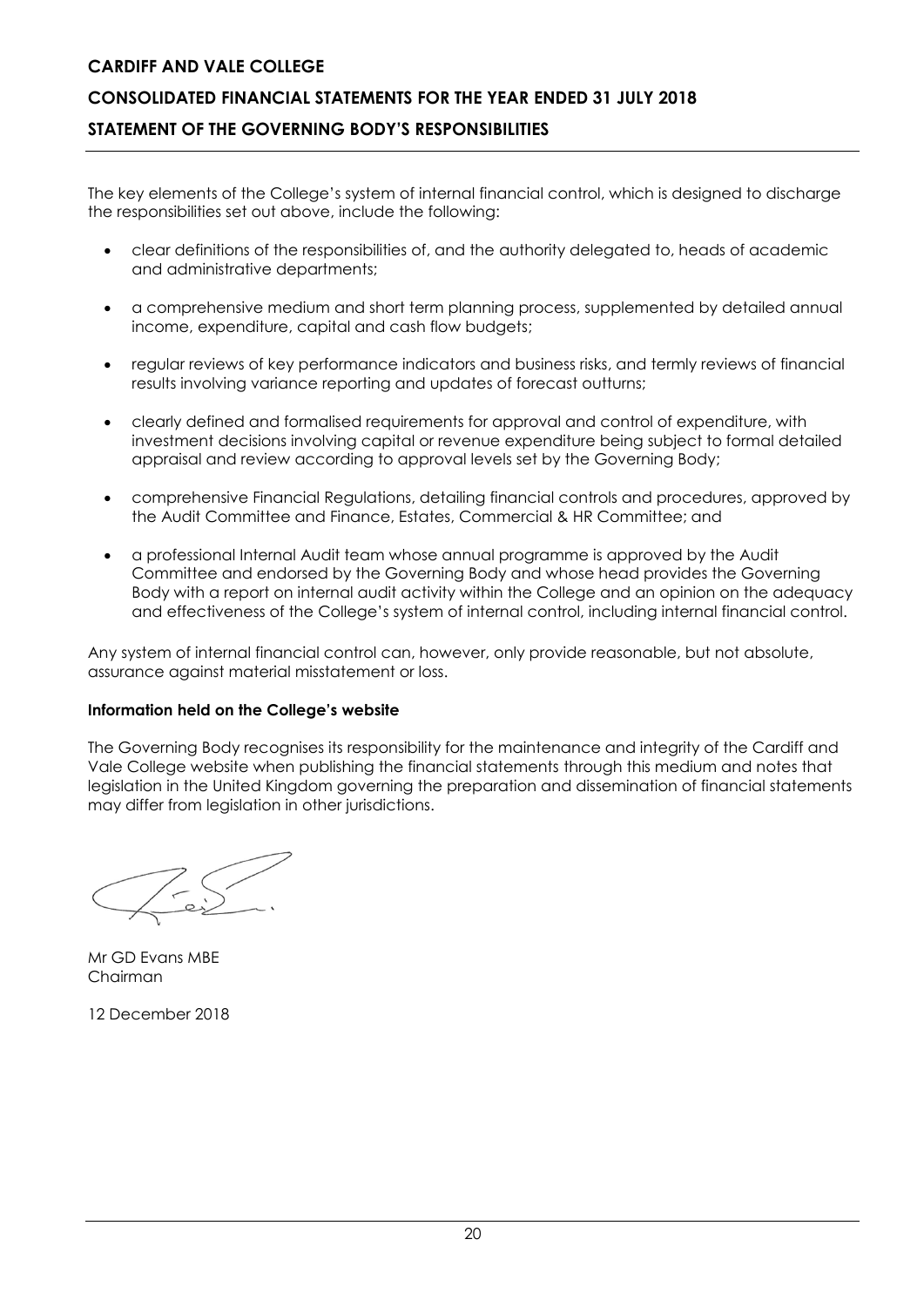### **CORPORATE GOVERNANCE**

The College is committed to exhibiting best practice in all aspects of corporate governance.

This summary describes the manner in which the Institution has applied the principles set out in the UK Corporate Governance Code issued by the London Stock Exchange in June 2010 in so far as they apply to the further education sector. Its purpose is to help the reader of the accounts understand how the principles have been applied.

Following the publication of the Further and Higher Education (Governance and Information) (Wales) Act 2014, the Governing Body undertook a comprehensive review of its Governance arrangements. This review incorporated the new legislation, consideration of models of best practice in the sector, the previous recommendations of the Humphreys review of Governance and the needs of the College going forward.

This review culminated in the appointment of new members to the Governing Body and a revised governance structure effective from 1 August 2015.

During the year the Governing Body has reviewed and considered its operation and further developments in best practice, including Colleges Wales' Guide for Governors, and, where appropriate to the needs of the College, adopted changes to support the continued development of its governance arrangements.

In the opinion of the Governors, Cardiff and Vale College complied with all the provisions of the Code in so far as they apply to the Further Education Sector, and it has complied throughout the year ended 31 July 2018.

#### **The Corporation**

The composition of the Cardiff and Vale College Further Education Corporation during the year ended 31 July 2018 is set out on pages 17 to 18. It is the Corporation's responsibility to bring independent judgement to bear on issues of strategy, performance, resources and standards of conduct.

The Corporation was provided with regular and timely information on the overall financial performance of the Institution together with other information such as performance against funding targets, proposed capital expenditure, quality matters and personnel related matters such as health and safety and environmental issues. The Corporation met each term.

The Corporation conducted its business through a number of committees. Each committee had terms of reference, which had been approved by the Corporation. These committees were as follows:

- Finance, Estates, Commercial and HR
- Curriculum, Quality and Student Affairs
- Remuneration
- Search and Governance
- Audit

All governors were able to take independent professional advice in the furtherance of their duties at the Institution's expense and had access to the Clerk of the Corporation, who was responsible to the Board for ensuring that all applicable procedures and regulations were complied with. The appointment, evaluation and removal of the Clerk were matters for the Corporation as a whole.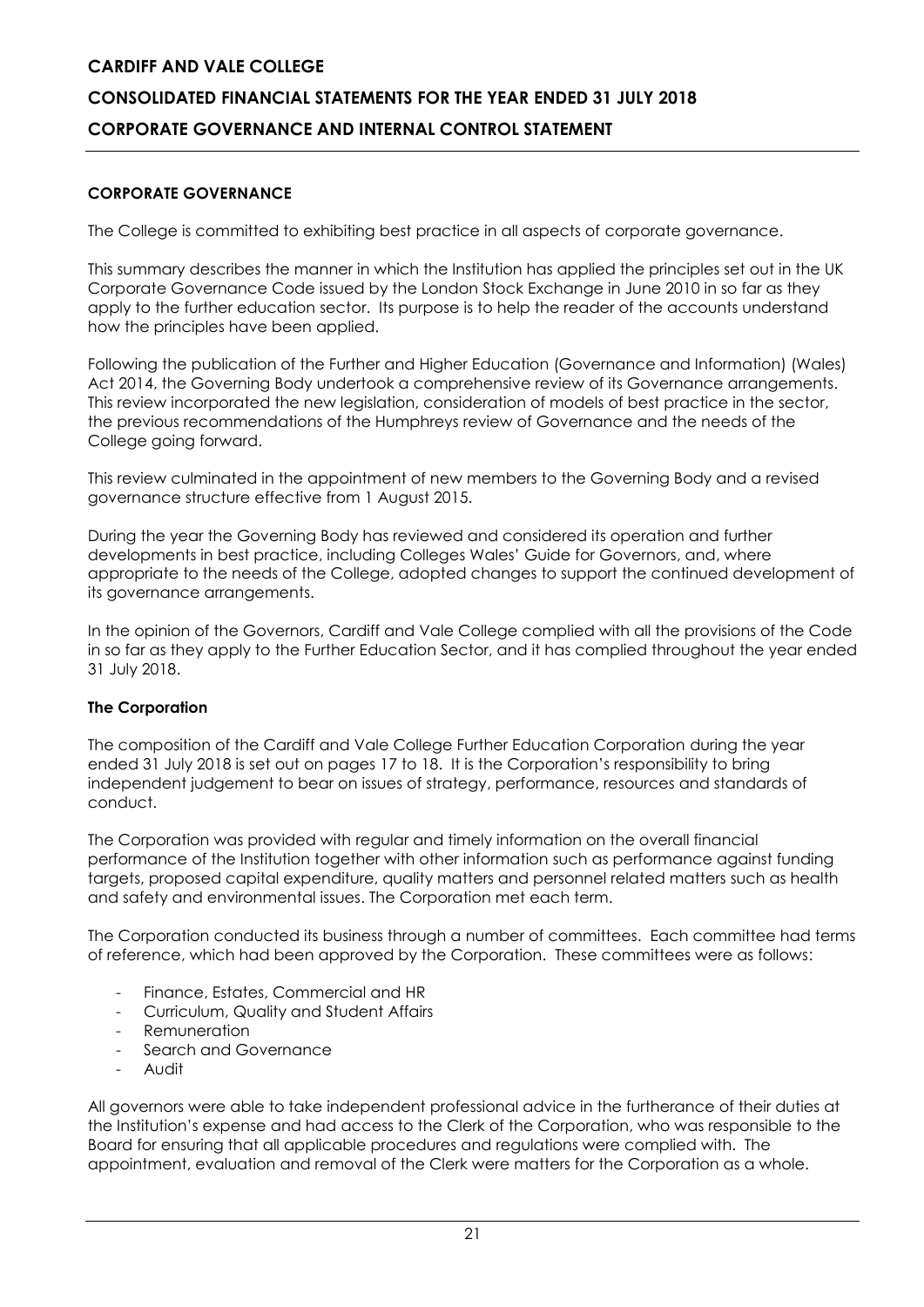### **CORPORATE GOVERNANCE (continued)**

#### **The Corporation (continued)**

Formal agendas, papers and reports were supplied to Governors in a timely manner, prior to Board meetings. Briefings were also provided on an ad-hoc basis.

The Corporation had a strong and independent non-executive element and no individual or group dominated its decision making process. The Corporation considered that each of its non-executive members was independent of management and free from any business or other relationship, which could have materially interfered with the exercise of their independent judgement.

There was a clear division of responsibility in that the roles of the Chairman and Chief Executive were separate.

#### **Remuneration Committee**

Throughout the year ended 31 July 2018, the Institution's remuneration committee comprised the members who are identified on page 17. The Committee's responsibilities were to make recommendations to the Board on the remuneration and benefits of the Chief Executive and other senior post-holders.

Details of senior post-holders' remuneration for the year ended 31 July 2018 are set out in note 8 to the financial statements.

#### **Appointments to the Corporation**

Any new appointments to the Corporation were a matter of consideration of the Corporation as a whole. The Corporation has a search and governance committee which is comprised of the members who are identified on pages 17 and 18 and were responsible for the selection and nomination of any new member for the Corporation's consideration. The Corporation was responsible for ensuring that appropriate training was provided as required.

Members of the Corporation are appointed for a term of office not exceeding three years and were given options to continue for a second term in July 2018.

#### **Audit Committee**

The Audit Committee comprised one member of the Corporation (excluding the Chief Executive and Chair) and at least three co-opted members as identified on pages 17 and 18. The committee operated in accordance with written terms of reference approved by the Corporation.

The Audit Committee met on at least a termly basis and provided a forum for reporting by the Institution's internal and external auditors, who had access to the committee for independent discussion, without the presence of Institution management.

The Institution's internal auditors monitored the systems of internal control, risk management controls and governance processes in accordance with an agreed plan of input and report their findings to management and the Audit Committee.

Management was responsible for the implementation of agreed audit recommendations and internal audit undertook periodic follow up reviews to ensure such recommendations had been implemented. The Audit Committee also advised the Corporation on the appointment of internal and external auditors and their remuneration for both audit and non-audit work.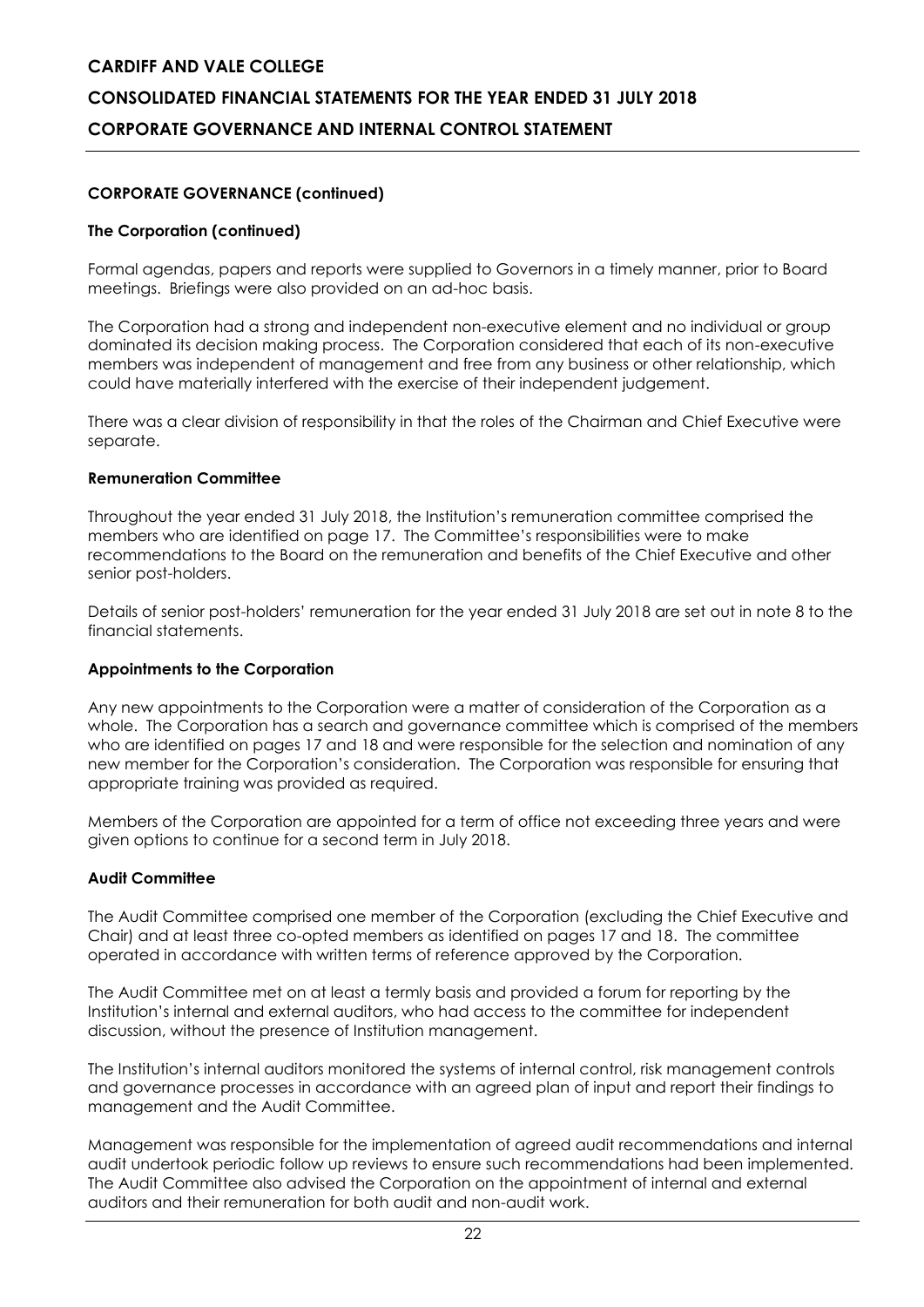#### **INTERNAL CONTROL**

#### **Scope of responsibility**

The Corporation was ultimately responsible for the Institution's system of internal control and for reviewing its effectiveness. However, such a system is designed to manage rather than eliminate the risk of failure to achieve business objectives, and can provide only reasonable and not absolute assurance against material misstatement or loss.

The Corporation has delegated the day-to-day responsibility to the Chief Executive, as Accounting Officer, for maintaining a sound system of internal control that supports the achievement of the Institution's policies, aims and objectives, whilst safeguarding the public funds and assets for which the Chief Executive is personally responsible, in accordance with the responsibilities assigned to the Chief Executive in the Financial Memorandum between Cardiff and Vale College and the Welsh Government. The Chief Executive was also responsible for reporting to the Corporation any material weaknesses or breakdowns in internal control.

#### **The purpose of the system of internal control**

The system of internal control is designed to manage risk to a reasonable level rather than eliminate all risks of failure to achieve policies, aims and objectives; it can therefore only provide reasonable and not absolute assurance of effectiveness. The system of internal control is based on an ongoing process designed to identify and prioritise the risks to the achievement of Institution policies, aims and objectives, to evaluate the likelihood of those risks being realised and the impact should they be realised, and to manage them efficiently, effectively and economically. The system of internal control has been in place in Cardiff and Vale College for the year ended 31 July 2018.

#### **Capacity to handle risk**

The Corporation through the work of the Audit Committee has reviewed the process for identifying and monitoring the key risks to which the Institution was exposed together with the operating, financial and compliance controls that have been instigated to mitigate those risks. The Corporation is of the view that there was a formal ongoing process for identifying, evaluating and managing the Institution's significant risks that had been in place for the year ended 31 July 2018.

#### **The risk and control framework**

The system of internal control is based on a framework of regular management information, administrative procedures including the segregation of duties, and a system of delegation and accountability. In particular, it includes:

- comprehensive budgeting systems with an annual budget, which is reviewed and agreed by the Corporation;
- regular reviews by the Corporation of periodic and annual financial reports, which indicate the financial performance against forecasts;
- setting targets to measure financial and other performance;
- clearly defined capital investment control guidelines; and
- the adoption of formal project management disciplines, where appropriate.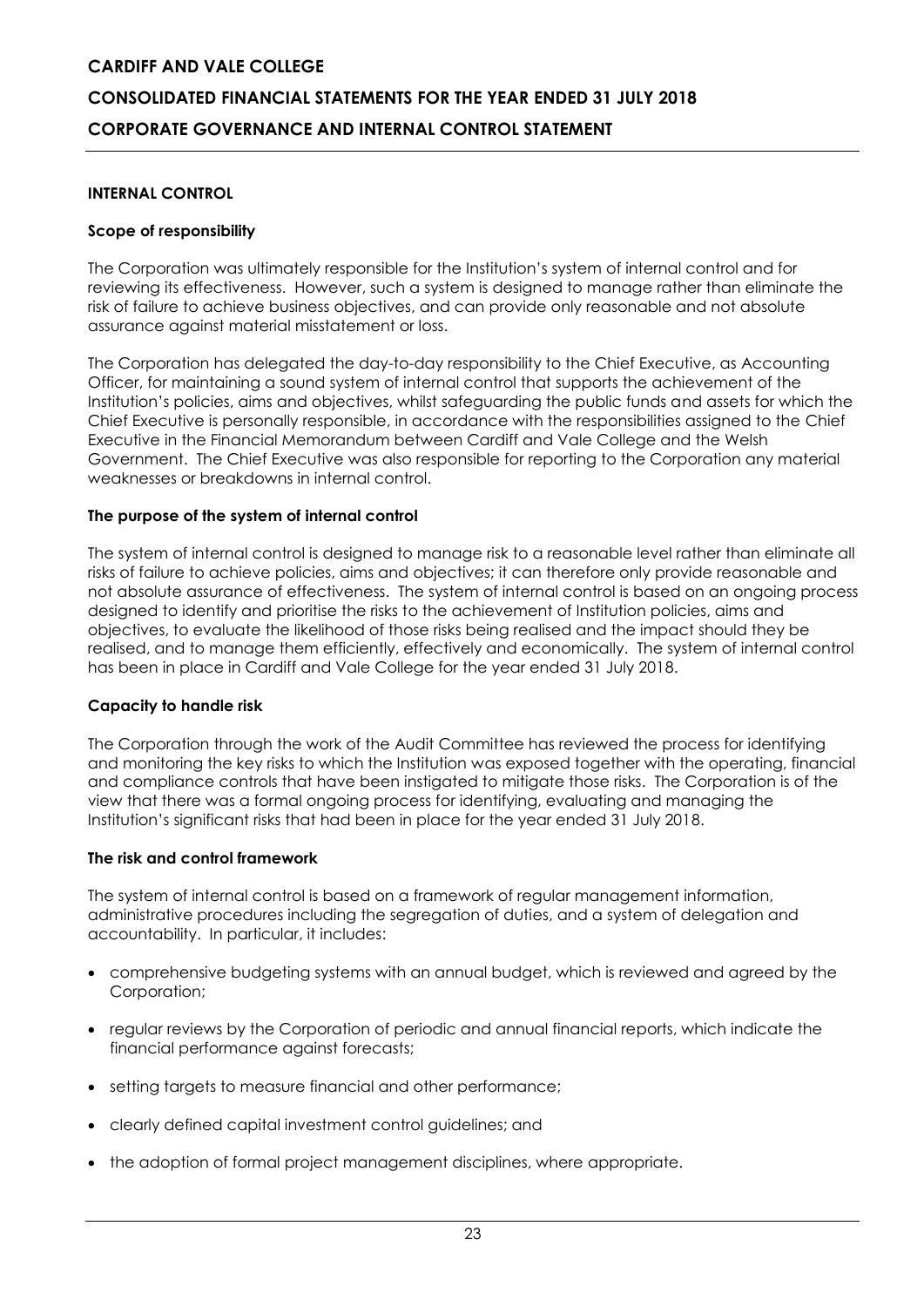### **INTERNAL CONTROL (continued)**

#### **The risk and control framework (continued)**

Cardiff and Vale College employed Deloitte to provide internal audit services and they operate in accordance with the requirements of the Welsh Government. The work of the internal audit service was informed by an analysis of the risks to which the Institution was exposed, and annual internal audit plans were based on this analysis. The analysis of risks and the internal audit plans were endorsed by the Corporation on the recommendation of the Audit Committee. Annually, the Internal Auditors provide the Corporation with a report on internal audit activity in the Institution. The report included the Internal Auditors' independent opinion on the adequacy and effectiveness of the Institution's system of risk management, controls and governance processes.

The annual report of the Internal Auditors provided "substantial assurance" in respect of Corporate Governance, and "substantial assurance" in respect of Risk Management and Internal Control.

#### **Review of effectiveness**

As Accounting Officer, the Chief Executive of Cardiff and Vale College has responsibility for reviewing the effectiveness of the system of internal control. The Chief Executive's review of the effectiveness of the system of internal control was informed by:

- the work of the internal auditors;
- the work of the executive managers within the Institution who have responsibility for the development and maintenance of the internal control framework; and
- comments made by the Institution's financial statements auditors in their management letter and other reports.

The Chief Executive was advised on the implications of the result of his review of the effectiveness of the system of internal control by the audit committee, which oversees the work of the internal auditor, and a plan to address weaknesses and ensure continuous improvement of the system is in place.

The executive team receives reports setting out key performances and risk indicators and considers possible control issues brought to their attention by early warning mechanisms, which are embedded within the departments and reinforced by risk awareness training. The executive team and the Audit Committee also receive regular reports from internal audit, which include recommendations for improvement. The Audit Committee's role in this area was confined to a high level review of the arrangements for internal control. The Corporation's agenda included consideration of risk and control and received reports thereon from the executive team and the Audit Committee. The emphasis is on obtaining the relevant degree of assurance not merely reporting by exception.

At its meeting on 12 December 2018, the Corporation carried out the annual assessment for the year ended 31July 2018 by considering the Audit Committee's annual report, the internal audit annual report, the external audit management letter and supporting documentation from officers.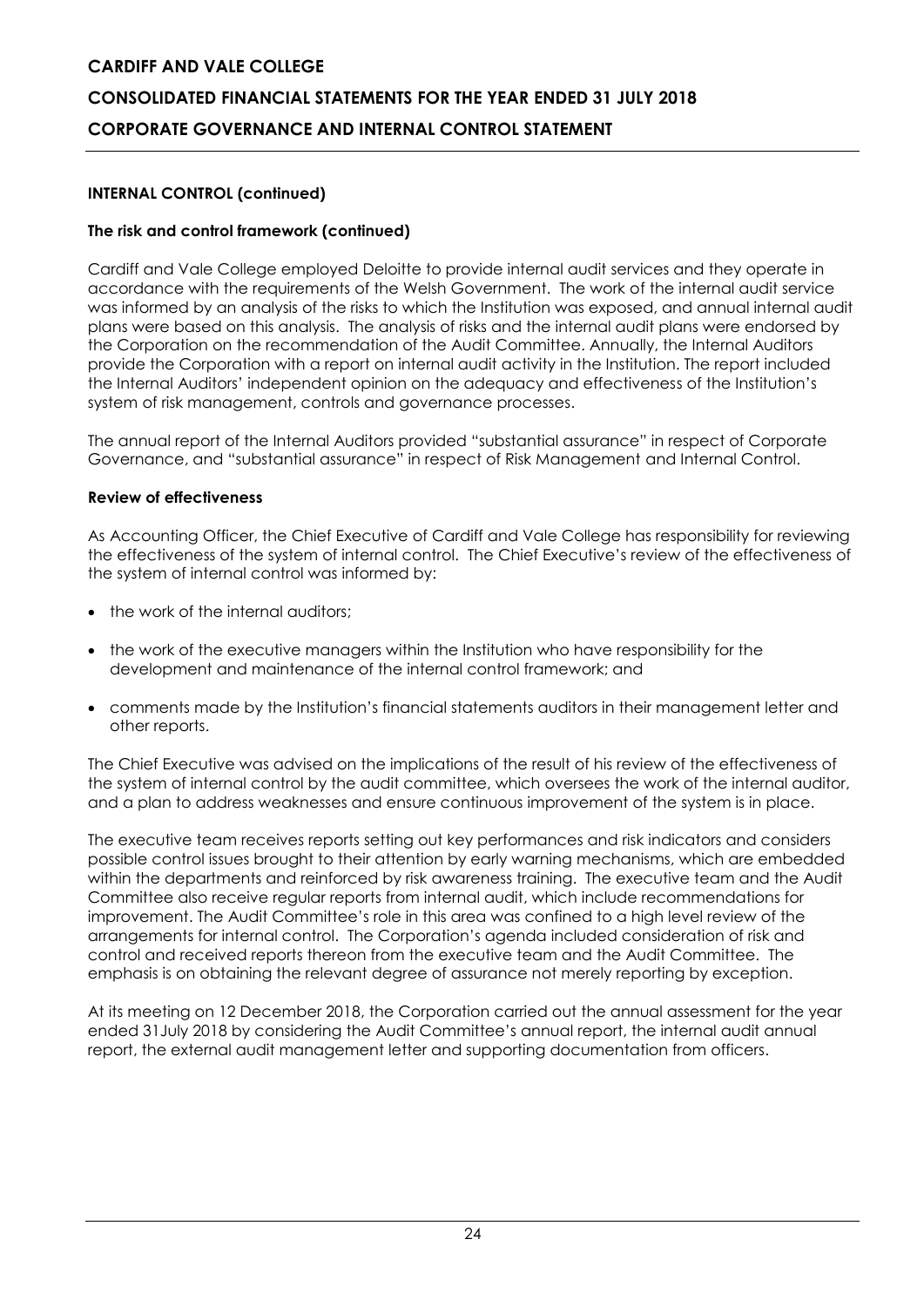#### **Governing Body's statement on the Corporation's regularity, propriety and compliance with Funding body terms and conditions of funding**

The Corporation has considered its responsibility to notify the Welsh Government of material irregularity, impropriety and non-compliance with Welsh Government terms and conditions of funding, under the funding agreement in place between the Institution and the Welsh Government. As part of its consideration the Corporation has had due regard to the requirements of the funding agreement.

We confirm, on behalf of the Corporation that after due enquiry, and to the best of our knowledge, the Corporation believes it is able to identify any material irregular or improper use of funds by the Institution, or material non-compliance with the Welsh Government's terms and conditions of funding under the Institution's funding agreement.

We confirm that no instances of material irregularity, impropriety or funding noncompliance have been discovered to date. If any instances are identified after the date of this statement these will be notified to the Welsh Government.

#### **Going Concern**

After making appropriate enquiries, the Corporation considers that the Institution has adequate resources to continue in operational existence for the foreseeable future. For this reason it continues to adopt the going concern basis in preparing the financial statements.

Mr GD Evans MBE Material Contract of the Mr M James Chairman Chief Executive

12 December 2018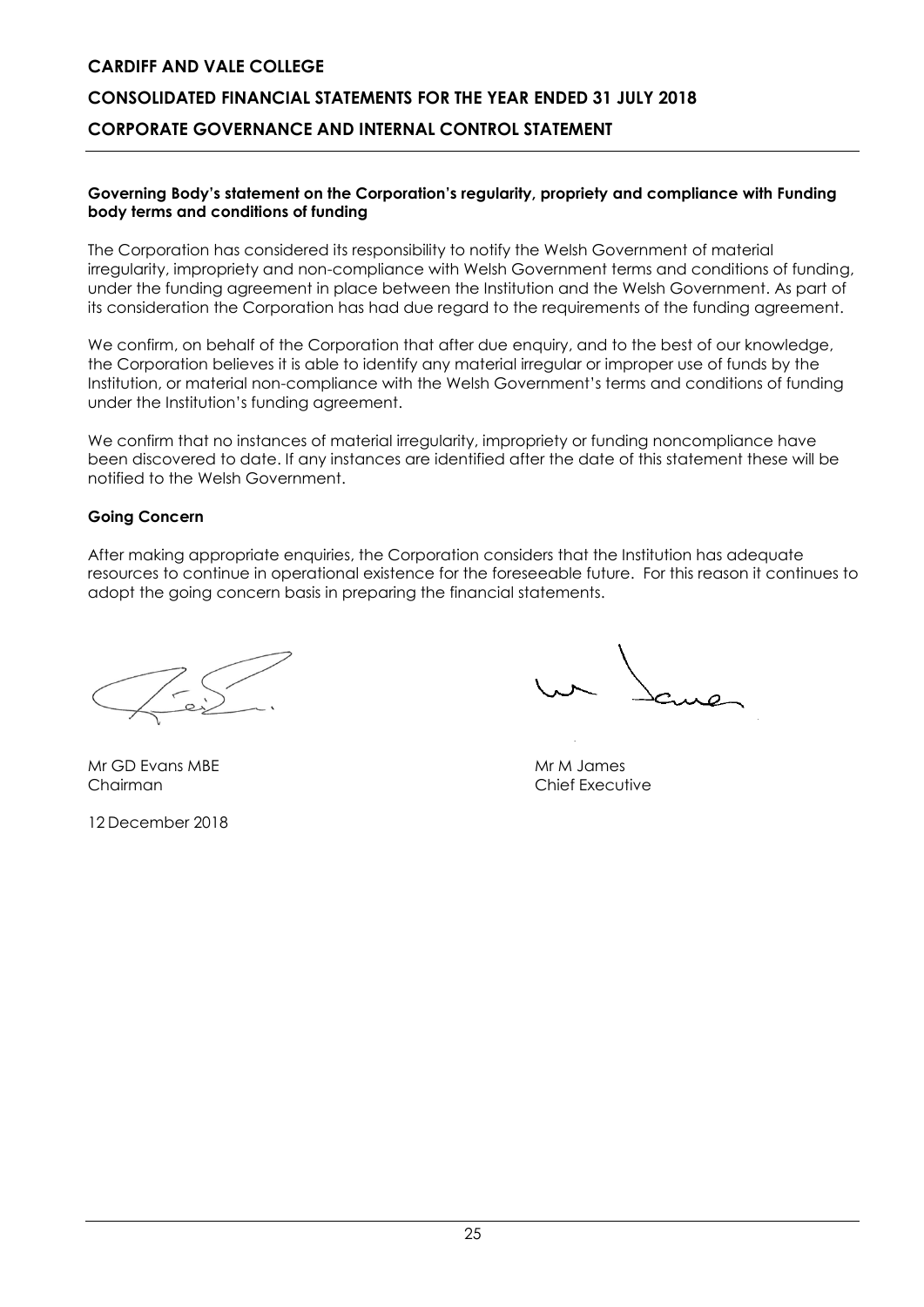# **CONSOLIDATED FINANCIAL STATEMENTS FOR THE YEAR ENDED 31 JULY 2018 INDEPENDENT AUDITOR'S REPORT TO THE GOVERNING BODY OF CARDIFF AND VALE COLLEGE**

### **Report on the audit of the financial statements**

# **Opinion**

In our opinion, Cardiff and Vale College's group financial statements and parent institution financial statements (the "financial statements"):

- give a true and fair view of the state of the group's and the parent institution's affairs as at 31 July 2018, and of the group's income and expenditure and cash flows for the year then ended;
- have been properly prepared in accordance with United Kingdom Generally Accepted Accounting Practice (United Kingdom Accounting Standards, comprising FRS 102 "The Financial Reporting Standard applicable in the UK and Republic of Ireland", and applicable law);
- have been properly prepared in accordance with the requirements of the Statement of Recommended Practice – Accounting for Further and Higher Education; and
- have been properly prepared in accordance with the Accounts Direction issued by the Welsh Government.

We have audited the financial statements, included within the Consolidated Annual Report and Financial Statements for the year ended 31 July 2018 (the "Annual Report"), which comprise the consolidated and College Balance Sheets as at 31 July 2018; the consolidated and College Statement of Comprehensive Income for the year then ended; the consolidated and College Statement of Changes in Reserves for the year then ended; the consolidated Statement of Cash Flows for the year then ended; and the notes to the financial statements, which include a summary of significant accounting policies and other explanatory information.

### **Basis for opinion**

We conducted our audit in accordance with International Standards on Auditing (UK) ("ISAs (UK)") and applicable law. Our responsibilities under ISAs (UK) are further described in the Auditors' responsibilities for the audit of the financial statements section of our report. We believe that the audit evidence we have obtained is sufficient and appropriate to provide a basis for our opinion.

#### *Independence*

We remained independent of the group in accordance with the ethical requirements that are relevant to our audit of the financial statements in the UK, which includes the FRC's Ethical Standard, and we have fulfilled our other ethical responsibilities in accordance with these requirements.

#### **Conclusions relating to going concern**

We have nothing to report in respect of the following matters in relation to which ISAs (UK) require us to report to you when:

- the Governing Body's use of the going concern basis of accounting in the preparation of the financial statements is not appropriate; or
- the Governing Body has not disclosed in the financial statements any identified material uncertainties that may cast significant doubt about the group's and parent institution's ability to continue to adopt the going concern basis of accounting for a period of at least twelve months from the date when the financial statements are authorised for issue.

However, because not all future events or conditions can be predicted, this statement is not a guarantee as to the group's and parent institution's ability to continue as a going concern.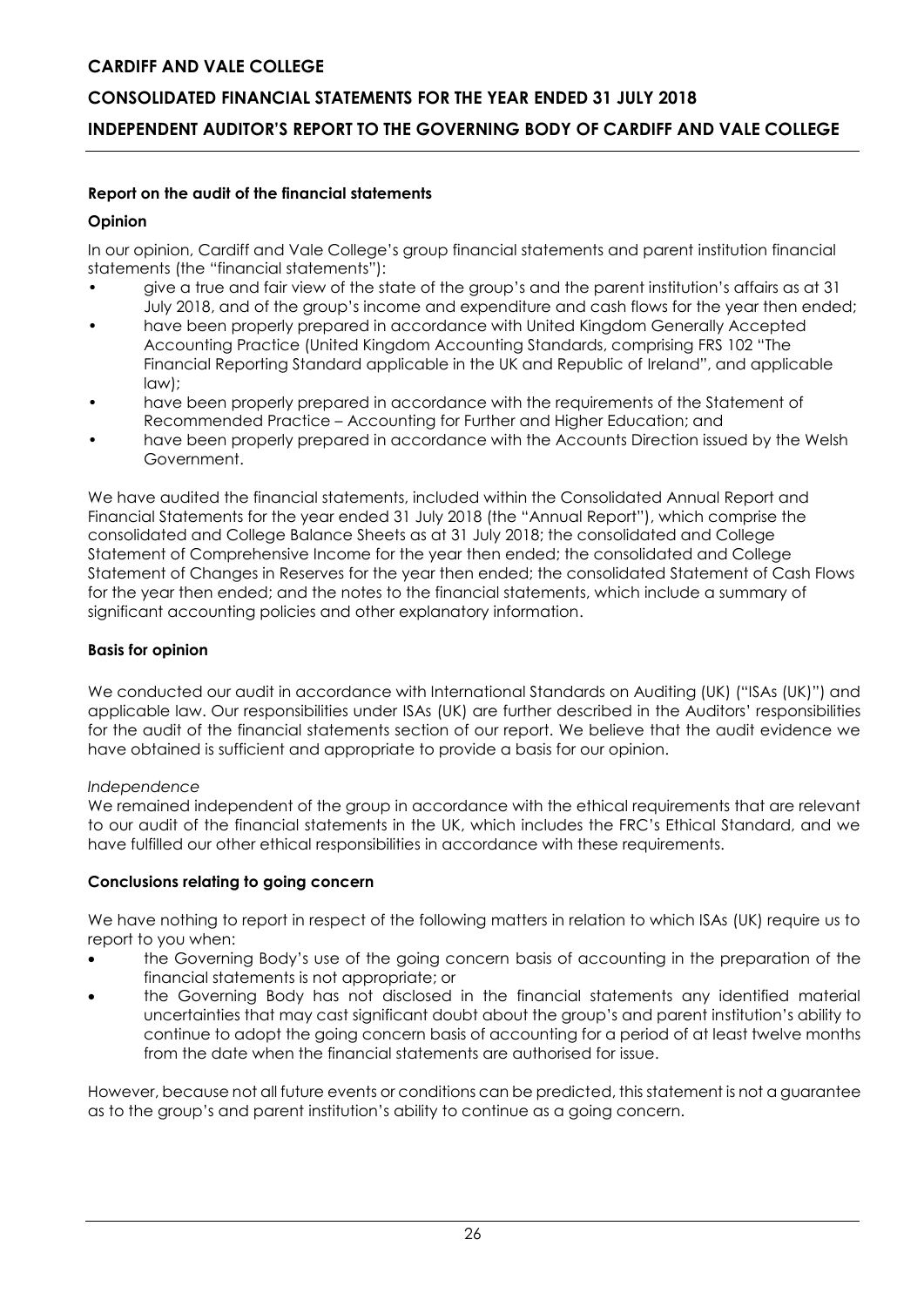# **CONSOLIDATED FINANCIAL STATEMENTS FOR THE YEAR ENDED 31 JULY 2018 INDEPENDENT AUDITOR'S REPORT TO THE GOVERNING BODY OF CARDIFF AND VALE COLLEGE**

#### **Reporting on other information**

The other information comprises all of the information in the Annual Report other than the financial statements and our auditors' report thereon. The Governing Body is responsible for the other information. Our opinion on the financial statements does not cover the other information and, accordingly, we do not express an audit opinion or, except to the extent otherwise explicitly stated in this report, any form of assurance thereon.

In connection with our audit of the financial statements, our responsibility is to read the other information and, in doing so, consider whether the other information is materially inconsistent with the financial statements or our knowledge obtained in the audit, or otherwise appears to be materially misstated. If we identify an apparent material inconsistency or material misstatement, we are required to perform procedures to conclude whether there is a material misstatement of the financial statements or a material misstatement of the other information. If, based on the work we have performed, we conclude that there is a material misstatement of this other information, we are required to report that fact. We have nothing to report based on these responsibilities.

### **Responsibilities for the financial statements and the audit**

### *Responsibilities of the Governing Body for the financial statements*

As explained more fully in the Statement of the Governing Body's responsibilities set out on pages 19 and 20, the Governing body (who are also the directors of the institution for the purposes of company law) is responsible for the preparation of the financial statements in accordance with the applicable framework and for being satisfied that they give a true and fair view. The Governing Body is also responsible for such internal control as they determine is necessary to enable the preparation of financial statements that are free from material misstatement, whether due to fraud or error.

In preparing the financial statements, the Governing Body is responsible for assessing the group and parent institution's ability to continue as a going concern, disclosing as applicable, matters related to going concern and using the going concern basis of accounting unless the Governing body either intends to liquidate the group and parent institution or to cease operations, or has no realistic alternative but to do so.

#### *Auditors' responsibilities for the audit of the financial statements*

Our objectives are to obtain reasonable assurance about whether the financial statements as a whole are free from material misstatement, whether due to fraud or error, and to issue an auditors' report that includes our opinion. Reasonable assurance is a high level of assurance, but is not a guarantee that an audit conducted in accordance with ISAs (UK) will always detect a material misstatement when it exists. Misstatements can arise from fraud or error and are considered material if, individually or in the aggregate, they could reasonably be expected to influence the economic decisions of users taken on the basis of these financial statements.

A further description of our responsibilities for the audit of the financial statements is located on the Financial Reporting Council's website at: www.frc.org.uk/auditorsresponsibilities. This description forms part of our auditors' report.

# *Use of this report*

This report, including the opinions, has been prepared for and only for the institution's Governing Body as a body in accordance with Article 18 of the institution's articles of government and for no other purpose. We do not, in giving these opinions, accept or assume responsibility for any other purpose or to any other person to whom this report is shown or into whose hands it may come save where expressly agreed by our prior consent in writing.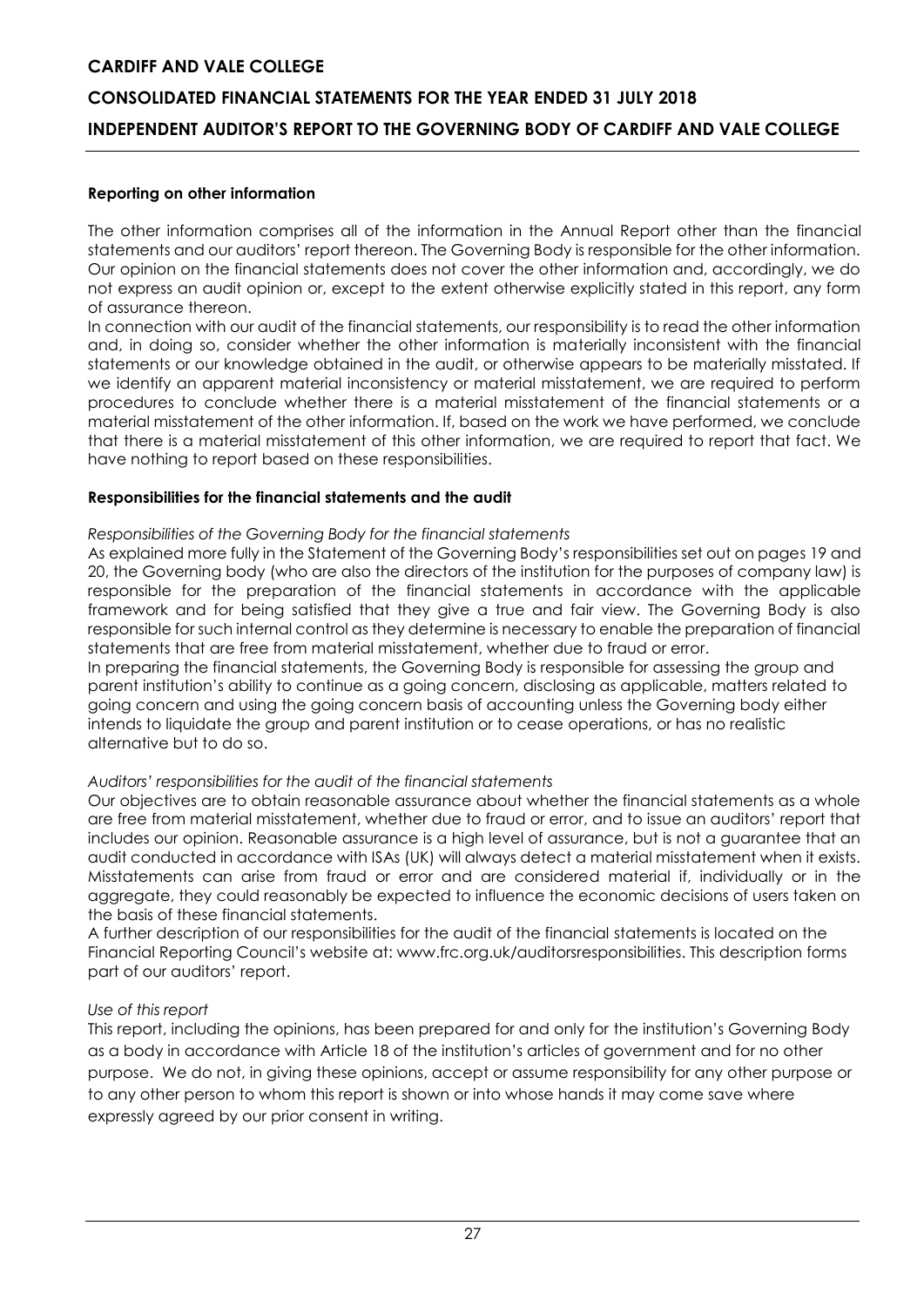# **CONSOLIDATED FINANCIAL STATEMENTS FOR THE YEAR ENDED 31 JULY 2018 INDEPENDENT AUDITOR'S REPORT TO THE GOVERNING BODY OF CARDIFF AND VALE COLLEGE**

#### **Other required reporting**

### **Opinions on other matters prescribed in the Further Education Audit Code of Practice 2016 issued by the Welsh Government**

In our opinion, in all material respects:

- monies expended out of Welsh Government grants and other funds from whatever source administered by the Institution for specific purposes have been properly applied to those purposes and, if appropriate, managed in compliance with all relevant legislation; and
- income has been applied in accordance with the financial memorandum with the Welsh Government.

Kevin Williams (Senior Statutory Auditor) for and on behalf of PricewaterhouseCoopers LLP **Chartered Accountants and Statutory Auditors** Cardiff

 $12$  December 2018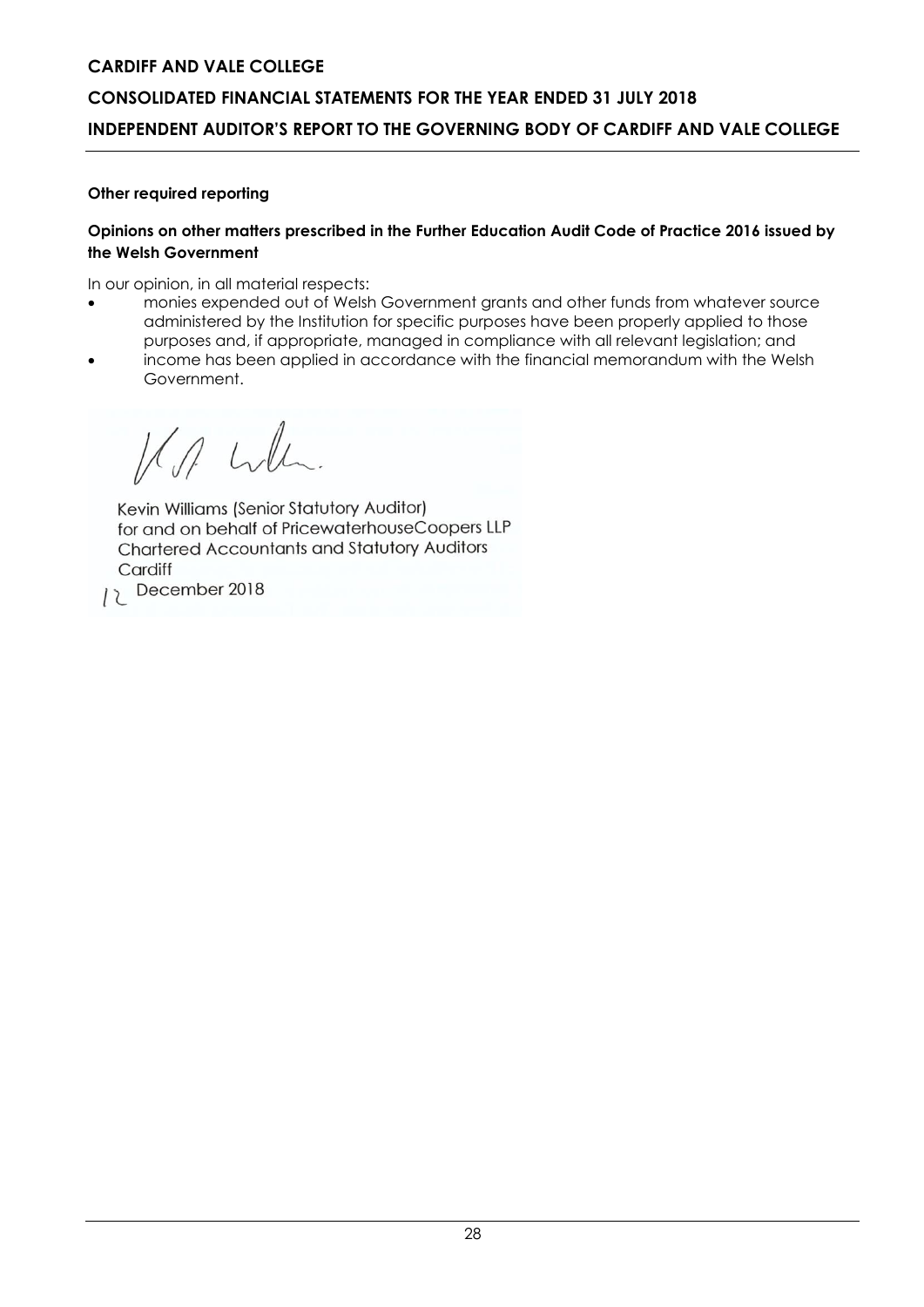# **CONSOLIDATED FINANCIAL STATEMENTS FOR THE YEAR ENDED 31 JULY 2018**

# **CONSOLIDATED AND COLLEGE STATEMENT OF COMPREHENSIVE INCOME**

| <b>Note</b>         | Consolidated         | College<br>£'000                                     | Year ended 31 July 2017<br>Consolidated                   | College<br>£'000         |
|---------------------|----------------------|------------------------------------------------------|-----------------------------------------------------------|--------------------------|
|                     |                      |                                                      |                                                           |                          |
| $\overline{2}$<br>3 | 70,577<br>5,703      | 38,662<br>4,604                                      | 58,454<br>5,052                                           | 37,174<br>4,389          |
| 5<br>6              | 6                    | 6<br>2,897                                           | 25<br>$\sim$                                              | 7,694<br>25<br>3,044     |
|                     | 85,409               | ----------<br>53,568                                 | 72,371                                                    | 52,326                   |
|                     |                      |                                                      |                                                           |                          |
| 7<br>9              | 42,282<br>136        | 29,744<br>136                                        | 36,028<br>531                                             | 28,796<br>521            |
| 13<br>12            | 3,640<br>1,314       | 3,315                                                | 3,372<br>929                                              | 19,060<br>3,119          |
| 11                  | 2,036                | 2,016                                                | 1,816                                                     | 1,786                    |
|                     | 87,753<br>---------- | 54,533<br>----------                                 | 74,815<br>----------                                      | 53,282<br>-----------    |
|                     | (2, 344)             | (965)                                                | (2, 444)                                                  | (956)                    |
|                     |                      |                                                      | 6                                                         |                          |
|                     | (2, 344)             | (965)                                                | (2, 438)                                                  | (956)                    |
|                     | 81                   |                                                      |                                                           |                          |
|                     | (2, 263)             | (965)                                                | (2, 438)                                                  | (956)                    |
| 21                  | 2,150                | 2,150                                                | 6,550<br>-----------                                      | 6,550                    |
|                     | (113)<br>----------  | 1,185                                                | 4,112                                                     | 5,594                    |
|                     | 4<br>10              | £'000<br>9,123<br>38,345<br>----------<br>---------- | Year ended 31 July 2018<br>7,399<br>19,322<br>----------- | £'000<br>8,840<br>32,139 |

All items of income and expenditure relate to unrestricted income. The notes on pages 33 to 62 form part of these financial statements.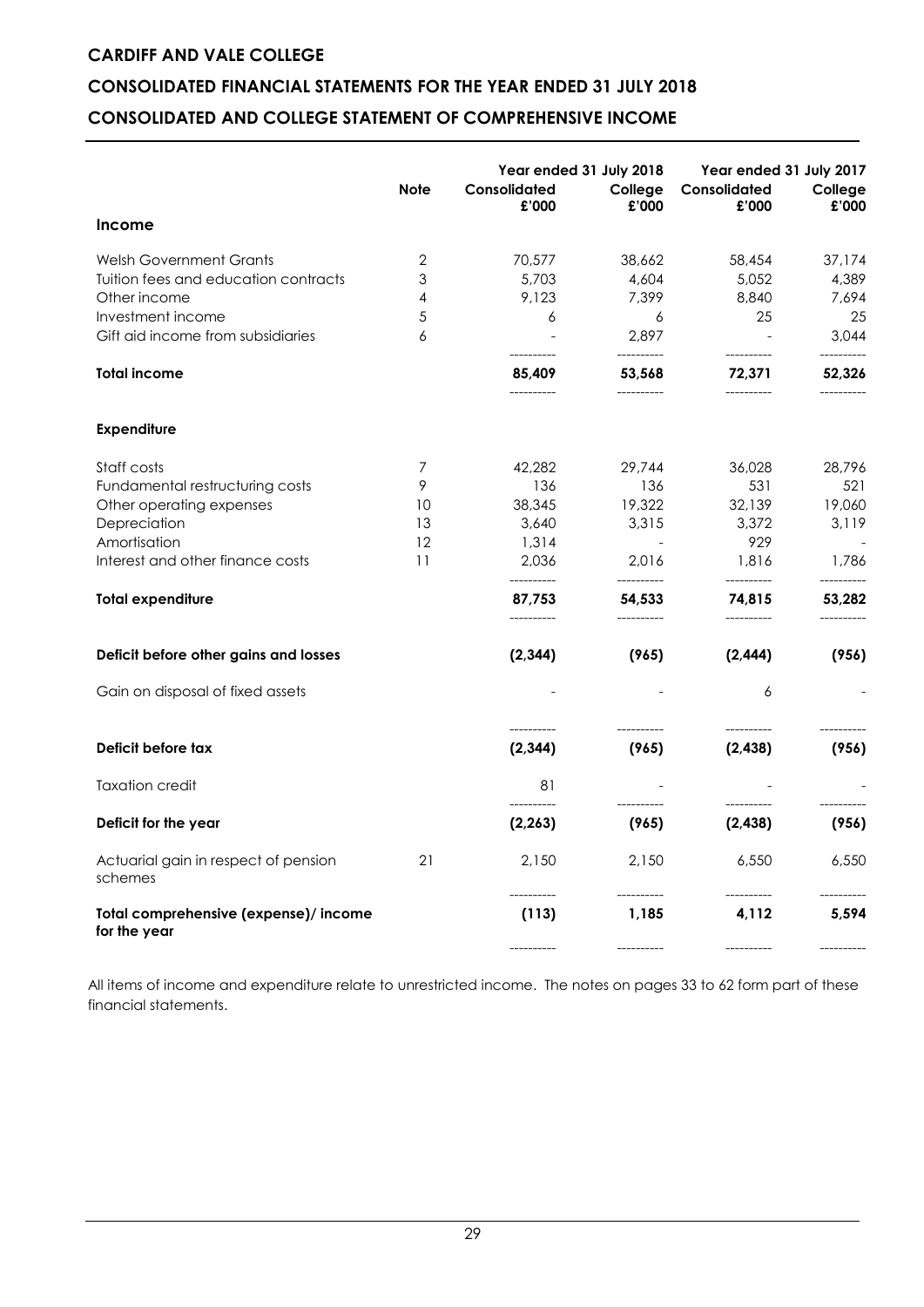# **CONSOLIDATED FINANCIAL STATEMENTS FOR THE YEAR ENDED 31 JULY 2018**

# **CONSOLIDATED AND COLLEGE STATEMENT OF CHANGES IN RESERVES**

|                                                                     | Income and expenditure<br>reserve<br><b>Unrestricted</b><br><b>Restricted</b> |                      | <b>Revaluation</b><br>reserve | <b>Total reserves</b> |  |
|---------------------------------------------------------------------|-------------------------------------------------------------------------------|----------------------|-------------------------------|-----------------------|--|
| Group                                                               | (see note 26)<br>£'000                                                        | £'000                | £'000                         | £'000                 |  |
| Balance as at 31 July 2017                                          | 1,525                                                                         | 6,611                | 10,032                        | 18,168                |  |
| Deficit for the year<br>Other comprehensive income                  |                                                                               | (2, 263)<br>2,150    |                               | (2, 263)<br>2,150     |  |
| Total comprehensive income for the year                             |                                                                               | (113)                |                               | (113)                 |  |
| Transfers between income and<br>expenditure and revaluation reserve |                                                                               | 134                  | (134)                         |                       |  |
| Balance as at 31 July 2018                                          | 1,525                                                                         | -----------<br>6,632 | ----------<br>9,898           | ----------<br>18,055  |  |
| College                                                             |                                                                               |                      |                               |                       |  |
| Balance as at 31 July 2017                                          | 1,525                                                                         | 8,143                | 10,032                        | 19,700                |  |
| Deficit for the year<br>Other comprehensive income                  |                                                                               | (965)<br>2,150       |                               | (965)<br>2,150        |  |
| Total comprehensive income for the year                             |                                                                               | 1,185                |                               | 1,185                 |  |
| Transfers between income and<br>expenditure and revaluation reserve |                                                                               | 134                  | (134)                         |                       |  |
| Balance as at 31 July 2018                                          | 1,525                                                                         | 9,462                | 9,898                         | 20,885                |  |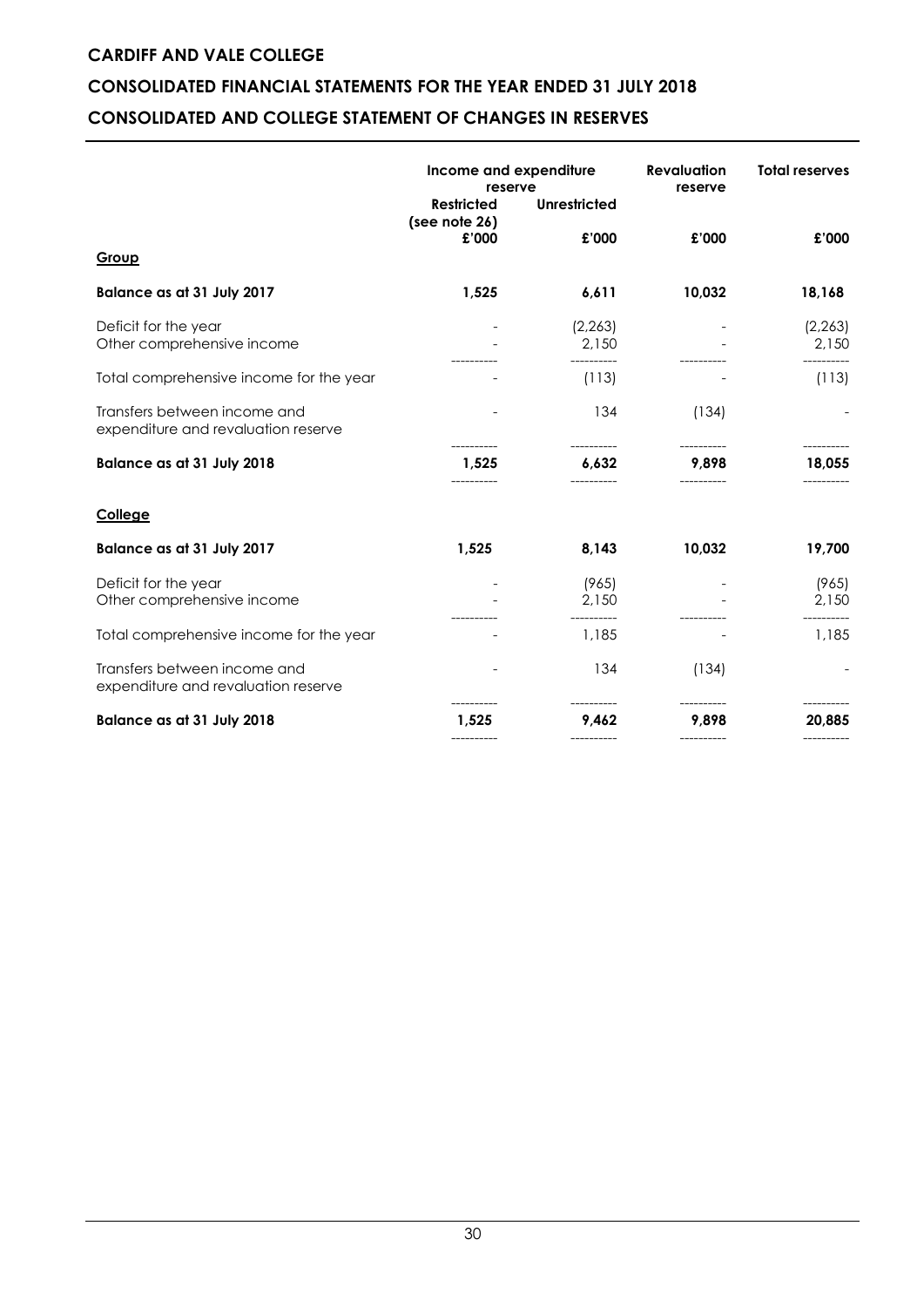### **CONSOLIDATED FINANCIAL STATEMENTS FOR THE YEAR ENDED 31 JULY 2018**

### **CONSOLIDATED AND COLLEGE BALANCE SHEETS**

|                                                                      | <b>Note</b> | Consolidated<br>£'000 | As at 31 July 2018<br>College<br>£'000 | Consolidated<br>£'000 | As at 31 July 2017<br>College<br>£'000 |
|----------------------------------------------------------------------|-------------|-----------------------|----------------------------------------|-----------------------|----------------------------------------|
| <b>Fixed assets</b>                                                  |             |                       |                                        |                       |                                        |
| Intangible assets and goodwill                                       | 12          | 11,112                |                                        | 11,459                |                                        |
| Tangible assets<br>Other long-term assets                            | 13          | 68,703                | 67,391                                 | 61,104<br>7,561       | 59,761<br>7,561                        |
| Investments                                                          | 14          |                       | 15,712                                 |                       | 15,538                                 |
|                                                                      |             | 79,815                | --------<br>83,103                     | .<br>80,124           | <br>82,860                             |
|                                                                      |             |                       | -------                                | -------               | -------                                |
| <b>Current assets</b><br>Stock                                       |             | 50                    |                                        | 52                    |                                        |
| Trade and other receivables                                          | 15          | 11,694                | 7,464                                  | 11,419                | 8,222                                  |
| Cash and cash equivalents                                            |             | 6,114                 | 5,717                                  | 5,772                 | 4,896                                  |
|                                                                      |             | -------<br>17,858     | -------<br>13,181                      | -------<br>17,243     | -------<br>13,118                      |
|                                                                      |             |                       |                                        |                       |                                        |
| Creditors - amounts falling due within one year                      | 16          | (15,953)<br>-------   | (12,798)<br>-------                    | (13, 163)<br>-------  | (11, 322)                              |
| Net current assets                                                   |             | 1,905<br>-------      | 383<br>-------                         | 4.080<br>-------      | 1.796<br>                              |
| <b>Total assets less current liabilities</b>                         |             | 81,720                | 83,486                                 | 84,204                | 84,656                                 |
| Creditors - amounts falling due after<br>more than one year          | 17          | (48, 141)             | (48, 135)                              | (49, 302)             | (49, 280)                              |
| <b>Provisions</b>                                                    |             |                       |                                        |                       |                                        |
| Pension provisions                                                   | 21          | (13,970)              | (13,970)                               | (14,820)              | (14,820)                               |
| Other provisions                                                     | 22          | (1, 554)<br>          | (496)                                  | (1, 914)<br>          | (856)                                  |
| <b>Total net assets</b>                                              |             | 18,055                | 20,885                                 | 18,168                | 19,700                                 |
| <b>Restricted reserves</b>                                           |             |                       |                                        |                       |                                        |
| Income and expenditure reserve - restricted                          | 26          | 1,525                 | 1,525                                  | 1,525                 | 1,525                                  |
| Unrestricted reserves                                                |             |                       |                                        |                       |                                        |
| Income and expenditure reserve - unrestricted<br>Revaluation reserve |             | 6,632<br>9,898        | 9,462<br>9,898                         | 6,611<br>10,032       | 8,143<br>10,032                        |
| <b>Total reserves</b>                                                |             | -------<br>18,055     | <br>20,885                             | -------<br>18,168     | -------<br>19,700                      |
|                                                                      |             | -------               | -------                                | -------               | -------                                |

The financial statements were approved by the members of the Cardiff and Vale Further Education Corporation on 12 December 2018 and were signed on its behalf by:

![](_page_32_Picture_5.jpeg)

Mr G D Evans MBE Mr M James Mr M C Roberts

Chair Chair Chief Executive Chief Operating Officer

The notes on pages 33 to 62 form part of these accounts.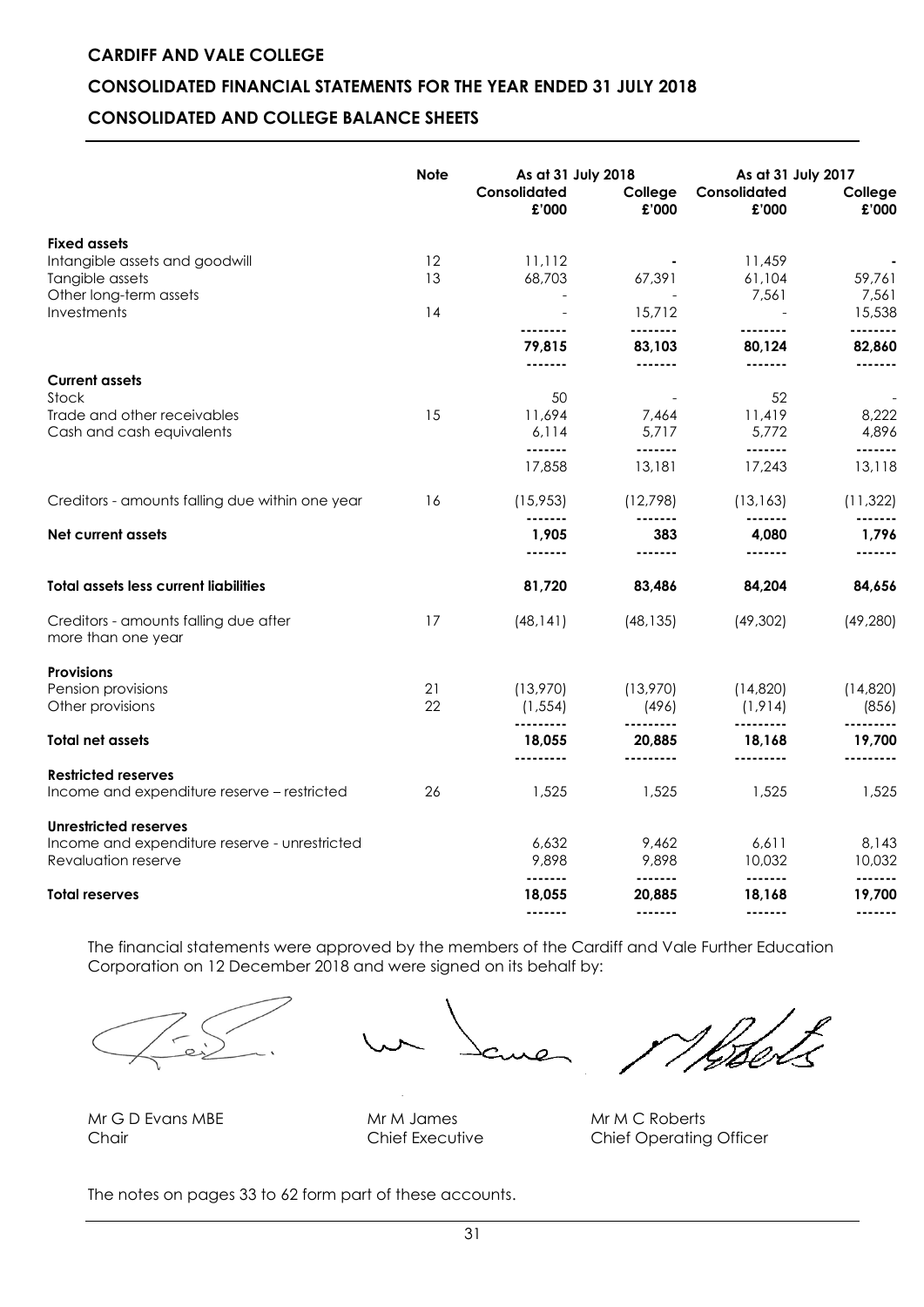# **CONSOLIDATED FINANCIAL STATEMENTS FOR THE YEAR ENDED 31 JULY 2018**

# **CONSOLIDATED STATEMENT OF CASH FLOWS**

|                                                                                 | Year ended<br>31 July 2018<br>£'000 | Year ended<br>31 July 2017<br>£'000 |
|---------------------------------------------------------------------------------|-------------------------------------|-------------------------------------|
| Cash flow from operating activities                                             |                                     |                                     |
| Deficit for the year                                                            | (2, 263)                            | (2,438)                             |
| Adjustment for non-cash items                                                   |                                     |                                     |
| Depreciation and amortisation                                                   | 4,956                               | 4,301                               |
| Amortisation of capital grants                                                  | (787)                               | (746)                               |
| Decrease/ (Increase) in stock                                                   | 2<br>290                            | (11)                                |
| Decrease/ (Increase) in debtors<br>(Decrease)/ Increase in provisions           | (360)                               | (2,005)<br>168                      |
| Increase in creditors                                                           | 1,552                               | 2,279                               |
| Pension costs less contributions payable                                        | 940                                 | 1,300                               |
| Adjustment for investing or financing activities                                |                                     |                                     |
| Pension finance cost                                                            | 360                                 | 450                                 |
| Investment income                                                               | (6)                                 | (25)                                |
| Interest payable                                                                | 1,676                               | 1,366                               |
| Gain on disposal of fixed assets                                                |                                     | (6)<br>.                            |
| Net cash inflow from operating activities                                       | 6,360                               | 4,633                               |
|                                                                                 |                                     |                                     |
| <b>Cash flows from investing activities</b>                                     |                                     |                                     |
| Proceeds from sales of fixed assets                                             |                                     | 22                                  |
| Investment income                                                               | 6                                   | 25                                  |
| Payments made to acquire fixed assets                                           | (3,665)                             | (3,289)                             |
| Acquisition of subsidiary undertakings (see note 14)<br>Capital grants received | (1,654)                             | (11,171)<br>887                     |
|                                                                                 |                                     |                                     |
|                                                                                 | (5, 313)                            | (13, 526)                           |
| <b>Cash flows from financing activities</b>                                     |                                     |                                     |
| Interest paid                                                                   | (1,634)                             | (1, 317)                            |
| Interest element of finance lease rental payment                                | (42)                                | (49)                                |
| New loans secured                                                               | 3,500                               | 10,000                              |
| Repayments of amounts borrowed                                                  | (1,918)                             | (1,338)                             |
| Capital element of finance lease rental payment                                 | (611)                               | (499)                               |
|                                                                                 | (705)                               | 6,797                               |
|                                                                                 |                                     |                                     |
| Increase/ (decrease) in cash and cash equivalents in the year                   | 342                                 | (2,096)                             |
|                                                                                 | .                                   |                                     |
| Cash and cash equivalents at beginning of the year                              | 5,772                               | 7,868                               |
| Cash and cash equivalents at end of the year                                    | 6,114                               | 5,772                               |

The notes on pages 33 to 62 form part of these accounts.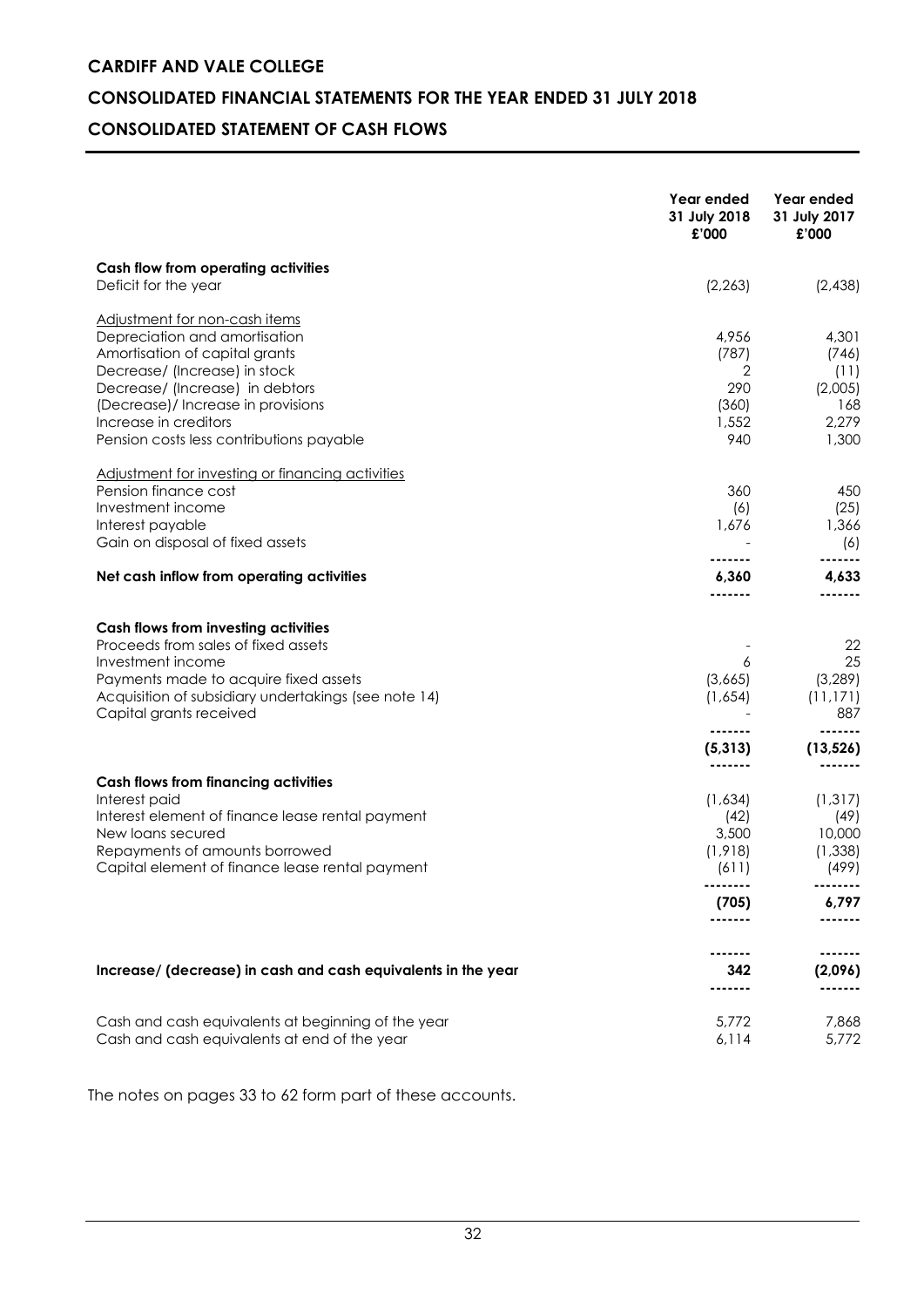# **CARDIFF AND VALE COLLEGE CONSOLIDATED FINANCIAL STATEMENTS FOR THE YEAR ENDED 31 JULY 2018 NOTES TO THE ACCOUNTS**

#### **1 STATEMENT OF ACCOUNTING POLICIES**

#### **Period of account**

These accounts have been prepared for the year from 1 August 2017 to 31 July 2018.

#### **Basis of preparation**

These financial statements have been prepared in accordance with United Kingdom Generally Accepted Accounting Practice, with the 2015 Statement of Recommended Practice – *Accounting for Further and Higher Education* ("the SORP") and with the Accounts Direction 2017/18 issued by the Welsh Government. The College is a public benefit entity and has applied the public benefit entity provisions of FRS 102. A summary of the more important accounting policies which have been consistently applied are set out below.

The College has opted for an early adoption of the FRS 102 changes published in December 2017 applicable for periods commencing on or after 1 January 2019.

#### **Basis of accounting**

The financial statements are prepared in accordance with the historical cost convention modified by the revaluation of certain fixed assets.

#### **Going concern**

The activities of the College together with the factors likely to affect its future development and performance are set out in the report of the Governing Body. The financial position of the College, its cash flow, liquidity and borrowings are described in the financial statements and accompanying notes.

The deficit for the year ended 31 July 2018 of £2,263,000 (2017 – £2,438,000) included a £1,300,000 non-cash charge relating to the defined benefit scheme (see note 21), and £1,300,000 of goodwill amortisation in relation to the investment in ACT and ALS (see note 12), as well as a number of other non-recurring costs. Accordingly, the deficit for the year is not expected to adversely affect the College's future performance. The College's forecasts and financial projections (including cash flows) indicate it has sufficient resources to be able to operate for the foreseeable future.

In light of the above factors, the financial statements have been prepared on a going concern basis.

#### **Basis of consolidation**

The consolidated financial statements include the College and its subsidiaries ICAT Limited, CF10 Retail Limited, Element Skills Training Limited, Associated Community Training Limited, Apprenticeship Learning Solutions Limited, ACT (Holdings) Limited, ACT Enhance Limited, Learn About (Wales) Limited and South East Wales City Region ATA Limited. The results of any subsidiaries acquired or disposed of during the year are included in the consolidated income and expenditure account from the date of acquisition or up to the date of disposal. Intra-group sales and profits are eliminated fully on consolidation. The activities of the student union have not been consolidated because the College does not control these activities.

#### **Stocks**

Stocks are stated at the lower of their cost and net realisable value. Where necessary, provision is made for obsolete, slow moving or defective stock.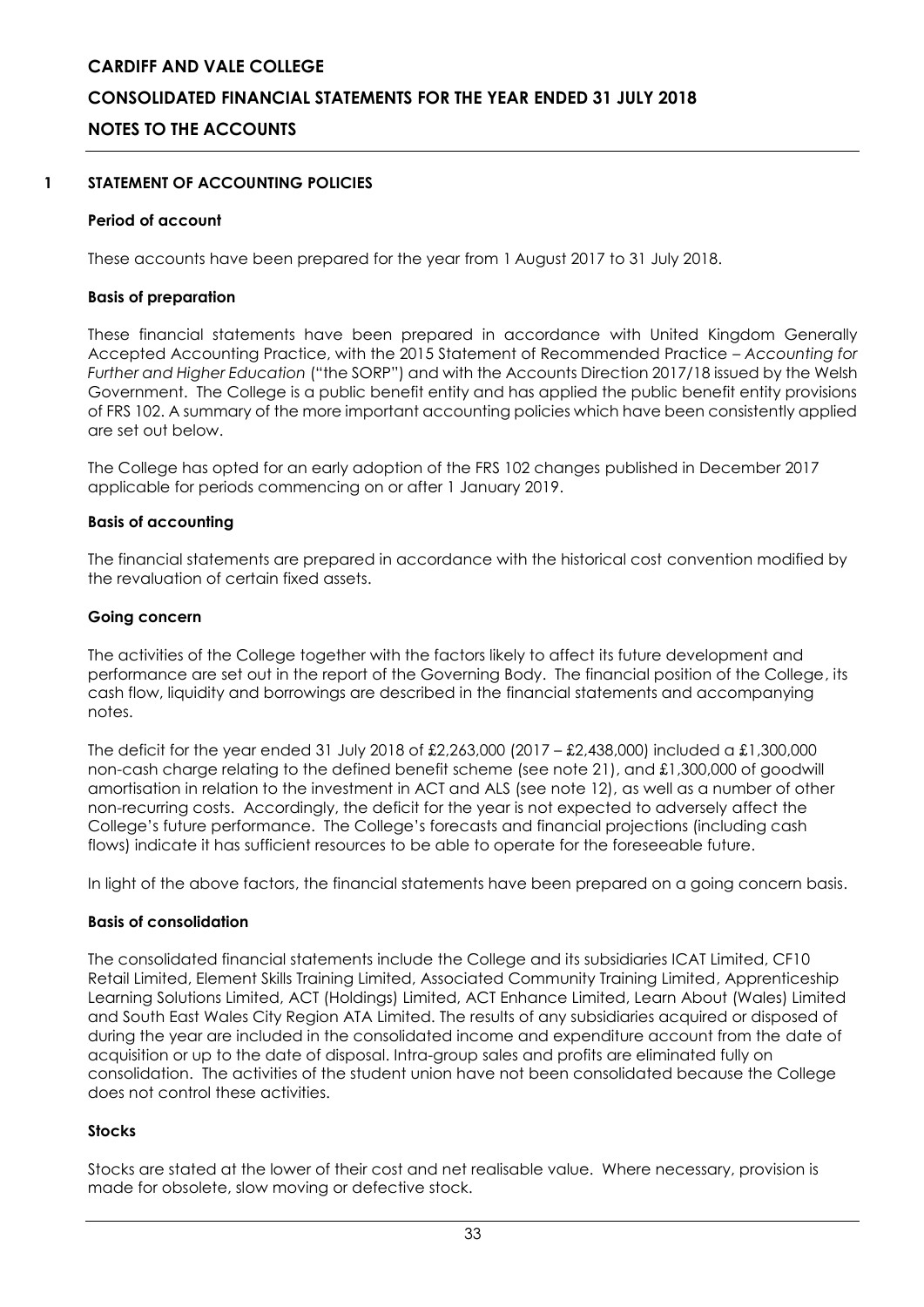# **CARDIFF AND VALE COLLEGE CONSOLIDATED FINANCIAL STATEMENTS FOR THE YEAR ENDED 31 JULY 2018 NOTES TO THE ACCOUNTS**

#### **1 STATEMENT OF ACCOUNTING POLICIES (continued)**

#### **Cash and cash equivalents**

Cash and cash equivalents comprise cash balances at the bank and in hand.

#### **Recognition of income**

Income from Work Based Learning grants, other non-capital Government grants, contracts, tuition fees and other services rendered is included to the extent of the completion of the contract or service concerned. For certain academic contracts, income is recognised only to the extent that learners have completed the appropriate assessment process for the qualification they are following, in accordance with external funding guidance to which these contracts are linked. All income from short term deposits is credited to the income and expenditure account in the year in which it is earned. The annual recurrent allocation from the Welsh Government which is intended to meet recurrent costs is credited direct to the income and expenditure account, while European Social Fund grants are accounted for when it is reasonably certain they will be received.

Government capital grants are held as deferred income and recognised over the expected economic life of the asset purchased in accordance with the "accrual method" permitted by FRS 102. In accordance with the requirements of the 2015 FE HE SORP any grants used for the purchase of land or received from a non-Government sources are recognised in income when the College is entitled to the funds and any performance related conditions have been met.

#### **Post-employment benefits**

#### Defined benefit scheme

The College's employees belong to two principal pension schemes, the Cardiff and Vale of Glamorgan Pension Fund (C&VPF) a scheme operating under the Local Government Pension Scheme (LGPS) (administration and support staff) and the Teachers' Pension Scheme (TPS) (academic staff). Both these schemes are defined benefit schemes.

Contributions to the TPS are charged to income and expenditure so as to spread the cost of pensions over employees' working lives with the College in such a way that the pension costs are a substantially level percentage of current and future pensionable payroll. The contributions are determined by qualified actuaries on the basis of quinquennial valuations using a prospective benefit method.

The TPS is a multi-employer scheme and the College is unable to identify its share of the underlying assets and liabilities of the scheme on a consistent and reasonable basis. The TPS is therefore treated as a defined contribution scheme and the contributions recognised as they are paid each year.

The assets of the LGPS are measured using closing fair values. LGPS liabilities are measured using the projected unit method and discounted at the current rate of return on a high quality corporate bond of equivalent term and currency to the liabilities. Actuarial valuations are undertaken at least triennially and are updated at each balance sheet date. The amounts charged to operating surplus are the current service costs and the costs of scheme introductions, benefit changes, settlements and curtailments. They are included within staff costs as incurred. Net interest on the defined benefit liability/asset is also recognised in the Statement of Comprehensive Income and comprises the interest cost on the defined benefit obligation and interest income on the scheme assets, calculated by multiplying the fair value of the scheme assets at the beginning of the period by the rate used to discount the benefit obligations. The difference between the interest income on the scheme assets and the actual return on the scheme assets is recognised in the profit and loss account. Actuarial gains and losses are recognised immediately in other comprehensive income.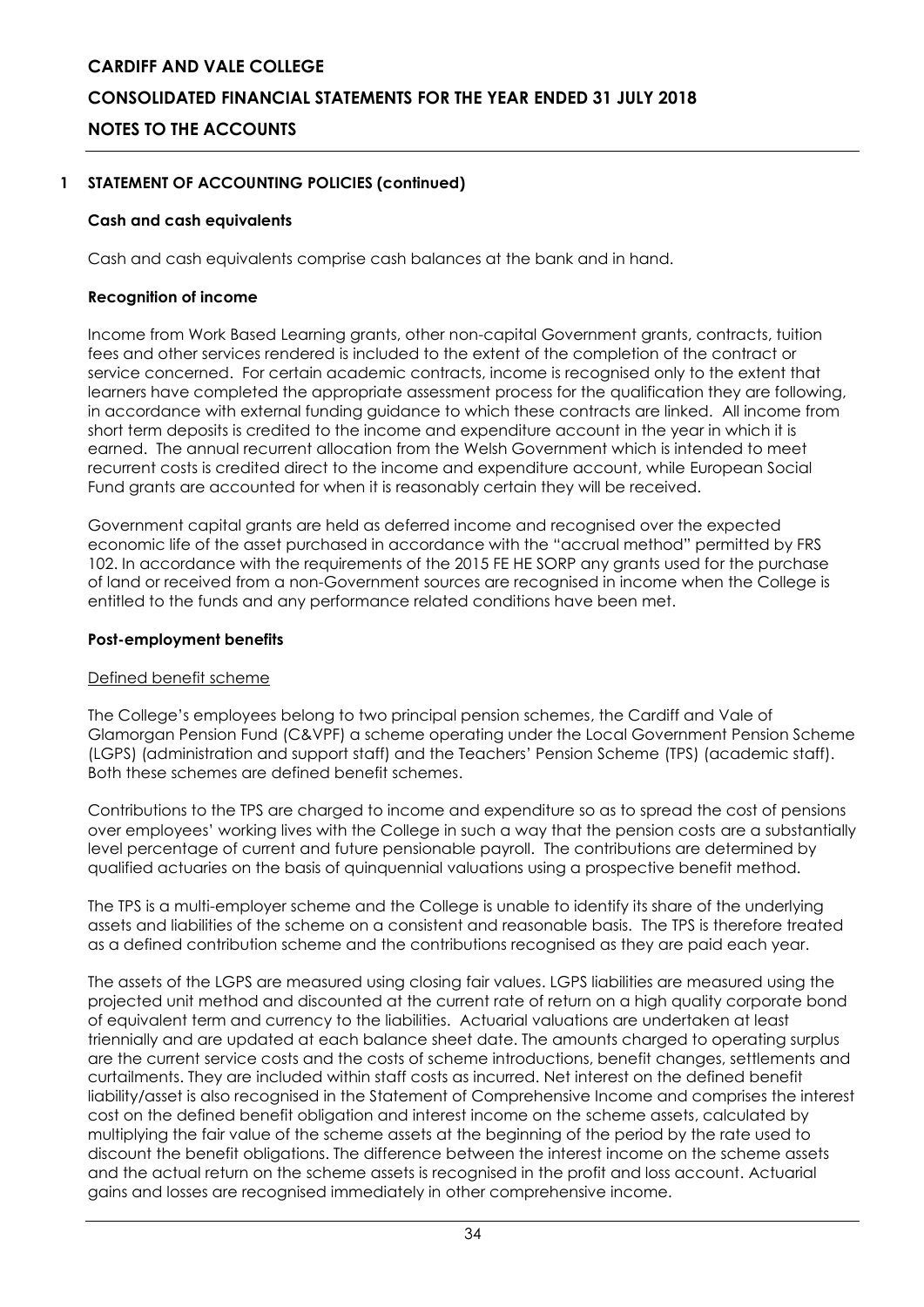# **CONSOLIDATED FINANCIAL STATEMENTS FOR THE YEAR ENDED 31 JULY 2018**

### **NOTES TO THE ACCOUNTS**

#### **1 STATEMENT OF ACCOUNTING POLICIES (continued)**

#### **Post-employment benefits (continued)**

#### Defined contribution schemes

The Group operates three defined contribution schemes for employees of subsidiary companies. Contributions payable to the Group's defined contribution pension schemes are charged to profit or loss in the period to which they relate.

#### **Short term employment benefits**

Short term employment benefits such as salaries and compensated absences (holiday pay) are recognised as an expense in the year in which the employees render service to the College. Any unused benefits are accrued and measured as the additional amount the College expects to pay as a result of the unused entitlement.

#### **Enhanced pensions**

The actual cost of any enhanced ongoing pension to a former member of staff is paid by the College annually. An estimate of the expected future cost of any enhancement to the ongoing pension of a former member of staff is charged in full to the College's income and expenditure account in the year that the member of staff retires. In subsequent years a charge is made to provisions in the balance sheet using the methodology directed by the Welsh Government.

#### **Non-current assets - tangible fixed assets**

#### Freehold land

As permitted under FRS 102 first-time adoption rules, certain of the College's freehold land assets were revalued as at 1 August 2014 and are stated in the balance sheet at deemed cost following that revaluation. All other freehold land assets are included in the balance sheet at cost. Freehold land is not depreciated.

#### Buildings

The College's buildings are specialised and, therefore, it is not appropriate to value them on the basis of open market value. Buildings inherited from the Local Education Authority are stated in the balance sheet on the basis of depreciated replacement cost at the date of transfer to the legacy colleges on incorporation on 1 April 1993.

Buildings acquired since incorporation of the legacy colleges are included in the balance sheet at cost, less accumulated depreciation.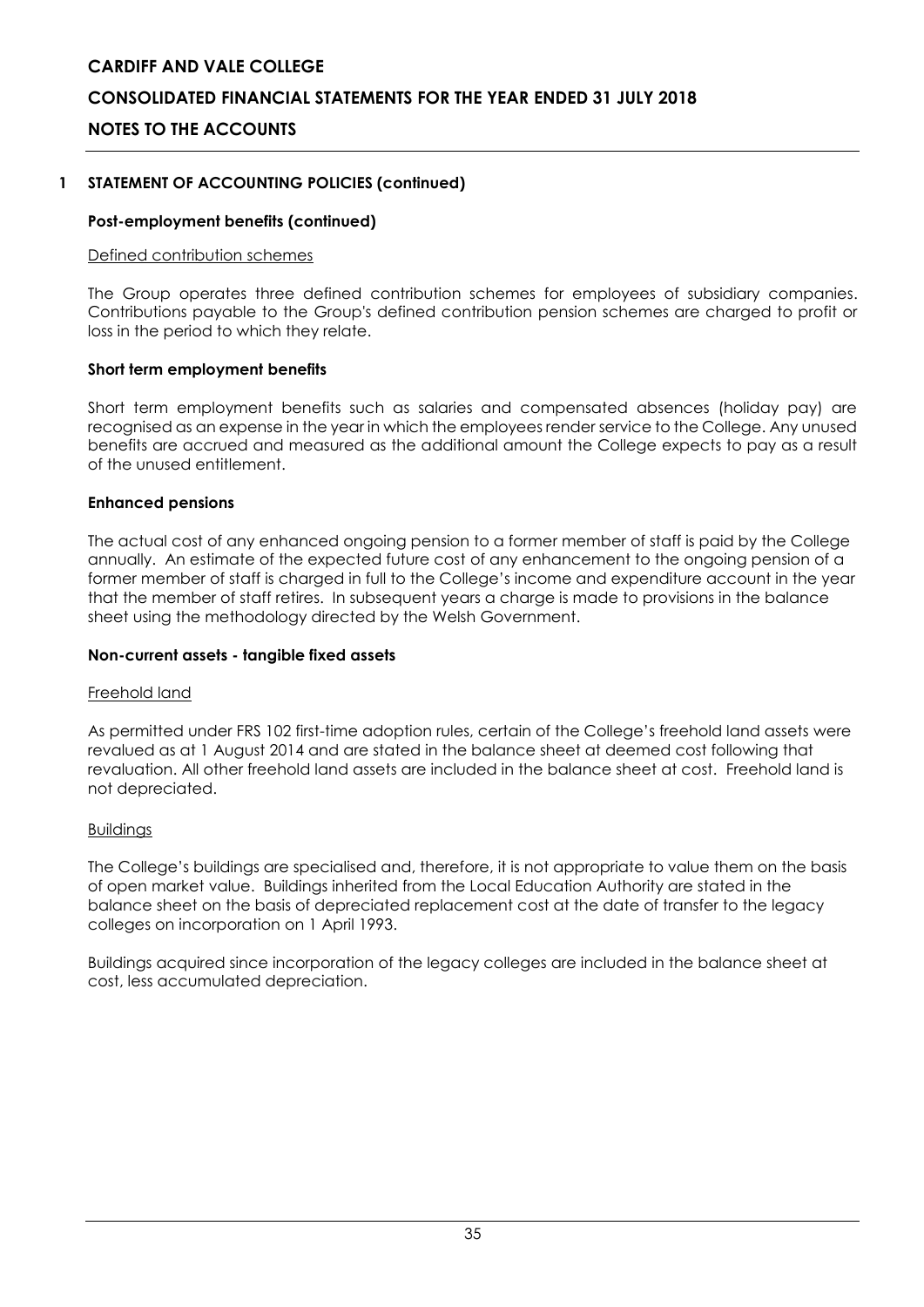# **CONSOLIDATED FINANCIAL STATEMENTS FOR THE YEAR ENDED 31 JULY 2018**

#### **NOTES TO THE ACCOUNTS**

#### **1 STATEMENT OF ACCOUNTING POLICIES (continued)**

#### **Non-current assets - tangible fixed assets (continued)**

Freehold buildings are depreciated on a straight line basis to their residual values over the expected useful economic life of the main components of the building:

- Older buildings where the main components have not been separately identified: 40-60 years;
- Newer buildings:

|                                  | Years      |
|----------------------------------|------------|
| <b>Building shell</b>            | $80 - 110$ |
| <b>Building finishes</b>         | $15 - 36$  |
| <b>Building envelope</b>         | $36 - 86$  |
| <b>Building services systems</b> | $25 - 47$  |
| Fixed equipment                  | $5 - 20$   |

Building adaptations are depreciated over periods of between 5 and 25 years dependent upon the nature of the work.

Assets in the course of construction at the balance sheet date are not depreciated and remain undepreciated until the asset is brought into use. Borrowing costs to finance the construction of buildings are capitalised during the construction period of the asset.

#### **Equipment**

Equipment costing less than £1,000 per individual item is written off to the income and expenditure account in the period of acquisition. In addition, groups of items that individually cost less than £1,000, but collectively are in excess of that limit and are considered, as a group, to represent an asset that is used over a number of years, are capitalised. All other equipment is capitalised at cost less any provision for impairment. Capitalised assets and groups of assets are depreciated on a straight line basis over their useful economic life as follows:

| Teaching equipment                   | 10%/20% or 25% per annum |
|--------------------------------------|--------------------------|
| Motor vehicles and general equipment | 25% per annum            |
| IT equipment                         | 25% per annum            |
| Fixtures and fittings                | 10% per annum            |

A review for impairment of a fixed asset is carried out if events or changes in circumstances indicate that the carrying amount of any fixed asset may not be recoverable.

#### **Capital grants received from Government**

Where buildings or equipment are acquired with the aid of specific grants from Government agencies they are capitalised and depreciated in accordance with the policy as above. The related grants are held within creditors and are released to comprehensive income over the useful economic life of the related asset on a basis consistent with the depreciation policy. Where such grants are provided to facilitate the purchase of land they are taken to the Statement of Comprehensive Income, in full, immediately any performance conditions are met.

#### **Maintenance of premises**

The cost of routine corrective maintenance is charged to the income and expenditure account in the period it is incurred, unless it increases the future benefits to the College, in which case it is capitalised and depreciated on the relevant basis.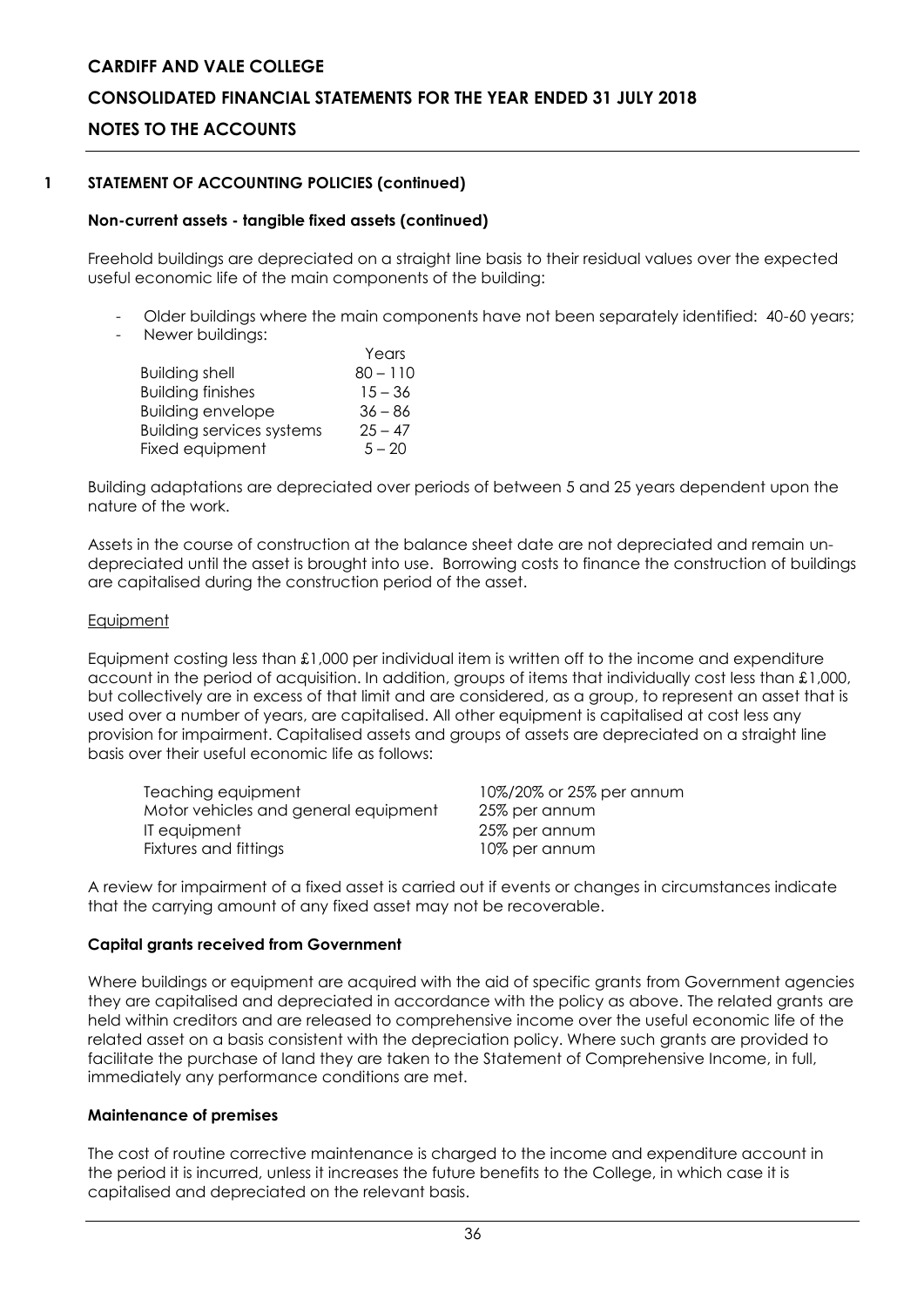# **CARDIFF AND VALE COLLEGE CONSOLIDATED FINANCIAL STATEMENTS FOR THE YEAR ENDED 31 JULY 2018 NOTES TO THE ACCOUNTS**

### **1 STATEMENT OF ACCOUNTING POLICIES (continued)**

#### **Leased assets**

Costs in respect of operating leases are charged on a straight-line basis over the lease term. Leasing arrangements which transfer to the Group substantially all the benefits and risks of ownership of an asset are treated as if the asset has been purchased outright. The fair value of the assets is included in fixed assets and the capital elements of the leasing commitments are shown as obligations under finance leases. The lease rentals are treated as consisting of capital and interest elements. The capital element is applied to reduce the outstanding obligations and the interest element is charged to the income and expenditure account in proportion to the reducing capital element outstanding. Assets held under finance leases are depreciated over the shorter of the lease term or the useful economic lives of equivalent owned assets. Assets which are held under hire purchase contracts, which have the characteristics of finance leases, are treated in the same way and depreciated over their useful lives.

#### **Intangible assets**

Intangible assets are stated at cost less accumulated amortisation and accumulated impairment losses. Amortisation is calculated, using the straight-line method, to allocate the depreciable amount of the assets to their residual values over their estimated useful life as follows:

|                                    | Years |
|------------------------------------|-------|
| Contractual customer relationships | 10    |
| ACT brand                          | 10    |
| Goodwill                           | 10    |

Where market factors indicate that residual value or useful life have changed, the residual value, useful life or amortisation rate are amended prospectively to reflect the new circumstances. The assets are reviewed for impairment if the above factors indicate that the carrying amount may be impaired.

#### **Financial assets**

#### *Trade and other debtors/creditors*

Trade and other debtors are recognised initially at transaction price less attributable transaction costs. Trade and other creditors are recognised initially at transaction price plus attributable transaction costs. Subsequent to initial recognition they are measured at amortised cost using the effective interest method, less any impairment losses in the case of trade debtors.

#### *Interest-bearing borrowings classified as basic financial instruments*

Interest-bearing borrowings are recognised initially at the present value of future payments discounted at a market rate of interest. Subsequent to initial recognition, interest-bearing borrowings are stated at amortised cost using the effective interest method.

#### *Investments in subsidiaries*

Investments in subsidiaries are carried at cost less impairment.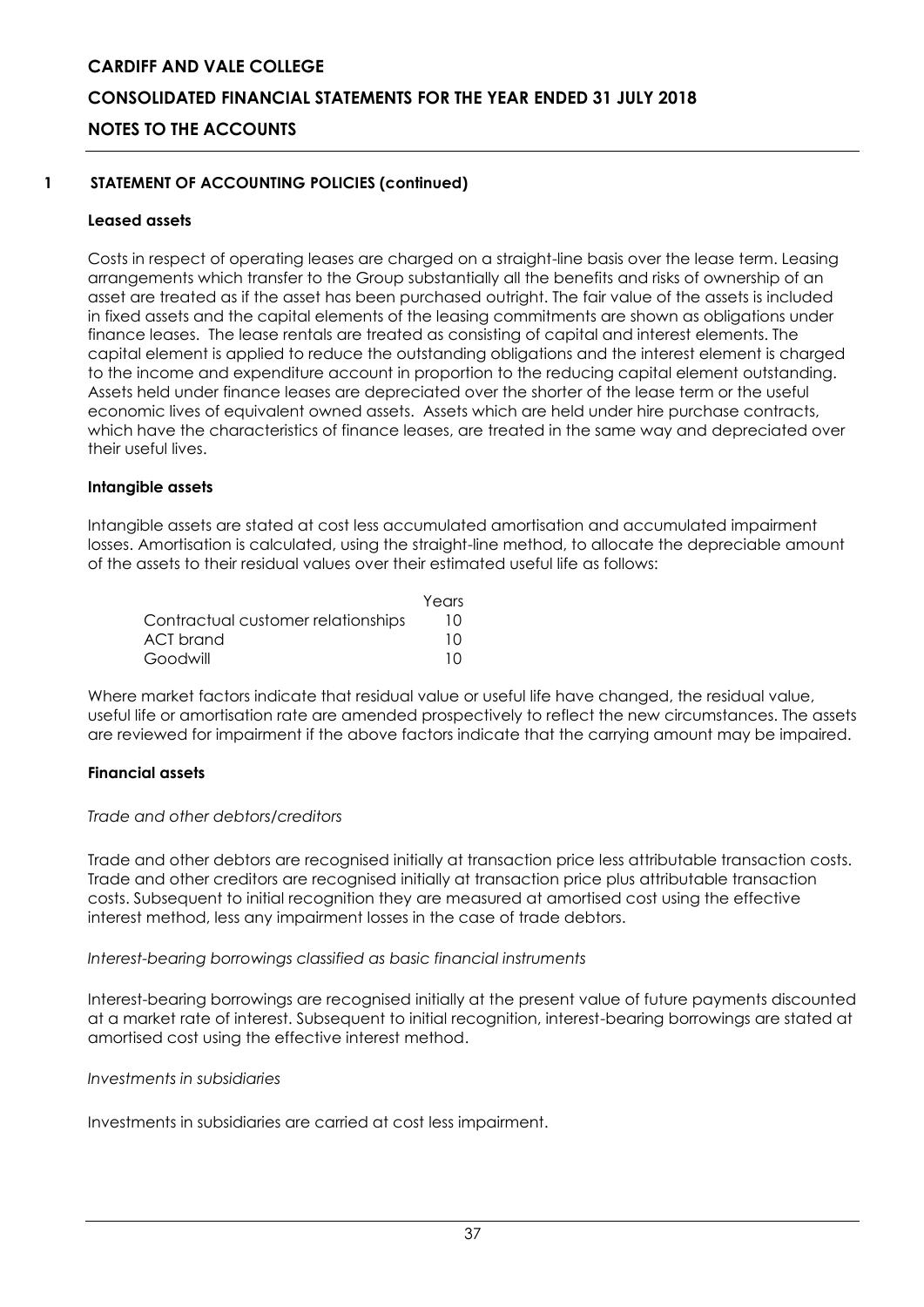# **CONSOLIDATED FINANCIAL STATEMENTS FOR THE YEAR ENDED 31 JULY 2018**

# **NOTES TO THE ACCOUNTS**

### **1 STATEMENT OF ACCOUNTING POLICIES (continued)**

#### **Borrowing costs**

Borrowing costs are recognised as expenditure in the period in which they are incurred. Borrowing costs incurred during, and directly attributable to, the acquisition, construction or production of a qualifying asset are capitalised.

### **Reserves**

Reserves are classified as restricted or unrestricted. Restricted reserves include balances where the donor has designated a specific purpose and therefore the College is restricted in the use of these funds.

#### **Judgements in applying accounting policies and key sources of estimation uncertainty**

In preparing these financial statements, management have made the following judgements:

- Determine whether leases entered into by the College either as a lessor or a lessee are operating or finance leases. These decisions depend on an assessment of whether the risks and rewards of ownership have been transferred from the lessor to the lessee on a lease by lease basis.
- Determine whether there are indicators of impairment of the group's tangible assets. Factors taken into consideration in reaching such a decision include the economic viability and expected future financial performance of the asset and, where it is a component of a larger cash-generating unit, the viability and expected future performance of that unit.

Other key sources of estimation uncertainty are as follows:

#### *Tangible fixed assets*

Tangible fixed assets are depreciated over their useful lives taking into account residual values, where appropriate. The actual lives of the assets and residual values are assessed annually and may vary depending on a number of factors. In re-assessing asset lives, factors such as technological innovation and maintenance programmes are taken into account. Residual value assessments consider issues such as future market conditions, the remaining life of the asset and projected disposal values.

#### *Local Government Pension Scheme*

The present value of the Local Government Pension Scheme defined benefit liability depends on a number of factors that are determined on an actuarial basis using a variety of assumptions. The assumptions used in determining the net cost/(income) for pensions include the discount rate. Any changes in these assumptions, which are disclosed in note 21, will impact the carrying amount of the pension liability. Furthermore, a roll forward approach which projects results from the latest full actuarial valuation performed at 31 March 2016 has been used by the actuary in valuing the pensions liability at 31 July 2018. Any differences between the figures derived from the roll forward approach and a full actuarial valuation would impact on the carrying amount of the pension liability.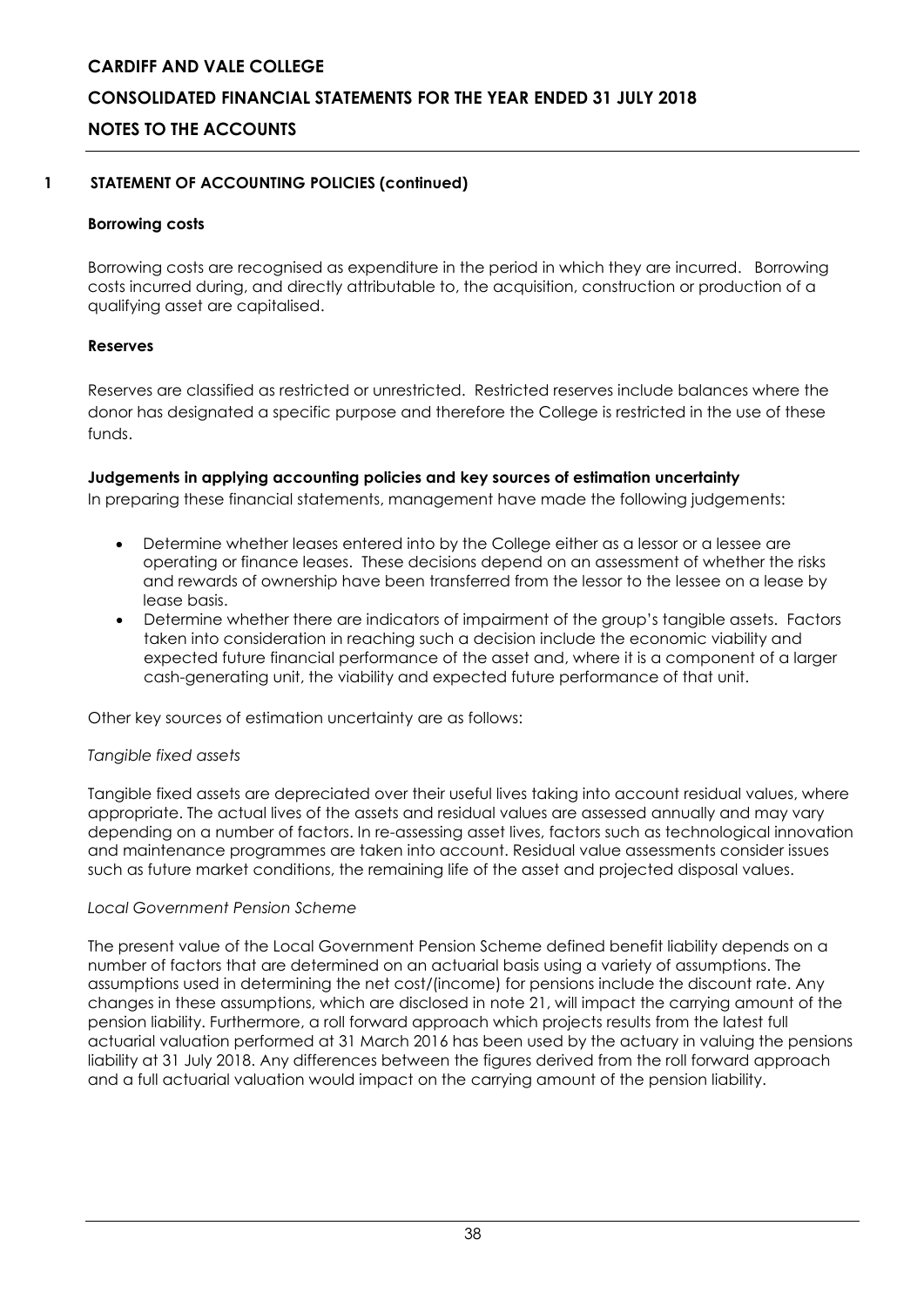# **CARDIFF AND VALE COLLEGE CONSOLIDATED FINANCIAL STATEMENTS FOR THE YEAR ENDED 31 JULY 2018 NOTES TO THE ACCOUNTS**

### **1 STATEMENT OF ACCOUNTING POLICIES (continued)**

#### **Judgements in applying accounting policies and key sources of estimation uncertainty (continued)**

#### *Impairment of debtors*

The College makes an estimate of the recoverable value of trade and other debtors. When assessing impairment of trade and other debtors, management considers factors including the ageing profile of the debtors, historical experience and the financial circumstances of the counterparty. See note 15 for the net carrying amount of debtors.

#### *Fair value of intangible assets acquired*

The fair value of tangible and intangible assets acquired on the acquisition of ACT (Holdings) Limited (see note 14 for further details) involved the use of valuation techniques and the estimation of future cash flows to be generated over a number of years. In addition, the estimation of the contingent consideration payable required estimation of the level of profitability of the business acquired. The use of discount rates and determination of the useful life of the intangible asset also requires judgement.

#### *Fair value of Eastern Community Campus*

The Eastern Community Campus has been included in the financial statements at fair value, which has been calculated by reference to the estimated construction cost of the building that was declared at the outset of the project, multiplied by the College's percentage ownership of the campus.

#### **Taxation**

The College is considered to pass the tests set out in Paragraph 1 Schedule 6 Finance Act 2010 and therefore it meets the definition of a charitable company for UK corporation tax purposes. Accordingly, the College is potentially exempt from taxation in respect of income or capital gains received within categories covered by Chapter 3 Part 11 Corporation Tax Act 2010 or Section 256 of the Taxation of Chargeable Gains Act 1992, to the extent that such income or gains are applied exclusively to charitable purposes.

Full provision is made for deferred taxation resulting from timing differences between the recognition of gains and losses in the accounts and their recognition for tax purposes. Deferred taxation is calculated on an un-discounted basis at the tax rates which are expected to apply in the periods when the timing differences will reverse.

The College is partially exempt in respect of Value Added Tax, so that it can only recover a minor element of VAT charged on its inputs. Irrecoverable VAT on inputs is included in the costs of such inputs and added to the cost of tangible fixed assets as appropriate, where the inputs themselves are tangible fixed assets by nature. The College's subsidiary companies are subject to corporation tax and VAT in the same way as any commercial organisation.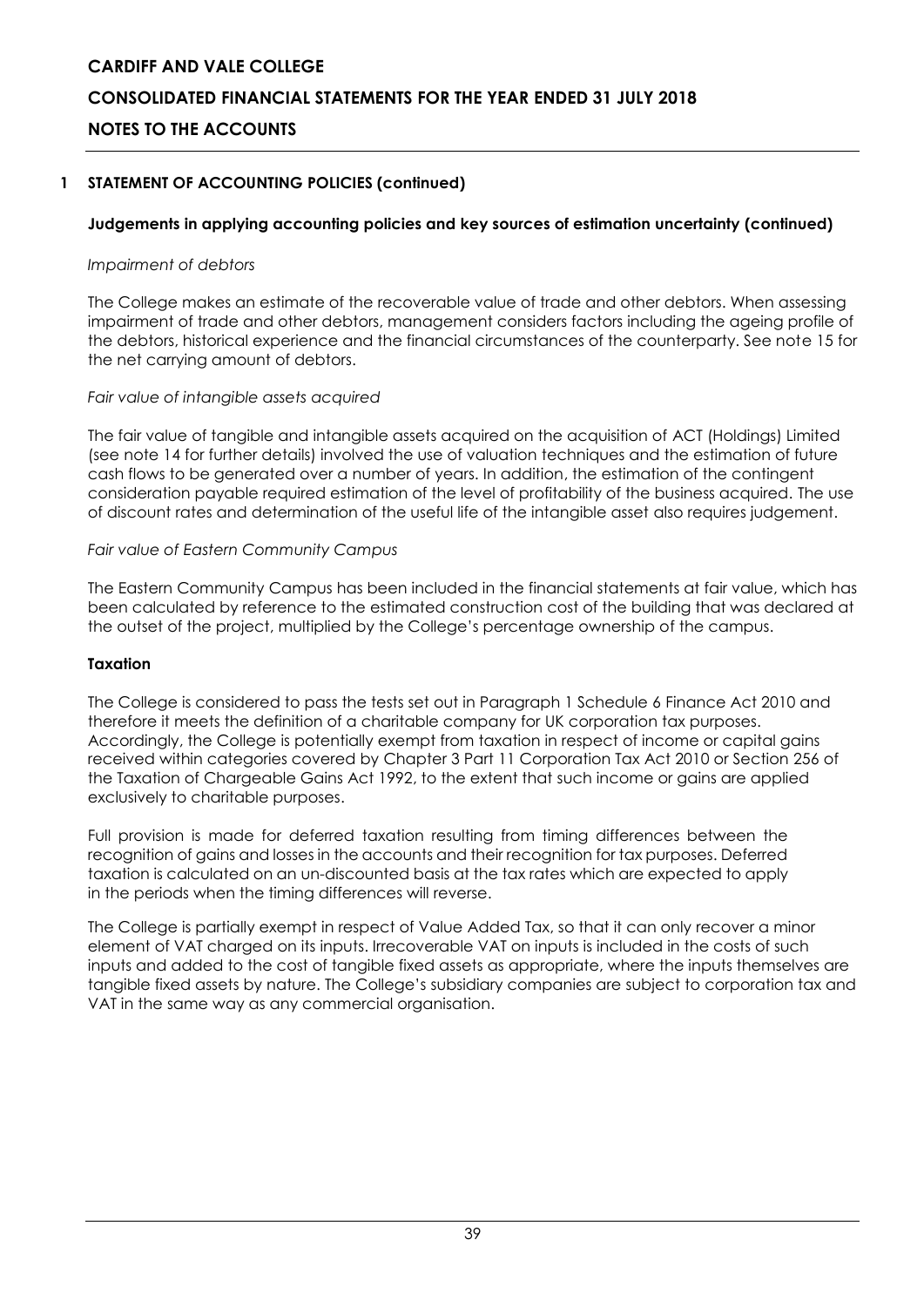# **CONSOLIDATED FINANCIAL STATEMENTS FOR THE YEAR ENDED 31 JULY 2018**

#### **NOTES TO THE ACCOUNTS**

#### **1 STATEMENT OF ACCOUNTING POLICIES (continued)**

#### **Provisions**

Provisions are recognised when the College has a present legal or constructive obligation as a result of a past event, it is probable that a transfer of economic benefit will be required to settle the obligation and a reliable estimate can be made of the amount of the obligation.

#### **Agency costs**

The College acts as an agent in the collection and repayment of financial contingency funds, the Young Recruits Programme and the Apprenticeship Employer Incentive Programme. Related payments received from the Welsh Government and subsequent disbursements to students are excluded from the income and expenditure account and shown separately in note 25.

#### **2 WELSH GOVERNMENT GRANTS**

|                               | Year ended 31 July 2018 |         | Year ended 31 July 2017 |         |
|-------------------------------|-------------------------|---------|-------------------------|---------|
|                               | Consolidated            | College | Consolidated            | College |
|                               | £'000                   | £'000   | £'000                   | £'000   |
| Recurrent grant               | 28.113                  | 28.113  | 27,673                  | 27,673  |
| Work Based Learning grant     | 36,805                  | 7.434   | 26.152                  | 6.261   |
| Other Welsh Government grants | 4,872                   | 2.328   | 3,883                   | 2.494   |
| Amortisation of capital grant | 787                     | 787     | 746                     | 746     |
|                               |                         |         |                         |         |
|                               | 70.577                  | 38.662  | 58.454                  | 37,174  |
|                               |                         |         |                         |         |

#### **3 TUITION FEES AND EDUCATION CONTRACTS**

|                                       | Year ended 31 July 2018 |                  | Year ended 31 July 2017 |                  |
|---------------------------------------|-------------------------|------------------|-------------------------|------------------|
|                                       | Consolidated<br>£'000   | College<br>£'000 | Consolidated<br>£'000   | College<br>£'000 |
| Tuition fees and charges              |                         |                  |                         |                  |
| UK and EU - Further Education         | 376                     | 376              | 847                     | 847              |
| UK and EU - Higher Education          | 1,807                   | 1,807            | 1.641                   | 1.641            |
| Non EU - Further Education            | 953                     | 953              | 692                     | 692              |
|                                       |                         |                  |                         |                  |
|                                       | 3,136                   | 3,136            | 3,180                   | 3,180            |
| Education contracts                   |                         |                  |                         |                  |
| 14-19 Learning Pathways               | 1.254                   | 155              | 847                     | 184              |
| Other education contracts – UK and EU | 1,313                   | 1,313            | 1.025                   | 1.025            |
|                                       |                         |                  |                         |                  |
|                                       | 2,567                   | 1,468            | 1,872                   | 1,209            |
|                                       |                         |                  |                         |                  |
|                                       | 5,703                   | 4,604            | 5,052                   | 4,389            |
|                                       |                         |                  |                         |                  |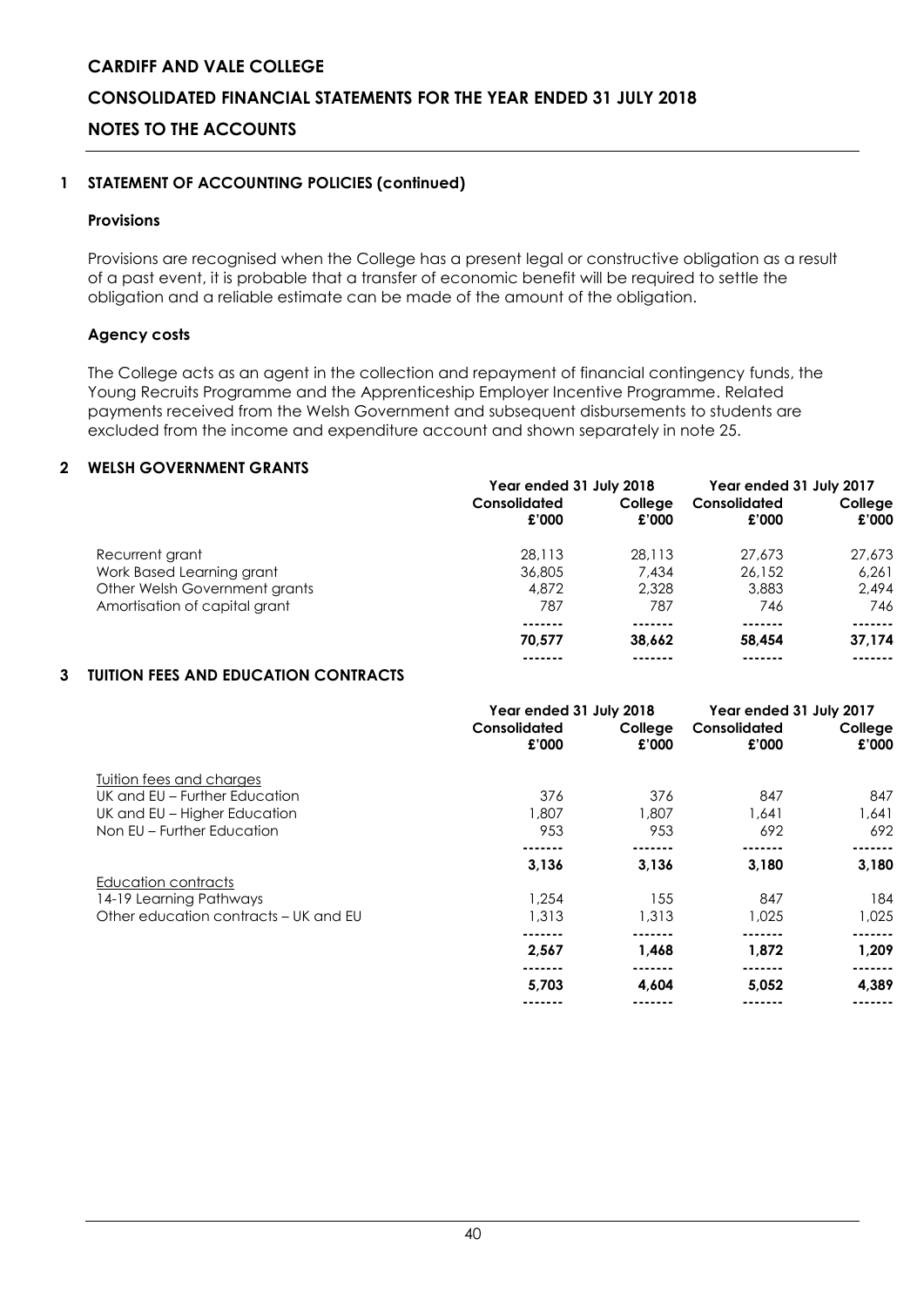# **CONSOLIDATED FINANCIAL STATEMENTS FOR THE YEAR ENDED 31 JULY 2018**

# **NOTES TO THE ACCOUNTS**

### **4 OTHER INCOME**

|                                       | Year ended 31 July 2018 |                  | Year ended 31 July 2017 |                  |
|---------------------------------------|-------------------------|------------------|-------------------------|------------------|
|                                       | Consolidated<br>£'000   | College<br>£'000 | Consolidated<br>£'000   | College<br>£'000 |
| Residencies, catering and conferences | 577                     | 497              | 547                     | 484              |
| Other income-generating activities    | 6.753                   | 5.373            | 6.667                   | 5,584            |
| Other grant income                    | 626                     | 626              | 562                     | 562              |
| Other income                          | 1.167                   | 903              | 1.064                   | 1.064            |
|                                       |                         |                  |                         | .                |
|                                       | 9.123                   | 7.399            | 8.840                   | 7.694            |
|                                       |                         |                  |                         | .                |

#### **5 INVESTMENT INCOME**

|                         | Year ended 31 July 2018 |         | Year ended 31 July 2017 |         |
|-------------------------|-------------------------|---------|-------------------------|---------|
|                         | Consolidated            | College | Consolidated            | College |
|                         | £'000                   | £'000   | £'000                   | £'000   |
| Other interest received |                         | Ã.      | 25                      | 25      |
|                         | -------                 | ------- | -------                 | ------- |

### **6 GIFT AID INCOME FROM SUBSIDIARIES**

|                                                | Year ended 31 July 2018      |                  | Year ended 31 July 2017      |                  |
|------------------------------------------------|------------------------------|------------------|------------------------------|------------------|
|                                                | <b>Consolidated</b><br>£'000 | College<br>£'000 | <b>Consolidated</b><br>£'000 | College<br>£'000 |
| From ICAT Limited                              |                              |                  |                              | 5                |
| From South East Wales City Region ATA Limited  |                              |                  |                              | 3                |
| From Element Skills Training Limited           |                              |                  |                              | 23               |
| From Associated Community Training Limited     | $\blacksquare$               | 2.443            |                              | 3.013            |
| From Apprenticeship Learning Solutions Limited |                              | 454              |                              |                  |
|                                                |                              |                  |                              |                  |
|                                                |                              | 2,897            |                              | 3.044            |
|                                                |                              |                  |                              |                  |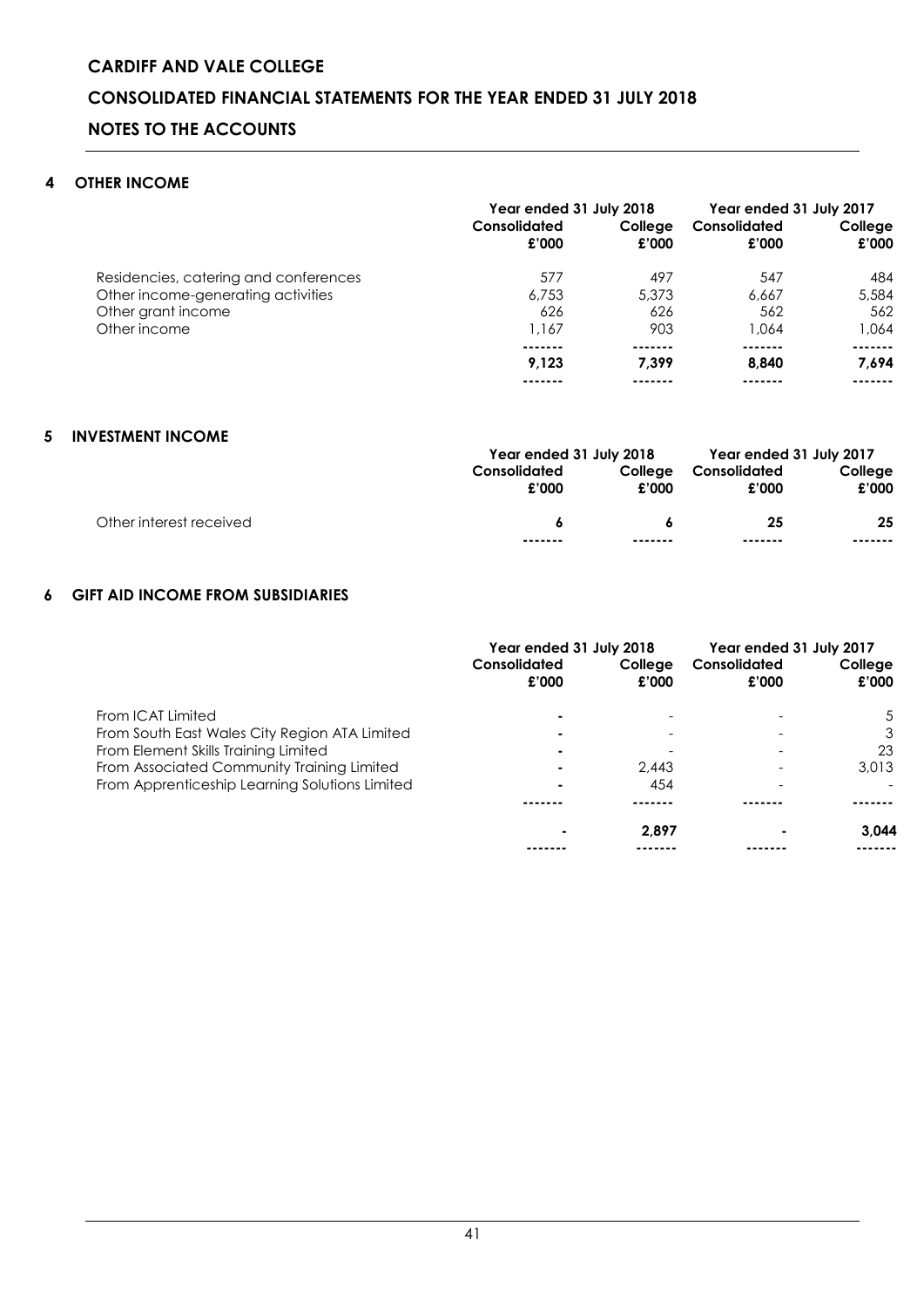# **CONSOLIDATED FINANCIAL STATEMENTS FOR THE YEAR ENDED 31 JULY 2018**

# **NOTES TO THE ACCOUNTS**

# **7 STAFF COSTS**

|                                                | Year ended 31 July 2018 |                  | Year ended 31 July 2017 |                  |
|------------------------------------------------|-------------------------|------------------|-------------------------|------------------|
|                                                | Consolidated<br>£'000   | College<br>£'000 | Consolidated<br>£'000   | College<br>£'000 |
| Teaching and learning departments              | 24,158                  | 19,908           | 23,393                  | 19,580           |
| Teaching and learning support services         | 3,025                   | 1.938            | 1.914                   | 1.914            |
| Other support services                         | 928                     | 780              | 1,207                   | 892              |
| Administration and central services            | 8.018                   | 3,856            | 5,469                   | 3.492            |
| Premises                                       | 1.191                   | 962              | 1.031                   | 781              |
| Other income-generating activities             | 4.977                   | 2.315            | 3,024                   | 2.147            |
| Enhanced pension (credit)/charge (see note 22) | (15)                    | (15)             | (10)                    | (10)             |
|                                                |                         |                  |                         |                  |
|                                                | 42.282                  | 29,744           | 36.028                  | 28,796           |
|                                                |                         |                  |                         |                  |

|                                             | Year ended 31 July 2018 |         | Year ended 31 July 2017 |         |
|---------------------------------------------|-------------------------|---------|-------------------------|---------|
|                                             | Consolidated            | College | Consolidated            | College |
|                                             | £'000                   | £'000   | £'000                   | £'000   |
| Wages and salaries                          | 34,386                  | 23.212  | 28,880                  | 22,377  |
| Social security costs                       | 3,182                   | 2.192   | 2,522                   | 1,962   |
| Pension costs (see note 21)                 | 4,694                   | 4,320   | 4.661                   | 4,492   |
| Increase/ (decrease) in holiday pay accrual | 20                      | 20      | (35)                    | (35)    |
|                                             |                         |         |                         |         |
|                                             | 42.282                  | 29.744  | 36,028                  | 28,796  |
|                                             |                         |         |                         |         |

The average monthly number of persons (including senior post-holders) employed by the College during the year, expressed as full time equivalents, was:

|                                        | 2018                |                |                     | 2017           |
|----------------------------------------|---------------------|----------------|---------------------|----------------|
|                                        | Consolidated<br>No. | College<br>No. | Consolidated<br>No. | College<br>No. |
| Teaching and learning departments      | 612                 | 442            | 521                 | 441            |
| Teaching and learning support services | 98                  | 40             | 43                  | 43             |
| Other support services                 | 63                  | 54             | 63                  | 57             |
| Administration and central services    | 213                 | 59             | 80                  | 47             |
| Premises                               | 39                  | 26             | 28                  | 21             |
| Other income-generating activities     | 154                 | 47             | 105                 | 47             |
|                                        |                     |                |                     |                |
|                                        | 1,179               | 668            | 840                 | 656            |
|                                        |                     |                |                     |                |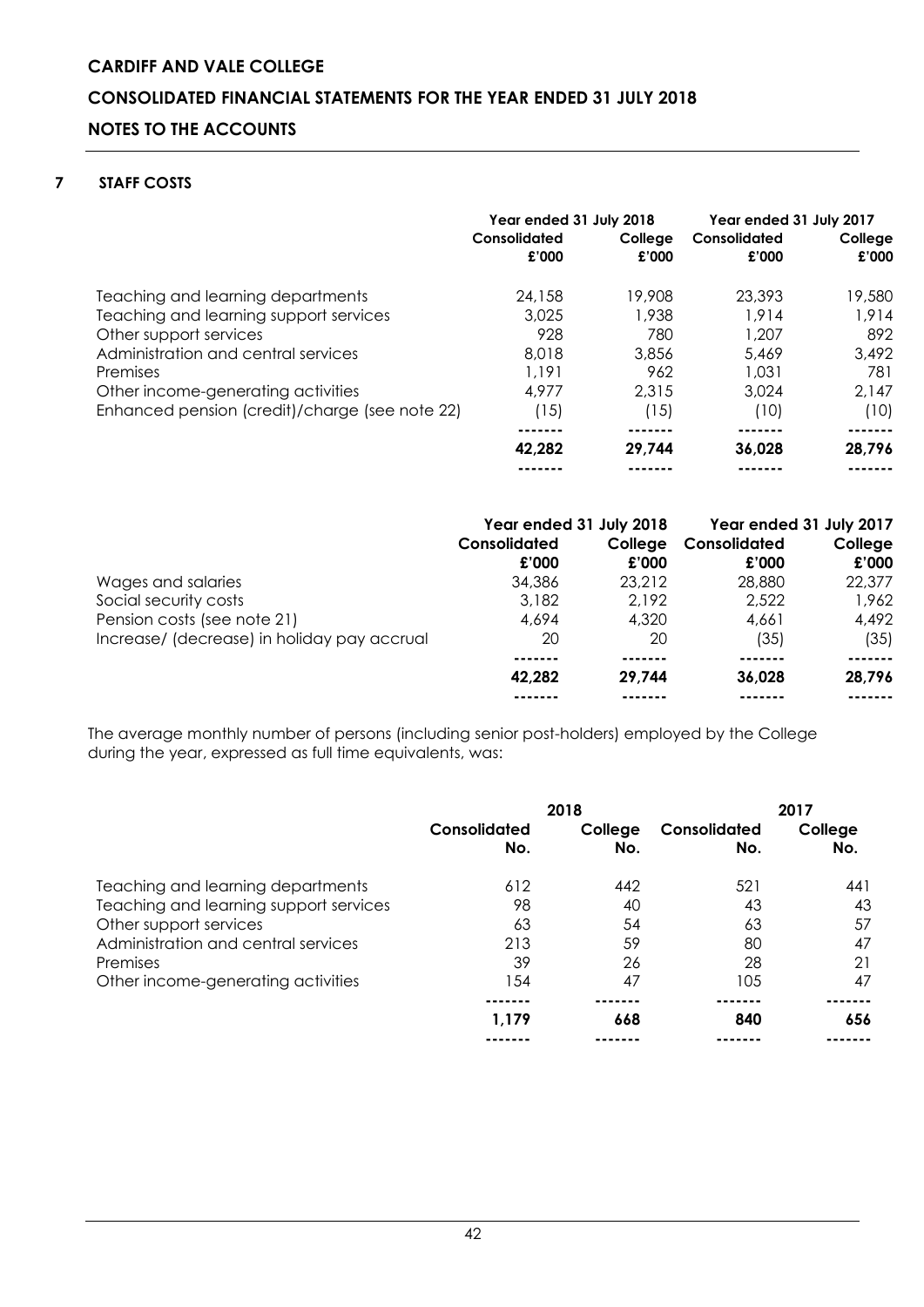# **CONSOLIDATED FINANCIAL STATEMENTS FOR THE YEAR ENDED 31 JULY 2018**

# **NOTES TO THE ACCOUNTS**

#### **8 HIGHER-PAID STAFF**

The number of higher-paid staff, including the Chief Executive, who received emoluments in the following ranges are shown below. Emoluments are calculated on a per annum basis, including remuneration and benefits in kind but excluding employer pension contributions.

|                      | 2018<br>No. | 2017<br>No. |
|----------------------|-------------|-------------|
| £60,001 to £70,000   | 8           |             |
| £70,001 to £80,000   | 5           |             |
| £80,001 to £90,000   |             |             |
| £90,001 to £100,000  |             |             |
| £100,001 to £110,000 |             |             |
| £120,001 to £130,000 | 3           | 2           |
| £190,001 to £200,000 |             |             |
| £210,001 to £220,000 |             |             |
|                      | 22          | 18          |
|                      |             |             |

#### **Compensation for loss of office payable to former higher-paid employees**

In 2018, as part of changes to the Executive and Directorate teams, one higher-paid employee took voluntary redundancy and received a voluntary redundancy payment totalling £40,320. This payment was based on the same scheme as that available to all staff who received voluntary redundancy payments during the year. During 2017 there were no such payments made to higher paid staff.

#### **Higher paid staff emoluments (including the Chief Executive)**

|                                                                           | 2018<br>£'000     | 2017<br>£'000 |
|---------------------------------------------------------------------------|-------------------|---------------|
| Salaries<br>Payments in lieu of pension contributions<br>Benefits in kind | 1,760<br>21<br>20 | 1,412<br>56   |
| Pension costs                                                             | 1,801<br>252      | 1,468<br>222  |
|                                                                           | 2,053             | 1,690         |

The pension costs in respect of the Chief Executive and higher-paid staff are in respect of employer's contributions to the Teachers' or Local Government Pension Schemes and are paid at the same rate as for other employees.

The members of the Corporation, other than the Chief Executive and other staff governors, received payments of £1,034 (2017 £1,452) from the College for travel and subsistence expenses incurred in the course of their duties.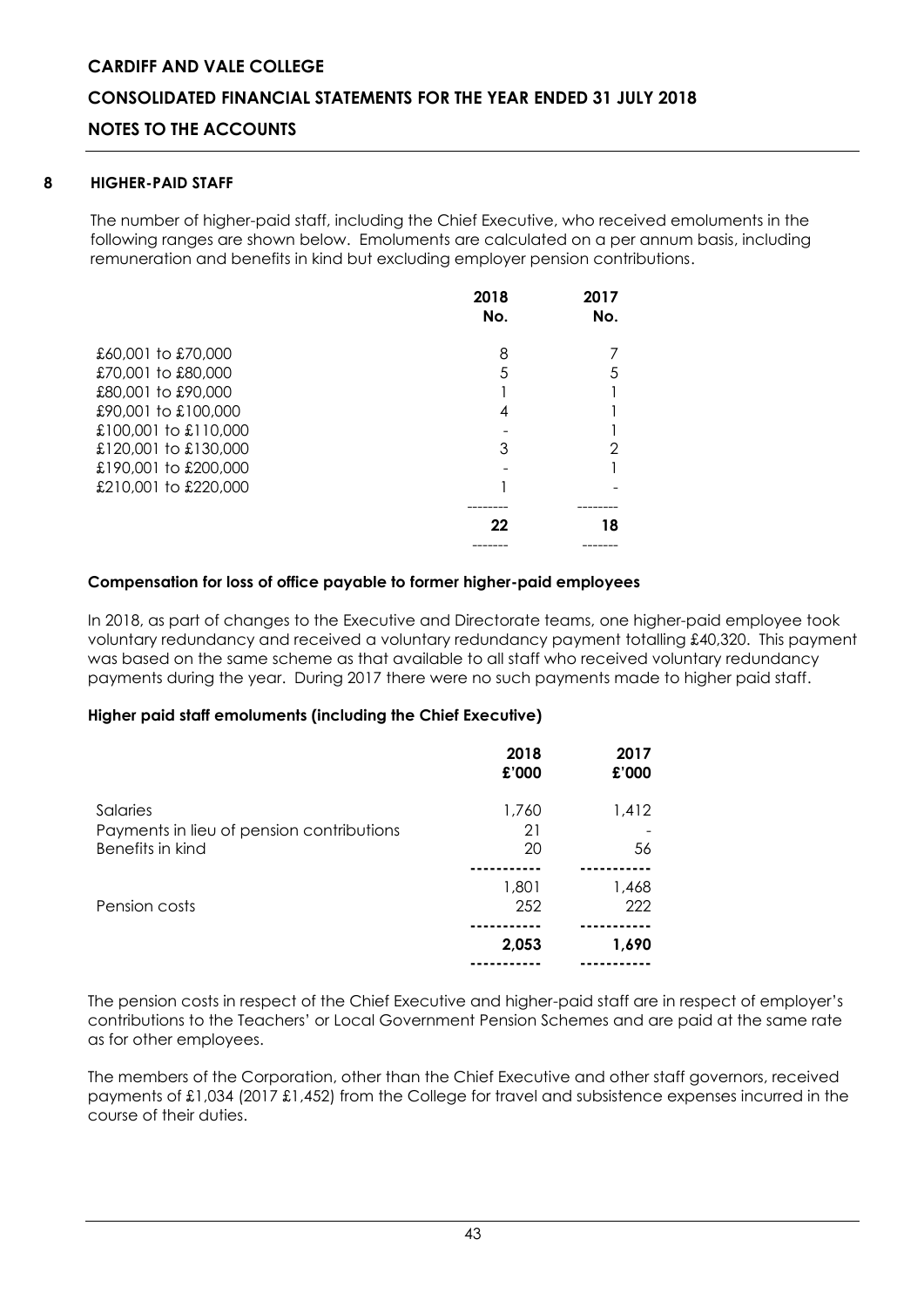# **CONSOLIDATED FINANCIAL STATEMENTS FOR THE YEAR ENDED 31 JULY 2018**

# **NOTES TO THE ACCOUNTS**

#### **8 HIGHER-PAID STAFF (continued)**

#### **Chief Executive emoluments**

|                                                                         | 2018              | 2017              |
|-------------------------------------------------------------------------|-------------------|-------------------|
|                                                                         | £                 | £                 |
| Salary<br>Payments in lieu of pension contributions<br>Benefits in kind | 195,000<br>20,082 | 195,000           |
|                                                                         |                   |                   |
| Pension costs                                                           | 215,082<br>8,034  | 195,000<br>32,136 |
|                                                                         |                   | .                 |
|                                                                         | 223,116           | 227,126           |
|                                                                         |                   |                   |

As referred to above, pension costs in respect of the Chief Executive are in respect of employers' contributions to the Teachers' Pension Scheme.

### **9 FUNDAMENTAL RESTRUCTURING COSTS**

### **Voluntary redundancy exercise**

During the year the College incurred further voluntary redundancy costs of £136,000 (2017 - £521,000) in response to the combination of the ongoing reductions in funding and the increase in pay costs forecast for 2018/19 as a result of increases to employer contributions for National Insurance and the Teachers' Pension scheme.

The total cost includes an amount in respect of pension past service cost arising from the requirement to fund the cost of pension strain for staff over the age of 55 who are members of the Local Government Pension Scheme. This past service cost amounted to £nil (2017 - £110,000) as shown in note 21.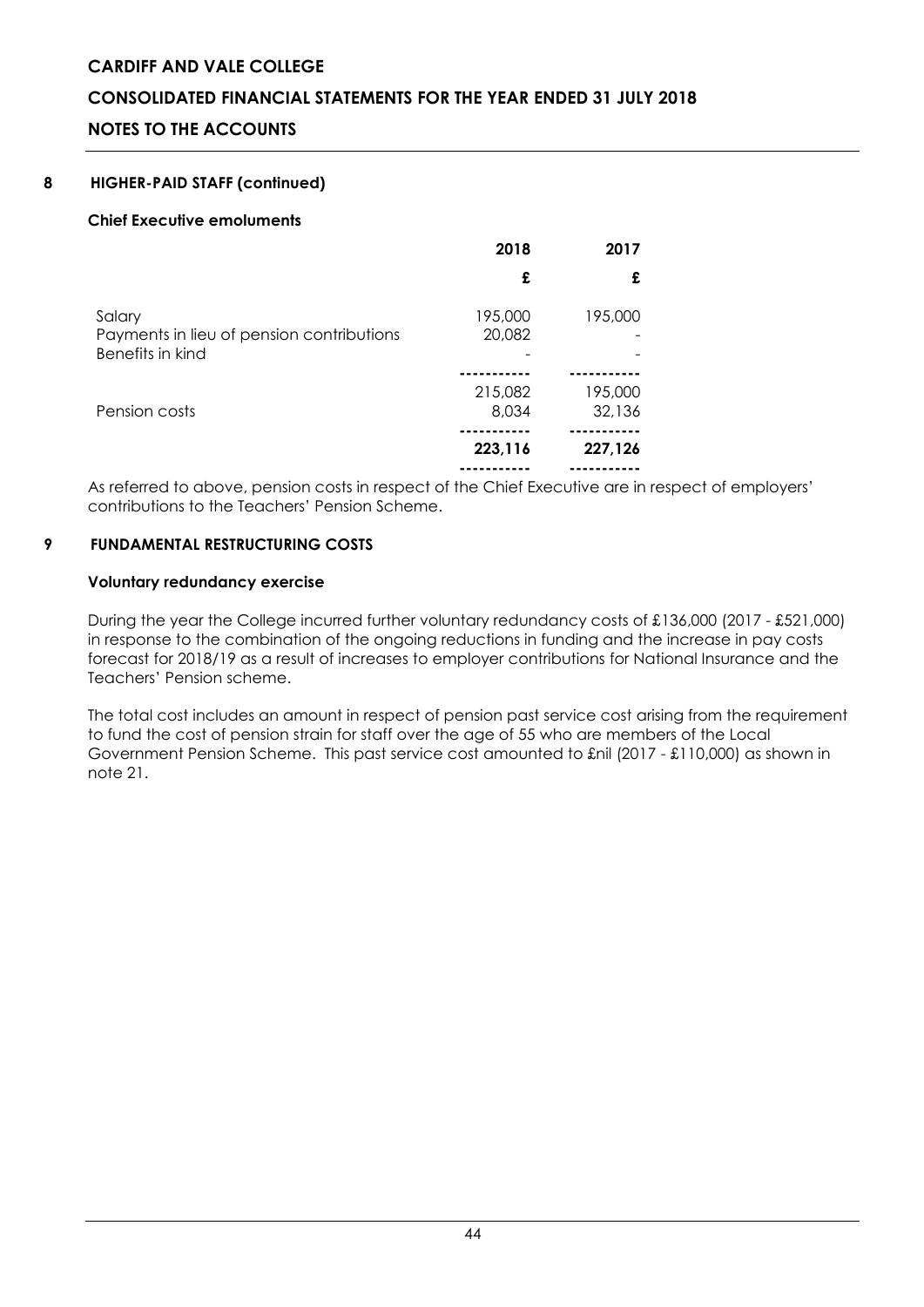# **CARDIFF AND VALE COLLEGE CONSOLIDATED FINANCIAL STATEMENTS FOR THE YEAR ENDED 31 JULY 2018 NOTES TO THE ACCOUNTS**

# **10 OTHER OPERATING EXPENSES**

|                                     | Year ended 31 July 2018<br><b>Consolidated</b><br>£'000 | College<br>£'000 | Year ended 31 July 2017<br>Consolidated<br>£'000 | College<br>£'000  |
|-------------------------------------|---------------------------------------------------------|------------------|--------------------------------------------------|-------------------|
| <b>Teaching departments</b>         | 2,251                                                   | 1,342            | 1,394                                            | 1,394             |
| Teaching support services           |                                                         |                  |                                                  |                   |
| <b>Examination fees</b>             | 1,627                                                   | 1,032            | 1,199                                            | 1,199             |
| Learner transport<br>$\bullet$      | 474                                                     | 432              | 1,386                                            | 447               |
| Other teaching support services     | 1,657                                                   | 250              | 1,813                                            | 487               |
| Other support services              | 54                                                      | 54               | 56                                               | 56                |
| Catering costs                      | 575                                                     | 520              | 529                                              | 488               |
| Marketing                           | 412                                                     | 310              | 465                                              | 465               |
| Administration and central services | 2,163                                                   | 890              | 2,763                                            | 1,060             |
| Income generation costs             | 1,834                                                   | 2,111            | 1,517                                            | 1,508             |
| Premises costs                      | 6,477                                                   | 5,156            | 5,568                                            | 4,770             |
| Subcontracted provision             |                                                         |                  |                                                  |                   |
| Work based learning                 | 17,127                                                  | 5,039            | 11,821                                           | 4,213             |
| Franchised courses<br>$\bullet$     | 457                                                     | 457              | 684                                              | 684               |
| Other subcontracts<br>$\bullet$     | 3,237                                                   | 1,729            | 2,944                                            | 2,289             |
|                                     | .<br>38,345                                             | .<br>19,322      | -------<br>32,139                                | -------<br>19,060 |
|                                     |                                                         |                  |                                                  |                   |

#### **Other operating expenses include:**

|                                                                         | <b>Consolidated and College</b> |       |  |
|-------------------------------------------------------------------------|---------------------------------|-------|--|
|                                                                         | 2018                            | 2017  |  |
|                                                                         | £'000                           | £'000 |  |
| Auditors' remuneration                                                  |                                 |       |  |
| External auditor                                                        |                                 |       |  |
| Audit of the financial statements                                       | 44                              | 43    |  |
| Audit of the subsidiary financial statements<br>-                       | 48                              | 48    |  |
| Other services provided by external auditor<br>$\overline{\phantom{a}}$ | 12                              | 10    |  |
|                                                                         |                                 |       |  |
|                                                                         | 104                             | 101   |  |
| Internal auditor                                                        |                                 |       |  |
| Internal audit                                                          | 36                              | 36    |  |
| Other services provided by internal auditor<br>$\overline{\phantom{a}}$ | 50                              | 105   |  |
|                                                                         |                                 |       |  |
|                                                                         | 86                              | 141   |  |
| Operating lease rental                                                  |                                 |       |  |
| Land and buildings                                                      | 1,073                           | 919   |  |
| Other<br>$\overline{\phantom{a}}$                                       | 323                             | 248   |  |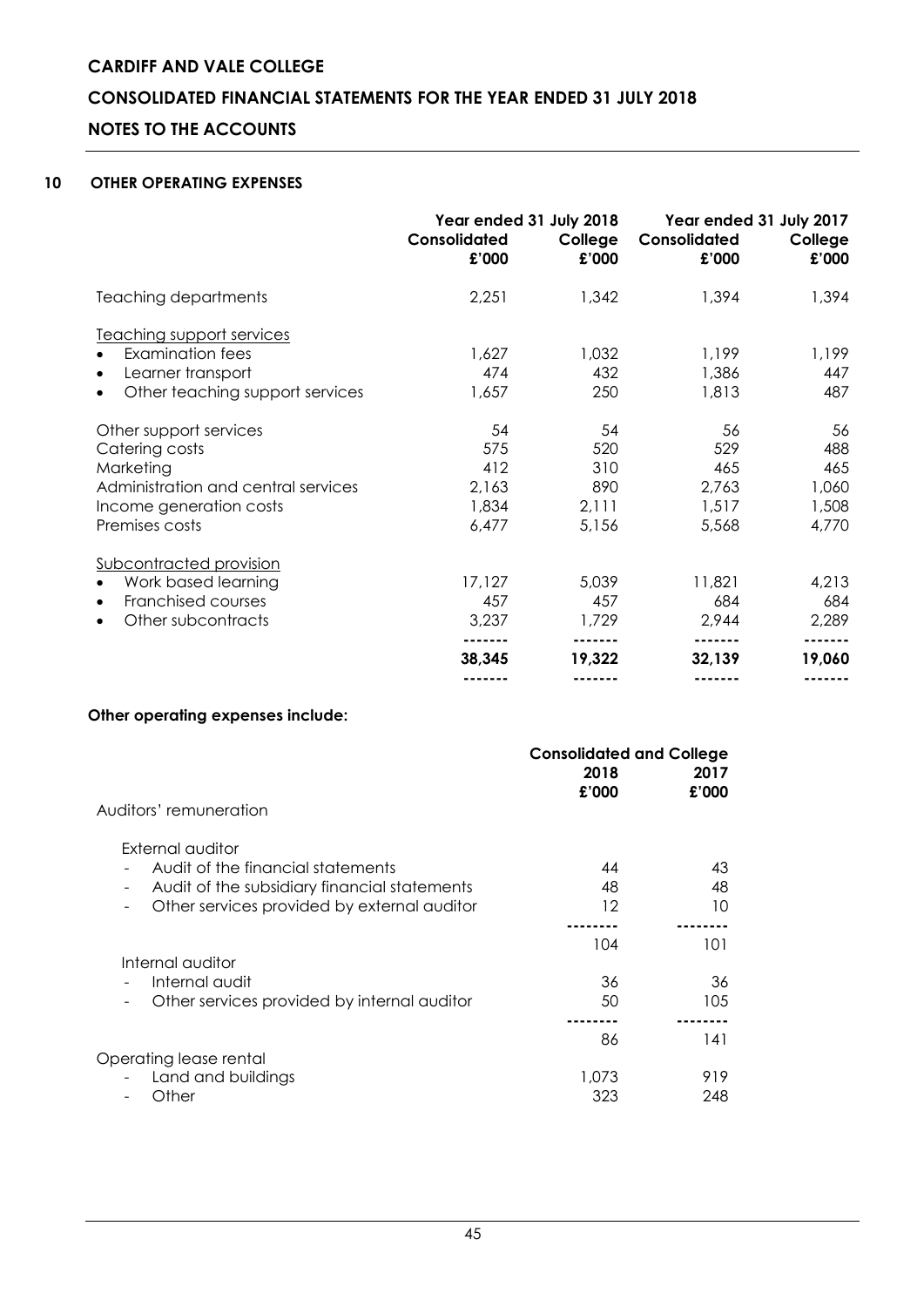# **CONSOLIDATED FINANCIAL STATEMENTS FOR THE YEAR ENDED 31 JULY 2018**

# **NOTES TO THE ACCOUNTS**

### **11 INTEREST AND OTHER FINANCE COSTS**

|                                          | 2018                  |                  | 2017                  |                  |
|------------------------------------------|-----------------------|------------------|-----------------------|------------------|
|                                          | Consolidated<br>£'000 | College<br>£'000 | Consolidated<br>£'000 | College<br>£'000 |
| Bank loans and overdrafts                | 1,363                 | 1,363            | 1,301                 | 1.295            |
| Finance leases                           | 42                    | 22               | 49                    | 25               |
| Pension finance costs (note 21)          | 360                   | 360              | 450                   | 450              |
| Enhanced pension provision (note 22)     | 15                    | 15               | 16                    | 16               |
| Finance charge on deferred consideration | 256                   | 256              |                       |                  |
|                                          |                       |                  |                       |                  |
|                                          | 2,036                 | 2,016            | 1,816                 | 1,786            |
|                                          |                       |                  |                       |                  |
|                                          |                       |                  |                       |                  |

### **12 INTANGIBLE ASSETS AND GOODWILL**

| Consolidated                                     | Contractual<br>customer<br>relationships | <b>ACT</b><br>brand | Goodwill | Total  |
|--------------------------------------------------|------------------------------------------|---------------------|----------|--------|
|                                                  | £'000                                    | £'000               | £'000    | £'000  |
| Cost                                             |                                          |                     |          |        |
| At 1 August 2017                                 | 8,307                                    | 1,600               | 2,481    | 12,388 |
| Acquisitions through business<br>combinations    |                                          |                     | 793      | 793    |
| Adjustment to value of deferred<br>consideration |                                          |                     | 174      | 174    |
| At 31 July 2018                                  | 8,307                                    | 1,600               | 3,448    | 13,355 |
| <b>Amortisation and impairment</b>               |                                          |                     |          |        |
| At 1 August 2017                                 | 623                                      | 120                 | 186      | 929    |
| Amortisation charge                              | 830                                      | 161                 | 323      | 1,314  |
| At 31 July 2018                                  | 1,453                                    | 281                 | 509      | 2,243  |
| Net book value                                   |                                          |                     |          |        |
| At 31 July 2018                                  | 6,854                                    | 1,319               | 2,939    | 11,112 |
| At 31 July 2017                                  | 7,684                                    | 1,480               | 2,295    | 11,459 |

The balances presented above arose on acquisition of the ACT Group and Apprenticeship Learning Solutions Limited. See note 14 for further information.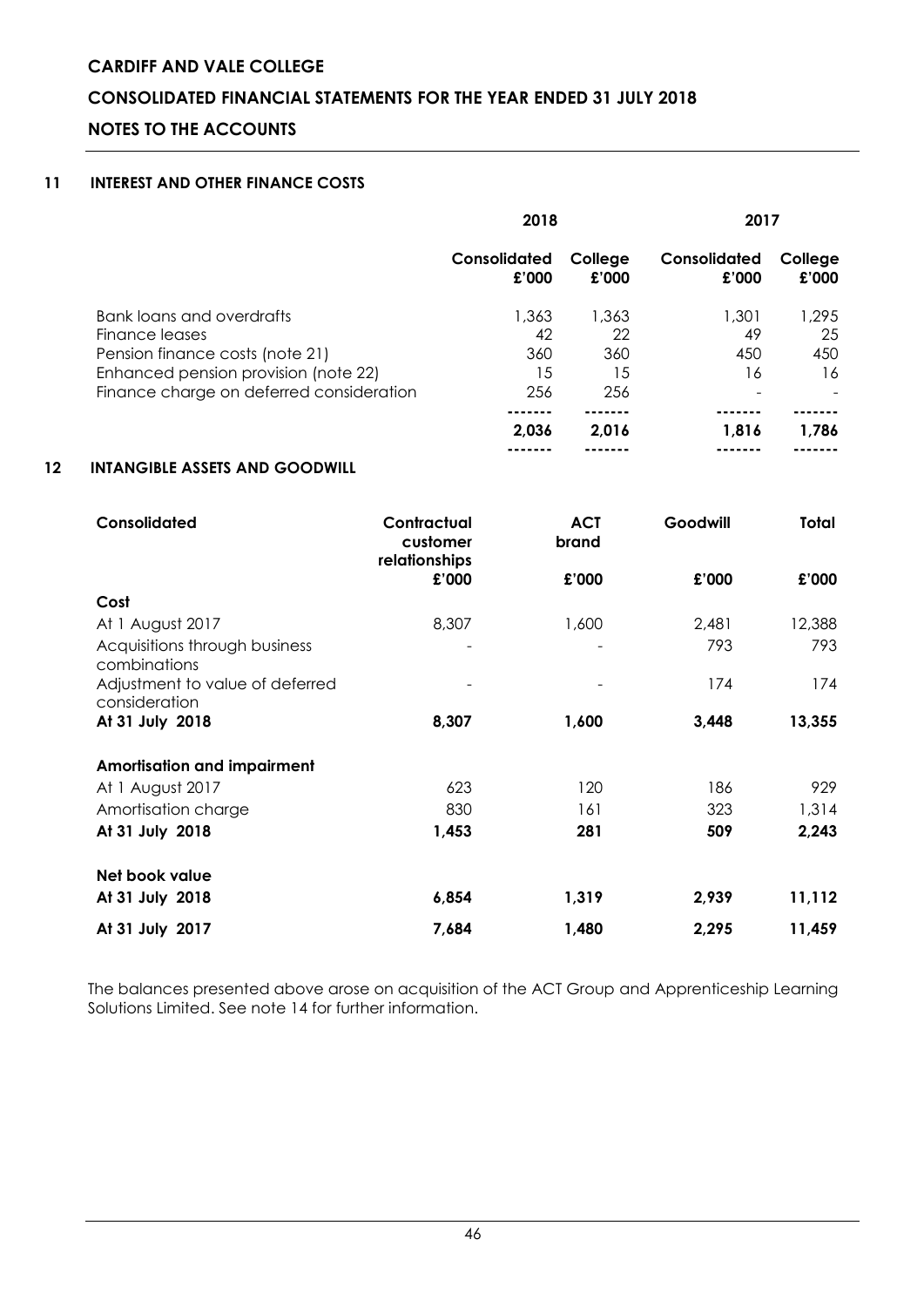# **CARDIFF AND VALE COLLEGE CONSOLIDATED FINANCIAL STATEMENTS FOR THE YEAR ENDED 31 JULY 2018 NOTES TO THE ACCOUNTS**

### **13 TANGIBLE ASSETS**

| Consolidated                                                 | Freehold<br>land &<br>buildings | Plant,<br>equipment &<br>vehicles | <b>Computers &amp; IT</b> | Assets in the<br>course of<br>construction | <b>Total</b> |
|--------------------------------------------------------------|---------------------------------|-----------------------------------|---------------------------|--------------------------------------------|--------------|
|                                                              | £'000                           | £'000                             | £'000                     | £'000                                      | £'000        |
| Cost                                                         |                                 |                                   |                           |                                            |              |
| At 1 August 2017                                             | 66,842                          | 8,716                             | 5,491                     | 790                                        | 81,839       |
| Additions                                                    | 1,970                           | 1,082                             | 585                       | 27                                         | 3,664        |
| <b>Disposals</b>                                             |                                 | (82)                              |                           |                                            | (82)         |
| Transfers from other<br>long term assets<br>Acquired through | 7,561                           |                                   |                           |                                            | 7,561        |
| business combinations                                        |                                 | 129                               |                           |                                            | 129          |
| At 31 July 2018                                              | 76,373                          | 9,845                             | 6,076                     | 817                                        | 93,111       |
| <b>Accumulated</b>                                           |                                 |                                   |                           |                                            |              |
| depreciation                                                 |                                 |                                   |                           |                                            |              |
| At 1 August 2017                                             | 12,398                          | 4,623                             | 3,714                     |                                            | 20,735       |
| Charge for the year                                          | 1,660                           | 996                               | 984                       |                                            | 3,640        |
| Disposals                                                    |                                 | (81)                              |                           |                                            | (81)         |
| Acquired through                                             |                                 |                                   |                           |                                            |              |
| business combinations                                        |                                 | 114                               |                           |                                            | 114          |
| At 31 July 2018                                              | 14,058                          | 5,652                             | 4,698                     |                                            | 24,408       |
| Net book value                                               |                                 |                                   |                           |                                            |              |
| At 31 July 2018                                              | 62,315                          | 4,193                             | 1,378                     | 817                                        | 68,703       |
| At 31 July 2017                                              | 54,444                          | 4,093                             | 1,777                     | 790                                        | 61,104       |

Freehold land and buildings include a cost of £40,113,000 for the City Centre Campus, which was partly funded through a grant from the Welsh Government. The terms of this grant places restrictions on the use of the campus and any potential disposal would require the approval of the Welsh Government.

The net book value of equipment includes an amount of £1,071,000 (2017 - £964,000) in respect of assets held under finance leases. The depreciation charge on these assets for the year was £409,000 (2017 - £474,000).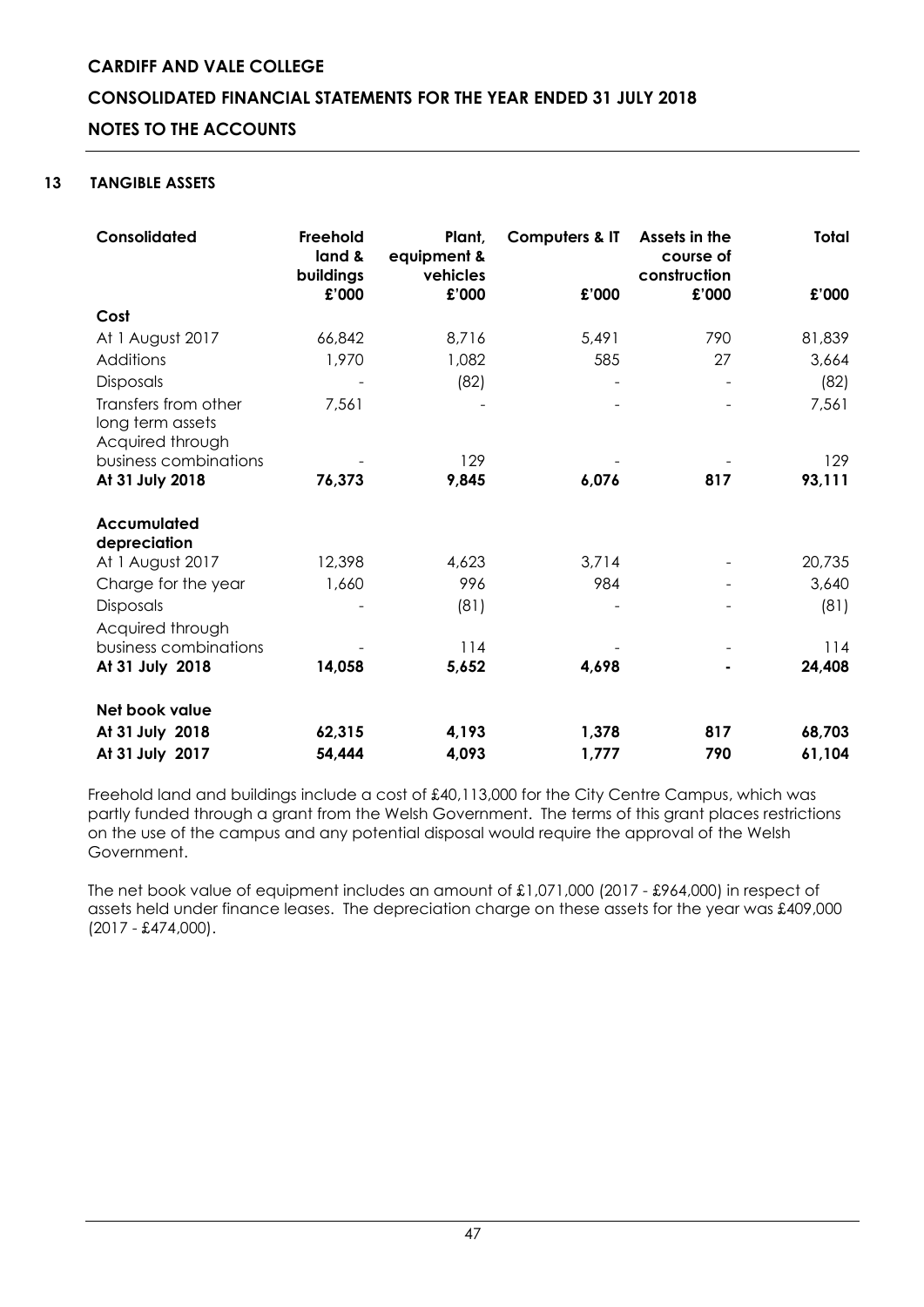# **CARDIFF AND VALE COLLEGE CONSOLIDATED FINANCIAL STATEMENTS FOR THE YEAR ENDED 31 JULY 2018 NOTES TO THE ACCOUNTS**

#### **13 TANGIBLE ASSETS (continued)**

| College                                  | Land &<br>buildings | Plant,<br>equipment &<br>vehicles | <b>Computers &amp; IT</b> | Assets in the<br>course of<br>construction | <b>Total</b>    |
|------------------------------------------|---------------------|-----------------------------------|---------------------------|--------------------------------------------|-----------------|
|                                          | £'000               | £'000                             | £'000                     | £'000                                      | £'000           |
| Cost                                     |                     |                                   |                           |                                            |                 |
| At 1 August 2017                         | 66,042              | 6,448                             | 5,490                     | 790                                        | 78,770          |
| Additions                                | 1,970               | 802                               | 585                       | 27                                         | 3,384           |
| Transfers from other<br>long term assets | 7,561               |                                   |                           |                                            | 7,561           |
| At 31 July 2018                          | 75,573              | 7,250                             | 6,075                     | 817                                        | 89,715          |
| Accumulated                              |                     |                                   |                           |                                            |                 |
| depreciation                             |                     |                                   |                           |                                            |                 |
| At 1 August 2017<br>Charge for the year  | 11,957<br>1,616     | 3,338<br>714                      | 3,714<br>985              |                                            | 19,009<br>3,315 |
| At 31 July 2018                          | 13,573              | 4,052                             | 4,699                     | ۰                                          | 22,324          |
| Net book value                           |                     |                                   |                           |                                            |                 |
| At 31 July 2018                          | 62,000              | 3,198                             | 1,376                     | 817                                        | 67,391          |
| At 31 July 2017                          | 54,085              | 3,110                             | 1,776                     | 790                                        | 59,761          |

Freehold land and buildings include a cost of £40,113,000 for the City Centre Campus, which was partly funded through a grant from the Welsh Government. The terms of this grant places restrictions on the use of the campus and any potential disposal would require the approval of the Welsh Government.

The net book value of equipment includes an amount of £700,000 (2017 - £964,000) in respect of assets held under finance leases. The depreciation charge on these assets for the year was £309,000 (2017 - £474,000).

#### **14 INVESTMENTS**

The College owns 100% of the issued ordinary £1 shares of the following companies, all incorporated in Great Britain.

- ICAT Limited, whose principal business activity is the provision of customised training;
- CF10 Retail Limited, whose principal business activity is the provision of retail services;
- International Centre for Aerospace Training Limited (dormant);
- Cardiff College Enterprises Limited (dormant);
- Element Skills Training Limited;
- South East Wales City Region ATA Limited; and
- ACT (Holdings) Limited. ACT (Holdings) Limited owns 100% of the share capital of Associated Community Training Limited, ACT Enhance Limited and Learn About (Wales) Limited. Associated Community Training Limited owns 100% of the share capital of Apprenticeship Learning Solutions Limited ("ALS", acquired on 17 January 2018). Together these entities form the ACT Group.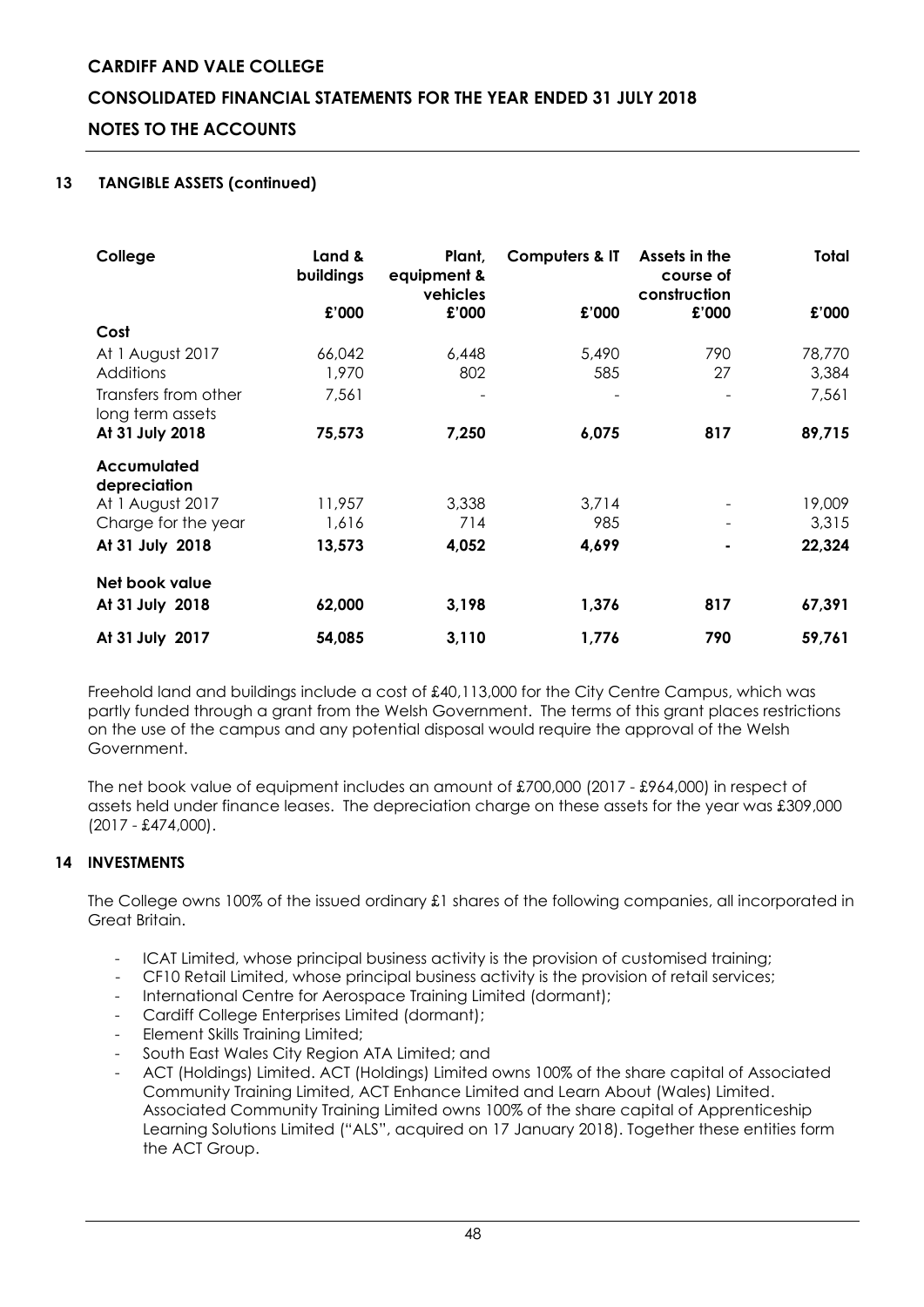# **CONSOLIDATED FINANCIAL STATEMENTS FOR THE YEAR ENDED 31 JULY 2018**

# **NOTES TO THE ACCOUNTS**

#### **14 INVESTMENTS (continued)**

#### Acquisition of Apprenticeship Learning Solutions

On 17 January 2018, Associated Community Training Limited acquired 100% of the share capital of Apprenticeship Learning Solutions Limited. The main business of Apprenticeship Learning Solutions Limited is the delivery of apprenticeships and skills training solutions.

The cost of investment was £1,239,000, consisting of professional fees, a cash element paid at the date of acquisition, and a contingent element which will be payable in the future only if Apprenticeship Learning Solutions Limited achieves agreed performance targets.

The contingent element has been included in the cost of investment to the extent that it is considered probable that it will to be paid in the future. Corresponding amounts have been recognised in creditors due within one year (see note 16).

The net assets of Apprenticeship Learning Solutions Limited at the date of acquisition were:

|                               | £'000 |
|-------------------------------|-------|
| Tangible assets               | 14    |
| Debtors                       | 565   |
| Cash                          | 740   |
| Creditors due within one year | (873) |
| Net assets                    |       |

The difference between the consideration payable of £1,239,000 and the net assets acquired of £446,000 has been recognised as goodwill of £793,000 in the consolidated accounts (see note 12).

Income of £3,683,000 and surplus before tax of £475,000 relating to Apprenticeship Learning Solutions Limited arose in the period from acquisition to 31 July 2018.

#### Investment in the ACT Group

The cost of the investment in the ACT group of £15,712,000 (2017- £15,538,000) includes an adjustment of £174,000 made during 2017/18 to reflect additional deferred consideration which it is now considered likely will be payable due to performance conditions being met in the period. This has resulted in a corresponding increase to goodwill (see note 12).

#### Cash flows

The cash flows shows a total cash outflow of £1,654,000 in respect of the acquisition of subsidiary undertakings. This comprises:

- £1,350,000 cash payments made in respect of ACT Limited contigent consideration; and
- £304,000 net cash impact of the acqusition of ALS Limited.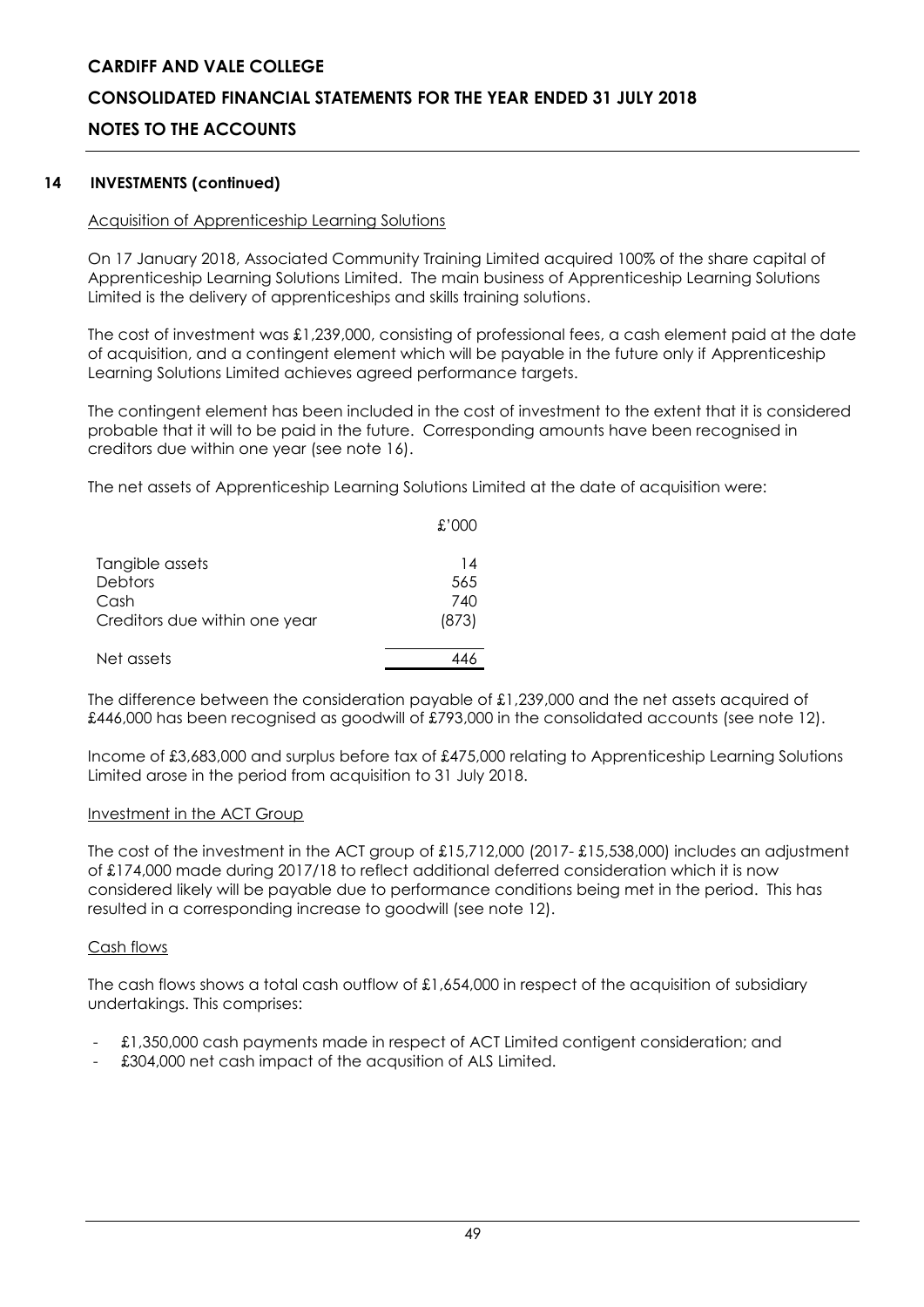# **CONSOLIDATED FINANCIAL STATEMENTS FOR THE YEAR ENDED 31 JULY 2018**

# **NOTES TO THE ACCOUNTS**

#### **15 TRADE AND OTHER RECEIVABLES**

|                                          | Year ended 31 July 2018 |                  | Year ended 31 July 2017 |                  |
|------------------------------------------|-------------------------|------------------|-------------------------|------------------|
|                                          | Consolidated<br>£'000   | College<br>£'000 | Consolidated<br>£'000   | College<br>£'000 |
| Amounts falling due within one year:     |                         |                  |                         |                  |
| Trade receivables                        | 7.157                   | 1,342            | 6.750                   | 2,262            |
| Prepayments and accrued income           | 4.537                   | 3,334            | 4,669                   | 3,302            |
| Amounts due from subsidiary undertakings |                         | 2,788            |                         | 2,658            |
|                                          |                         |                  |                         |                  |
|                                          | 11.694                  | 7.464            | 11.419                  | 8,222            |
|                                          |                         |                  |                         |                  |

### **16 CREDITORS- AMOUNTS FALLING DUE WITHIN ONE YEAR**

|                                    | 31 July 2018          |                  | 31 July 2017          |                  |
|------------------------------------|-----------------------|------------------|-----------------------|------------------|
|                                    | Consolidated<br>£'000 | College<br>£'000 | Consolidated<br>£'000 | College<br>£'000 |
| Bank loans                         | 1,565                 | 1,565            | 1,603                 | 1,603            |
| Other loan                         |                       |                  | 6                     | 6                |
| Obligations under finance leases   | 410                   | 370              | 513                   | 433              |
| Trade payables                     | 3,883                 | 2,381            | 2,808                 | 2,016            |
| Other taxation and social security | 1,400                 | 1,053            | 1,204                 | 1,108            |
| Accruals and deferred income       | 4,037                 | 3,019            | 3,351                 | 2,478            |
| Holiday pay accrual                | 651                   | 651              | 631                   | 631              |
| Government capital grants          | 770                   | 770              | 788                   | 788              |
| Other grants                       | 328                   | 328              | 75                    | 75               |
| Contingent consideration           | 2,301                 | 2,106            | 1,880                 | 1,880            |
| Other creditors                    | 608                   | 555              | 304                   | 304              |
|                                    |                       |                  |                       |                  |
|                                    | 15,953                | 12,798           | 13,163                | 11,322           |
|                                    |                       |                  |                       |                  |

Contingent consideration is the net present value of potential future consideration payments relating to the acquisition of the ACT Group, including ALS (see note 14). The liability will only fall due in the event that the ACT Group achieves agreed financial performance targets, and this arrangement is structured so that any liability falling due in this regard will be fully funded from the related additional surpluses generated by the ACT Group. The College liability relates to the deferred consideration in respect of ACT Limited. The consolidated liability also includes the deferred consideration in respect of ALS Limited, as this will be payable by ACT.

# **Deferred Income**

Included with accruals and deferred income are the following items of income which have been deferred until specific performance-related conditions have been met.

|                 | 31 July 2018          |                  | 31 July 2017          |                  |
|-----------------|-----------------------|------------------|-----------------------|------------------|
|                 | Consolidated<br>£'000 | College<br>£'000 | Consolidated<br>£'000 | College<br>£'000 |
| Deferred income | 757                   | 757              | 438                   | 438              |
|                 | --------              |                  | .                     |                  |
|                 | 757                   | 757              | 438                   | 438              |
|                 |                       |                  | ----                  |                  |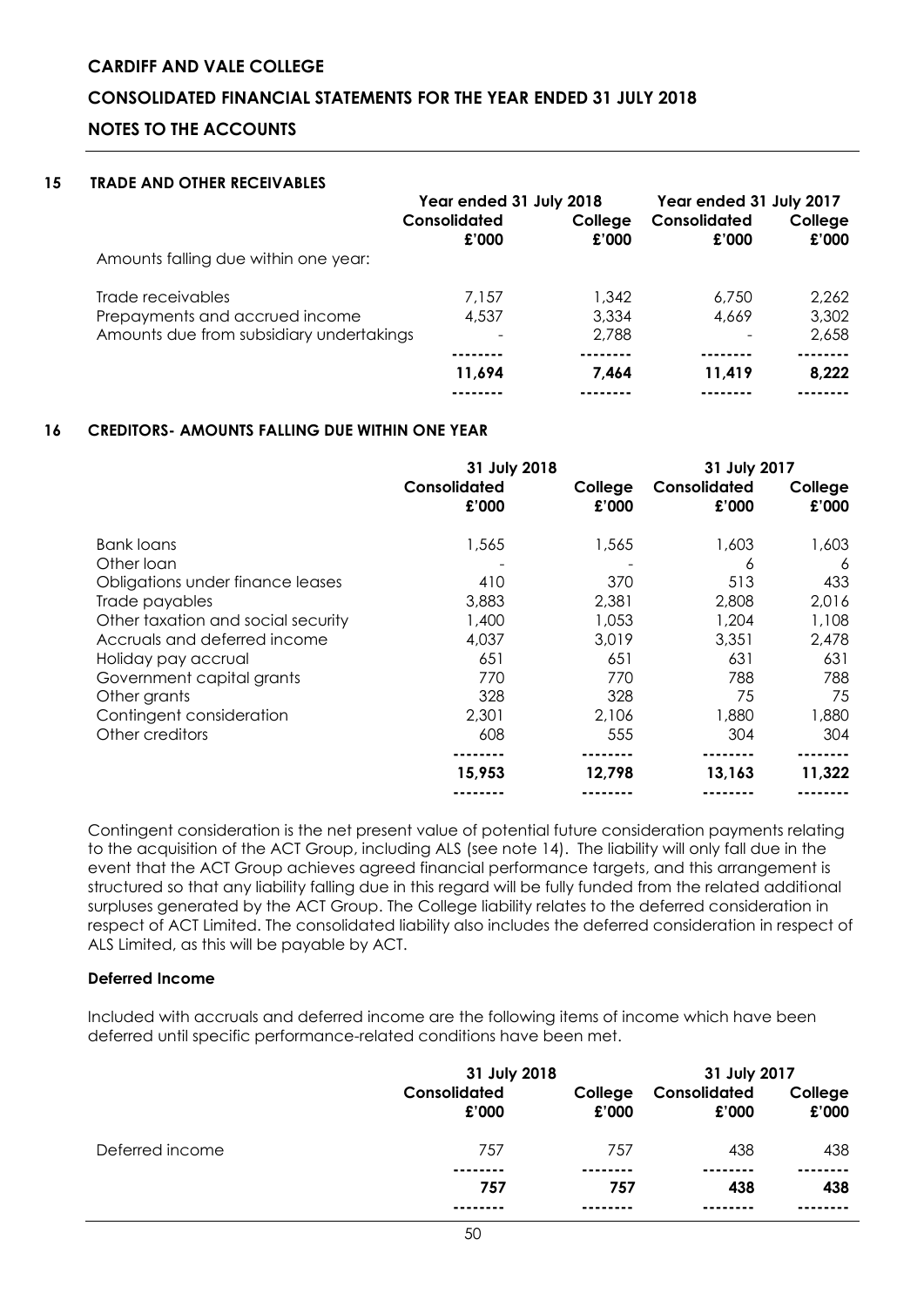# **CARDIFF AND VALE COLLEGE CONSOLIDATED FINANCIAL STATEMENTS FOR THE YEAR ENDED 31 JULY 2018 NOTES TO THE ACCOUNTS**

#### **17 CREDITORS- AMOUNTS FALLING DUE AFTER MORE THAN ONE YEAR**

|                                  | 31 July 2018          |                  | 31 July 2017          |                  |
|----------------------------------|-----------------------|------------------|-----------------------|------------------|
|                                  | Consolidated<br>£'000 | College<br>£'000 | Consolidated<br>£'000 | College<br>£'000 |
| Bank loans                       | 29,134                | 29.134           | 27,508                | 27,508           |
| Obligations under finance leases | 304                   | 299              | 378                   | 356              |
| Government capital grants        | 17.048                | 17.047           | 17.818                | 17,818           |
| Other grants                     | 390                   | 390              | 632                   | 632              |
| Contingent consideration         | 1,265                 | 1,265            | 2,413                 | 2,413            |
| Other creditors                  |                       |                  | 553                   | 553              |
|                                  |                       |                  |                       |                  |
|                                  | 48,141                | 48,135           | 49,302                | 49,280           |
|                                  |                       |                  |                       |                  |

Contingent consideration is the net present value of potential future consideration payments relating to the acquisition of the ACT Group, including ALS (see note 14). The liability will only fall due in the event that the ACT Group achieves agreed financial performance targets, and this arrangement is structured so that any liability falling due in this regard will be fully funded from the related additional surpluses generated by the ACT Group.

#### **18 BORROWINGS**

#### **Bank loans**

Bank loans are repayable as follows:

|                                  | 31 July 2018          |                  | 31 July 2017          |                  |
|----------------------------------|-----------------------|------------------|-----------------------|------------------|
|                                  | Consolidated<br>£'000 | College<br>£'000 | Consolidated<br>£'000 | College<br>£'000 |
| Due within one year or on demand | 1,565                 | 1,565            | 1,603                 | 1,603            |
| Due between one and two years    | 1,591                 | 1,591            | 1,635                 | 1,635            |
| Due between two and five years   | 8,470                 | 8,470            | 5,108                 | 5,108            |
| Due in five years or more        | 19,073                | 19,073           | 20,765                | 20,765           |
| Total                            | 30,699                |                  | 29.111                | 29.111           |
|                                  |                       | 30,699           |                       |                  |

The College had three unsecured bank loans during the year. The first, with Lloyds Bank, was repaid in full on 23 July 2018; the interest cost presented in note 11 includes £33k relating to early repayment charges.

The second loan, with Santander, is split into two £10million tranches. Each tranche comprises a threeyear revolving credit facility which commenced on 9 August 2013, followed by term loans of seven and thirteen years respectively. Capital repayments on both loan tranches commenced in October 2016, with a repayment profile based on a 22-year repayment period. The interest rates relating to both tranches have been fixed at rates between 4.54% and 5.47%.

The third loan, also with Santander, was entered into on 14 October 2016, and totals £10million repayable over 10 years at a fixed rate of interest of 3.702%. As part of this agreement the covenants relating to the existing facilities agreement were amended to incorporate the revised accounting treatments set out in FRS 102 and the SORP.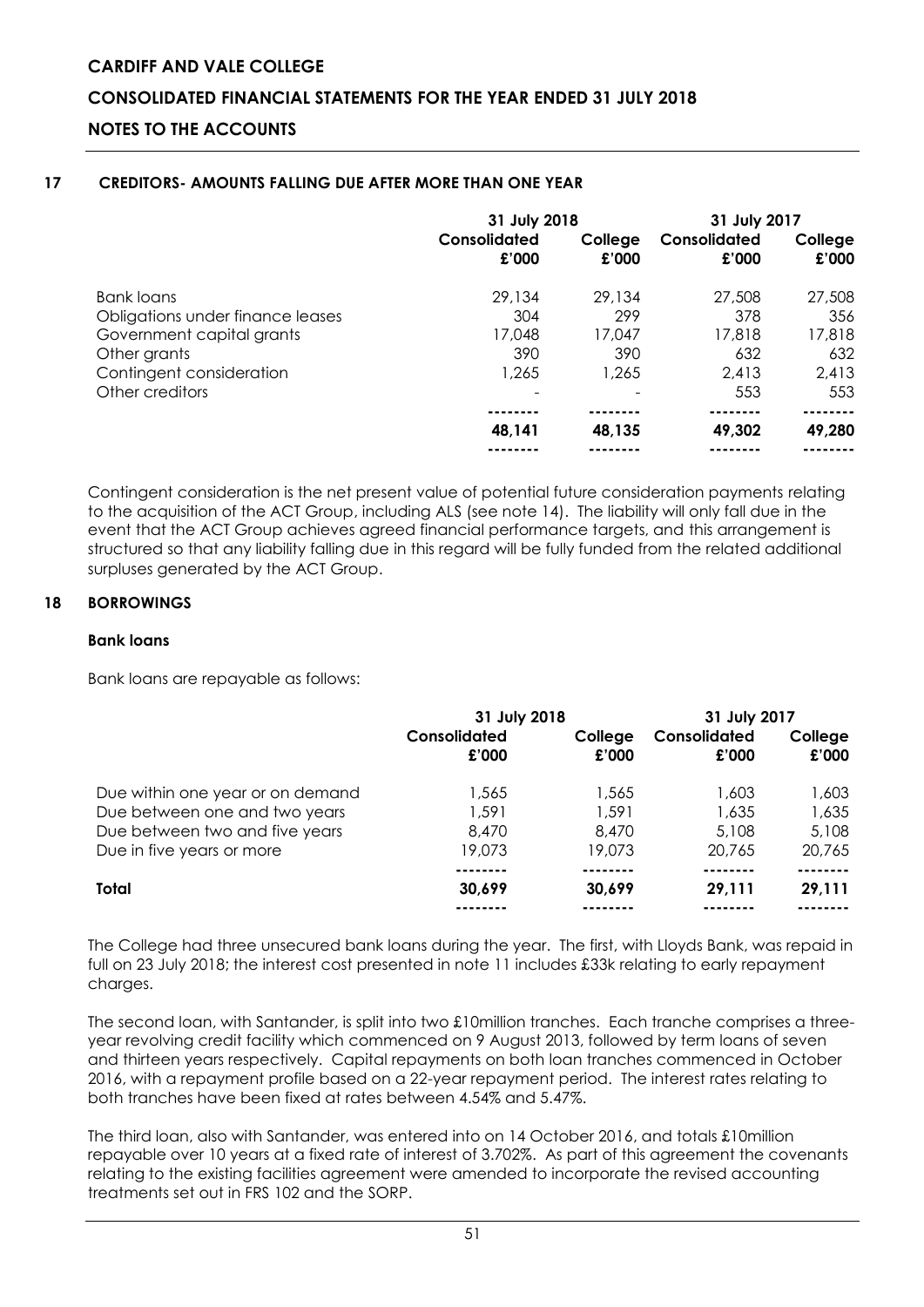#### **CONSOLIDATED FINANCIAL STATEMENTS FOR THE YEAR ENDED 31 JULY 2018**

#### **NOTES TO THE ACCOUNTS**

#### **18 BORROWINGS (continued)**

#### **Bank loans (continued)**

In addition to the bank loans described above, on 23 July 2018 the College secured a £3.5million revolving credit facility with Santander. This facility is repayable after three years, and incurs interest at a rate of one- month LIBOR + 1.5%.

### **Other loan**

The other loan is repayable as follows:

|                                  | 31 July 2018          |                          | 31 July 2017          |                  |
|----------------------------------|-----------------------|--------------------------|-----------------------|------------------|
|                                  | Consolidated<br>£'000 | College<br>£'000         | Consolidated<br>£'000 | College<br>£'000 |
| Due within one year or on demand |                       | $\overline{\phantom{a}}$ | 6                     | 6                |
| Due between one and two years    |                       | $\qquad \qquad$          |                       |                  |
|                                  |                       |                          |                       |                  |
| Total                            |                       | ۰                        | 6                     | 6                |
|                                  |                       |                          |                       |                  |

The loan is a six-year interest-free loan with Salix Finance. The loan was applied under the Energy Efficiency Loan Scheme, which is payable in 12 biannual repayments of £5,901.

#### **Finance leases**

The net finance lease obligations to which the College is committed are:

|                            | 31 July 2018          |                  | 31 July 2017          |                  |
|----------------------------|-----------------------|------------------|-----------------------|------------------|
|                            | Consolidated<br>£'000 | College<br>£'000 | Consolidated<br>£'000 | College<br>£'000 |
| In one year or less        | 410                   | 370              | 513                   | 433              |
| Between two and five years | 304                   | 299              | 378                   | 357              |
|                            |                       |                  |                       |                  |
| Total                      | 714                   | 669              | 891                   | 790              |
|                            |                       |                  |                       |                  |

#### **19 CONSOLIDATED RECONCILIATION OF NET DEBT**

|                                                                                                   | At 1 August<br>2017                    |                               | Cash flows Acquisition of New finance At 31 July<br>subsidiairies | leases | 2018                                    |
|---------------------------------------------------------------------------------------------------|----------------------------------------|-------------------------------|-------------------------------------------------------------------|--------|-----------------------------------------|
|                                                                                                   | £'000                                  | £'000                         | £'000                                                             | £'000  | £'000                                   |
| Cash at bank and in hand<br>Debt due after one year<br>Debt due within one year<br>Finance leases | 5,772<br>(27, 514)<br>(1,603)<br>(891) | 1,996<br>(1,620)<br>38<br>611 | (1,654)                                                           | (434)  | 6.114<br>(29, 134)<br>(1, 565)<br>(714) |
|                                                                                                   | (24, 236)                              | 1.025                         | (1,654)                                                           | (434)  | (25, 299)                               |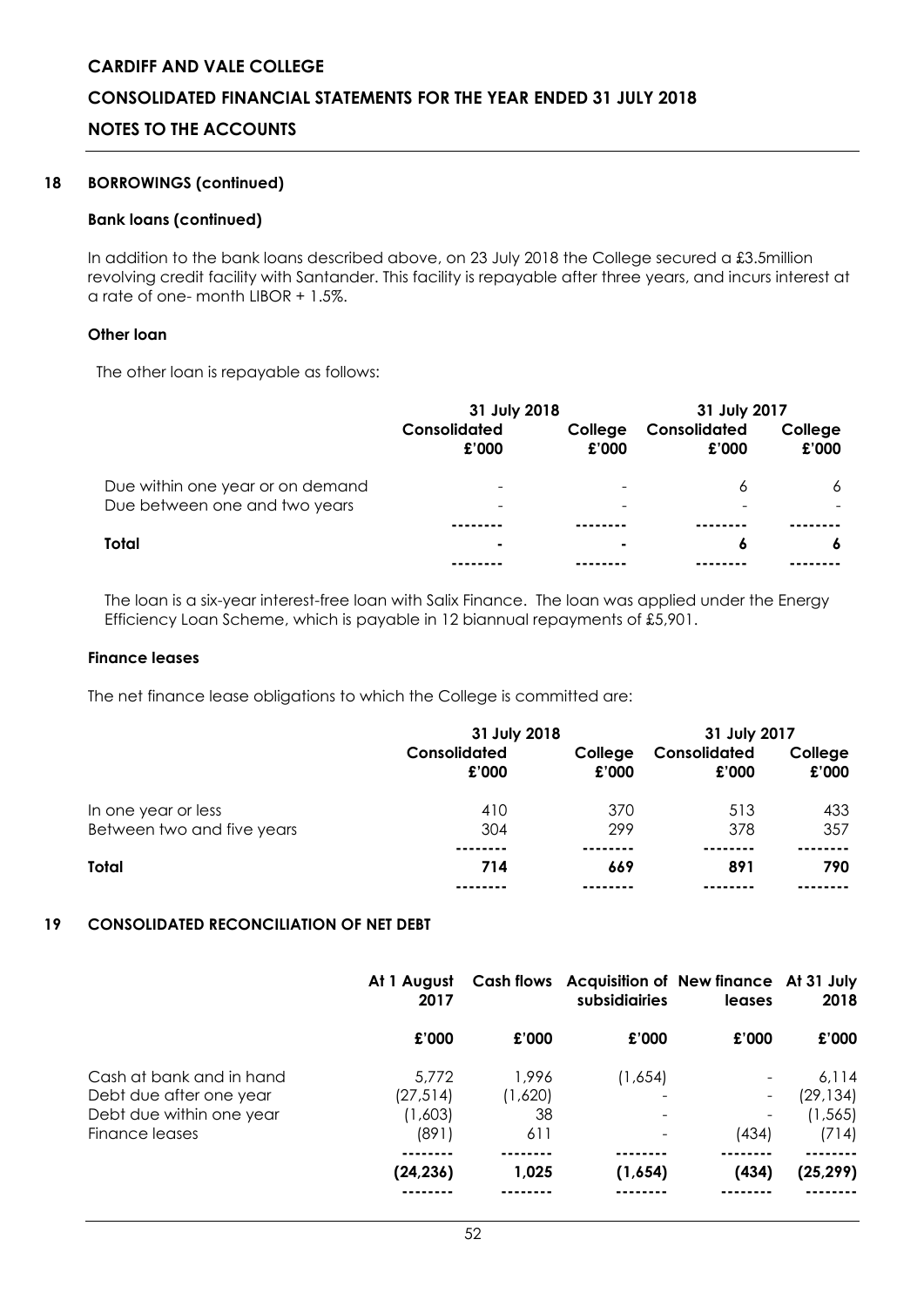# **CONSOLIDATED FINANCIAL STATEMENTS FOR THE YEAR ENDED 31 JULY 2018**

# **NOTES TO THE ACCOUNTS**

#### **20 LEASE OBLIGATIONS**

At 31 July the College had total minimum lease payments under non-cancellable operating leases as follows:

|                                                   | 2018                  |                  | 2017                  |                  |
|---------------------------------------------------|-----------------------|------------------|-----------------------|------------------|
|                                                   | Consolidated<br>£'000 | College<br>£'000 | Consolidated<br>£'000 | College<br>£'000 |
| Land and buildings                                |                       |                  |                       |                  |
| Not later than one year                           | 1,406                 | 607              | 1,559                 | 660              |
| Later than one year and not later than five years | 4,614                 | 2,306            | 4,874                 | 2,427            |
| Later than five years                             | 9,052                 | 5,470            | 10,031                | 6,007            |
|                                                   |                       |                  |                       |                  |
|                                                   | 15,072                | 8,383            | 16,464                | 9,094            |
|                                                   |                       |                  |                       |                  |
| Other                                             |                       |                  |                       |                  |
| Not later than one year                           | 94                    | 94               | 59                    | 59               |
| Later than one year and not later than five years | 229                   | 229              |                       |                  |
|                                                   |                       |                  |                       |                  |
|                                                   | 323                   | 323              | 59                    | 59               |
|                                                   |                       |                  |                       |                  |

#### **21 PENSION PROVISIONS**

The Group operates the following pension schemes:

- the Cardiff and Vale of Glamorgan Pension Fund ("C&VPF"), a defined benefit scheme operating under the Local Government Pension Scheme ("LGPS");
- the Teachers' Pension Scheme ("TPS"), a defined benefit scheme;
- the National Employment Savings Trust (NEST) pension scheme, a defined contribution scheme;
- the Zurich pension scheme, a defined contribution scheme; and
- the St James's Place Wealth Management scheme, a defined contribution scheme.

#### **Consolidated**

|                                                                               |              | 2018           |                | 2017           |
|-------------------------------------------------------------------------------|--------------|----------------|----------------|----------------|
| Teachers' Pension Scheme: contributions paid                                  | £'000        | £'000<br>1,845 | £'000          | £'000<br>1,782 |
| Local Government Pension Scheme:<br>Contributions paid<br>FRS 102 (28) charge | 1,550<br>940 | 2,490          | 1,420<br>1,300 | 2.720          |
| Enhanced pension credit (see note 22)                                         |              | (15)           |                | (10)           |
| Defined contribution schemes: contributions paid                              |              | 374            |                | 169            |
| Total pension cost for the year within staff costs                            |              | 4,694          |                | 4,661          |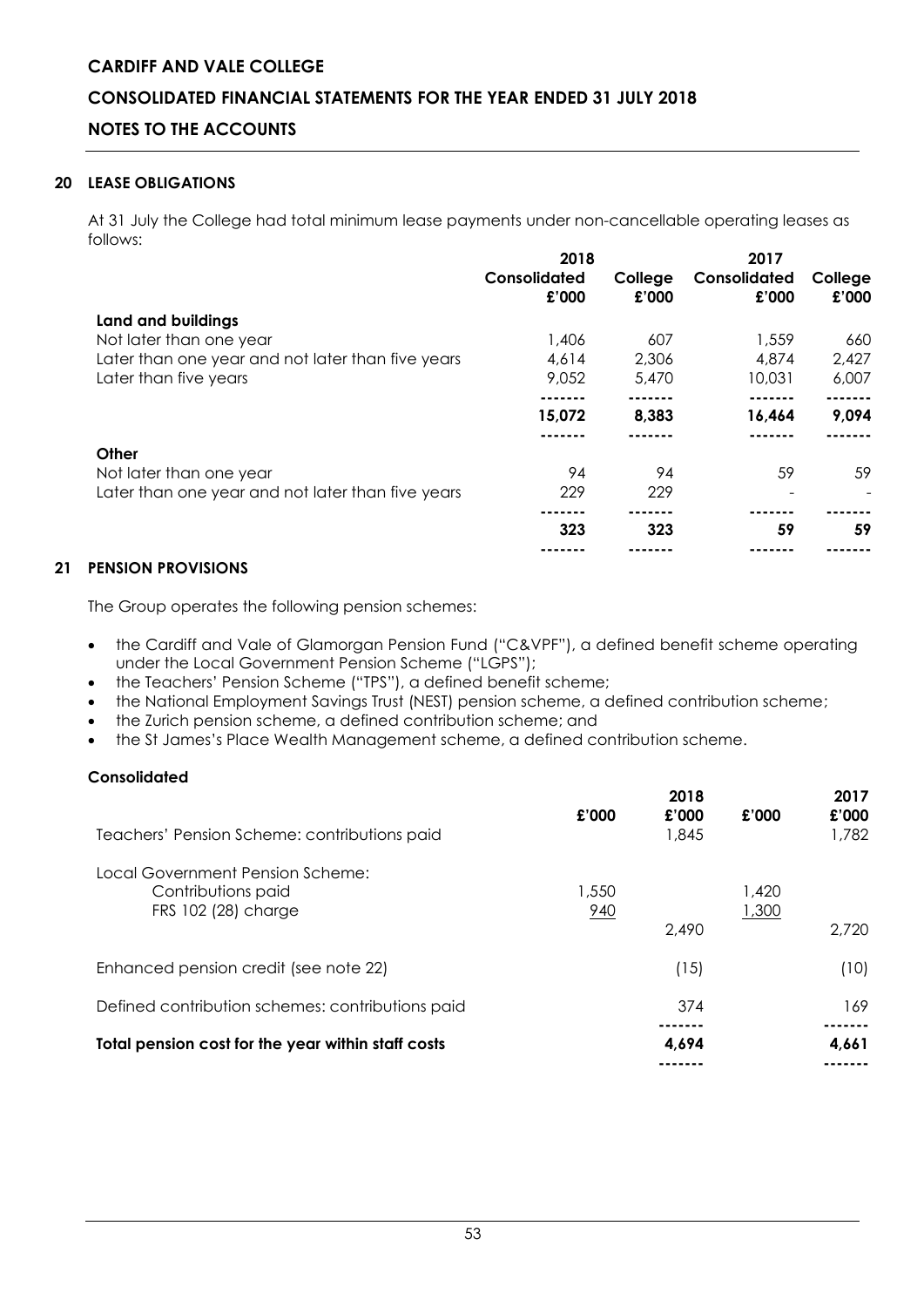# **CONSOLIDATED FINANCIAL STATEMENTS FOR THE YEAR ENDED 31 JULY 2018**

# **NOTES TO THE ACCOUNTS**

# **21 PENSION PROVISIONS (continued)**

# **College**

|                                                                               | £'000        | 2018<br>£'000 | £'000          | 2017<br>£'000 |
|-------------------------------------------------------------------------------|--------------|---------------|----------------|---------------|
| Teachers' Pension Scheme: contributions paid                                  |              | 1,845         |                | 1,782         |
| Local Government Pension Scheme:<br>Contributions paid<br>FRS 102 (28) charge | 1,550<br>940 |               | 1,420<br>1,300 |               |
|                                                                               |              | 2,490         |                | 2.720         |
| Enhanced pension credit (see note 22)                                         |              | (15)          |                | (10)          |
| Total pension cost for the year within staff costs                            |              | 4,320         |                | 4,492         |

The pension costs are assessed in accordance with the advice of independent qualified actuaries. The latest formal actuarial valuations of the TPS was 31 March 2004 and the C&VPF 31 March 2016.

At 31 July 2018 contributions amounting to £396,000 (2017 £394,000) were payable to the schemes and are included within creditors.

#### **Teachers' Pension Scheme**

# **Overview**

The TPS is a statutory, contributory, defined benefit scheme which operates under the Teachers' Pensions Regulations 2010. These Regulations apply to teachers in schools and other educational establishments in England and Wales maintained by local authorities, to teachers in many independent and voluntary-aided schools, and to teachers and lecturers in establishments of further and higher education. Membership is automatic for full-time teachers and lecturers, and from 1 January 2007 automatic too for teachers and lecturers in part-time employment following appointment or a change of contract. Teachers and lecturers are able to opt out of the TPS.

# The Teachers' Pension Budgeting and Valuation Account

Although teachers and lecturers are employed by various bodies, their retirement and other pension benefits, including annual increases payable under the Pensions (Increase) Acts are, as provided for in the Superannuation Act 1972, paid out of monies provided by Parliament. Under the unfunded TPS, teachers' contributions are made on a 'pay-as-you-go' basis, and employers' contributions are credited to the Exchequer under arrangements governed by the above Act.

The Teachers' Pensions Regulations require an annual account, the Teachers' Pension Budgeting and Valuation Account ("the Account"), to be kept of receipts and expenditure (including the cost of pension increases).

From 1 April 2001, the Account has been credited with a real rate of return (in excess of price increases and currently set at 3.5%), which is equivalent to assuming that the balance in the Account is invested in notional investments that produce that real rate of return.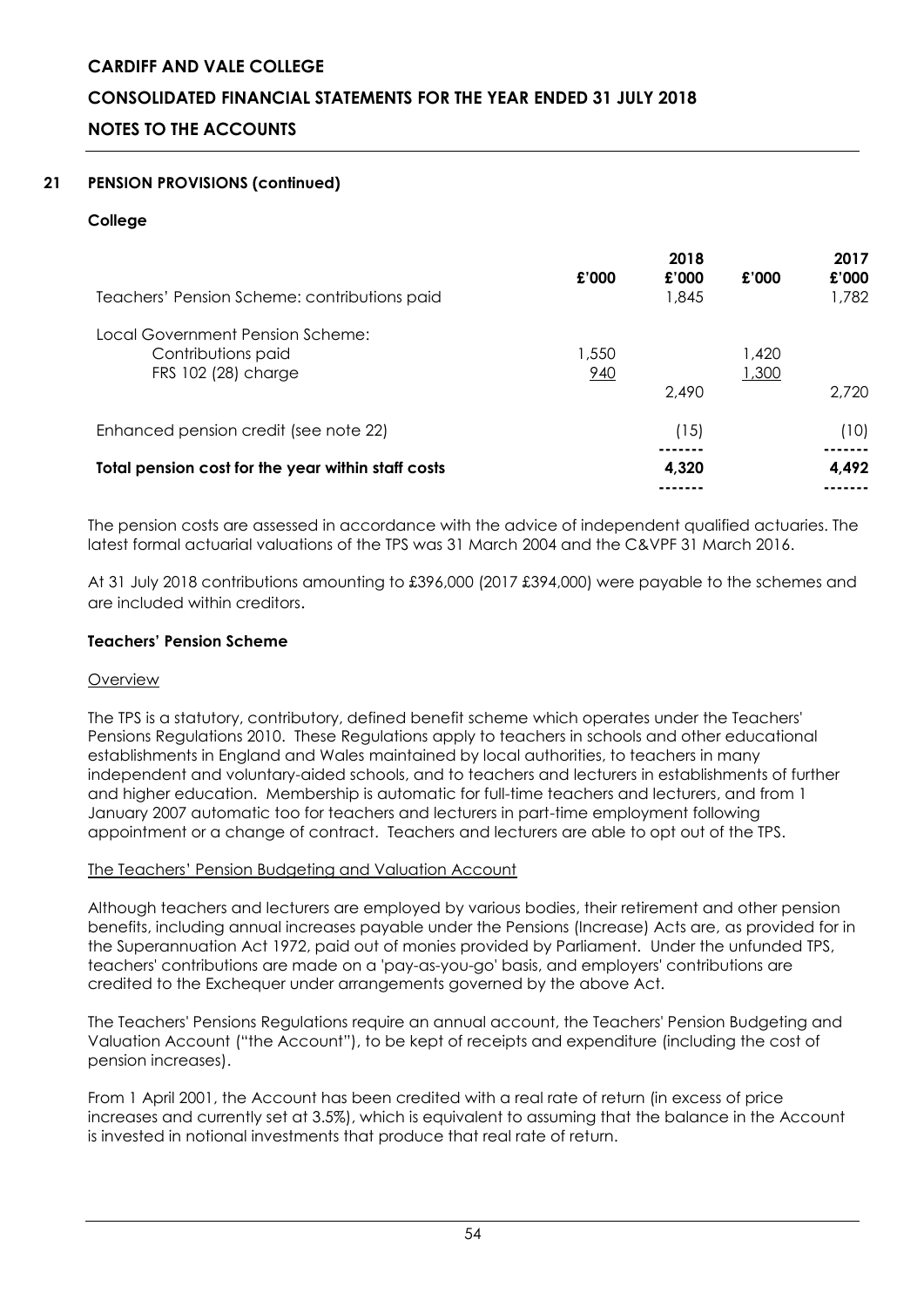# **CONSOLIDATED FINANCIAL STATEMENTS FOR THE YEAR ENDED 31 JULY 2018**

**NOTES TO THE ACCOUNTS**

#### **21 PENSION PROVISIONS (continued)**

#### **Teachers' Pension Scheme (continued)**

#### Valuation of the Teachers' Pension Scheme

Historically, not less than every four years the Government Actuary ("GA"), using normal actuarial principles, conducted a formal actuarial review of the TPS. The aim of the review was to specify the level of future contributions. The last formal actuarial valuation undertaken for the Teachers' Pension Scheme was completed in 2004. Consequently, a formal actuarial valuation would have been due by 2008. However, formal actuarial valuations for unfunded public service pension schemes have been suspended by HM Treasury on value for money grounds while consideration is given to recent changes to public service pensions and while future scheme terms are developed as part of the reforms to public service pension provision. The primary purpose of the formal actuarial valuations is to set employer and employee contribution rates, and these are currently being determined under the new scheme design.

Approximate actuarial assessments in intervening years between formal valuations using updated membership data are accepted as providing suitably robust figures for financial reporting purposes. The contribution rate paid into the TPS is assessed in two parts. First, a standard contribution rate ("SCR") is determined. This is the contribution, expressed as a percentage of the salaries of teachers and lecturers in service or entering service during the period over which the contribution rate applies, which if it were paid over the entire active service of these teachers and lecturers would broadly defray the cost of benefits payable in respect of that service. Secondly, a supplementary contribution is payable if, as a result of the actuarial investigation, it is found that accumulated liabilities of the Account in respect of benefits accrued by past and present teachers are not fully covered by standard contributions to be paid in future and by the notional fund built up from past contributions. The total contribution rate payable is the sum of the SCR and the supplementary contribution rate.

As described above, the last formal valuation of the TPS related to the period 1 April 2001 - 31 March 2004. The latest actuarial review of the TPS was carried out as at 31 March 2012 and in accordance with The Public Service Pensions (Valuations and Employer Cost Cap) Directions 2014. The valuation report was published by the Department for Education on 9 June 2014. The report revealed that the total liabilities of the TPS (pensions currently in payment and the estimated cost of future benefits) amounted to £191,500 million. The value of the assets (estimated future contributions together with the proceeds from the notional investments held at the valuation date) was £176,600 million, giving a notional past service deficit of £14,900 million. The assumed real rate of return was 3% in excess of prices and 0.25% in excess of earnings. The rate of real earnings growth was assumed to be 2.75%. The assumed gross rate of return was 5.06%.

As part of the cost-sharing agreement between employers' and teachers' representatives, the SCR was assessed at 20.4%, and the supplementary contribution rate was assessed to be 5.6% (to balance assets and liabilities as required by the regulations within 15 years).

This resulted in a total contribution rate of 26.0%, which translated into an employee contribution rate of 9.6% and employer contribution rate of 16.4% payable, which came into effect on 1 September 2015. In addition, employers are also required to pay a further 0.08% contribution in respect of administration fees.

The cost-sharing agreement also set a 10.9% cap on employer contributions payable.

A full copy of the valuation report and supporting documentation can be found on the Teachers' Pension Scheme website at [www.teacherspensions.co.uk.](http://www.teacherspensions.co.uk/)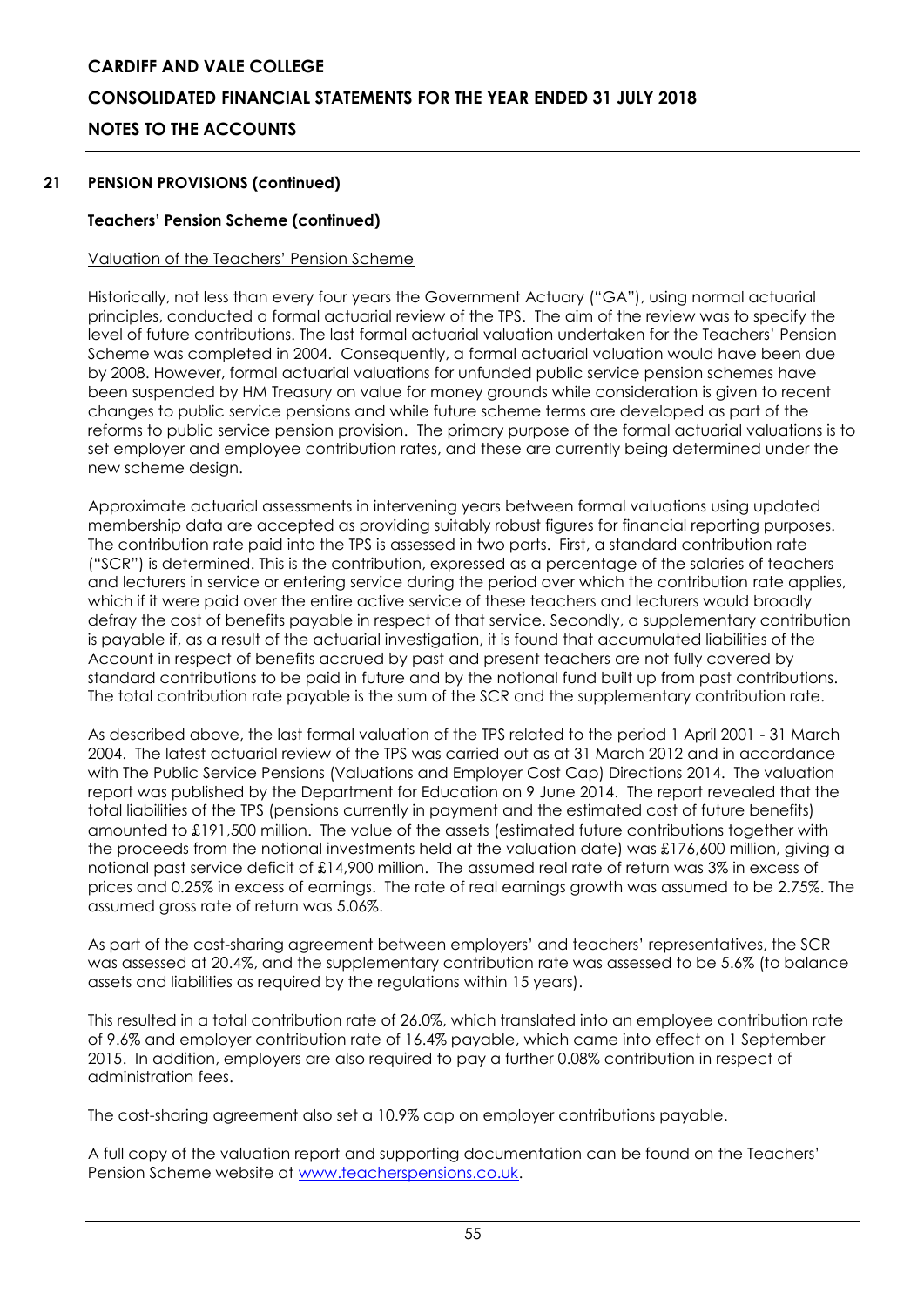# **CONSOLIDATED FINANCIAL STATEMENTS FOR THE YEAR ENDED 31 JULY 2018**

# **NOTES TO THE ACCOUNTS**

### **21 PENSION PROVISIONS (continued)**

### **Teachers' Pension Scheme (continued)**

#### Valuation of the Teachers' Pension Scheme (continued)

The next formal valuation is currently in progress, with the results expected to be implemented in September 2019. Initial information published by the Government Actuary has indicated that the employer contribution rate will need to increase due largely to a decrease in the discount rate used to assess the current cost of future payments from the schemes.

#### Scheme changes

Following the Hutton report in March 2011 and the subsequent consultations with trade unions and other representative bodies on reform of the TPS, the Department for Education published a Proposed Final Agreement, setting out the design for a reformed TPS to be implemented from 1 April 2015

The key provisions of the reformed scheme include: a pension based on career average earnings; an accrual rate of 1/57th; and a Normal Pension Age equal to State Pension Age, but with options to enable members to retire earlier or later than their Normal Pension Age. Importantly, pension benefits built up before 1 April 2015 will be fully protected.

In addition, the Proposed Final Agreement includes a Government commitment that those within 10 years of Normal Pension Age on 1 April 2012 will see no change to the age at which they can retire, and no decrease in the amount of pension they receive when they retire. There will also be further transitional protection, tapered over a three-and-a-half-year period, for people who would fall up to three and a half years outside of the 10-year protection.

Regulations giving effect to a reformed Teachers' Pension Scheme came into force on 1 April 2014 and the reformed scheme commenced on 1 April 2015.

The pension costs paid to TPS in the year amounted to £1,845,000 (2017: £1,782,000).

#### FRS 102 (28)

Under the definitions set out in FRS 102 (28.11), the TPS is a multi-employer pension scheme. The College is unable to identify its share of the underlying assets and liabilities of the scheme.

Accordingly, the College has taken advantage of the exemption in FRS 102 and has accounted for its contributions to the scheme as if it were a defined-contribution scheme. The College has set out above the information available on the scheme and the implications for the College in terms of the anticipated contribution rates.

# **Cardiff and Vale of Glamorgan Pension Fund (C&VPF)**

The C&VPF is a funded defined benefit scheme, operating under the Local Government Pension Scheme (LGPS) with the assets held in separate trustee-administered funds. The following information is based upon a full actuarial valuation of the fund at 31 March 2016 updated to 31 July 2018 by a qualified independent actuary.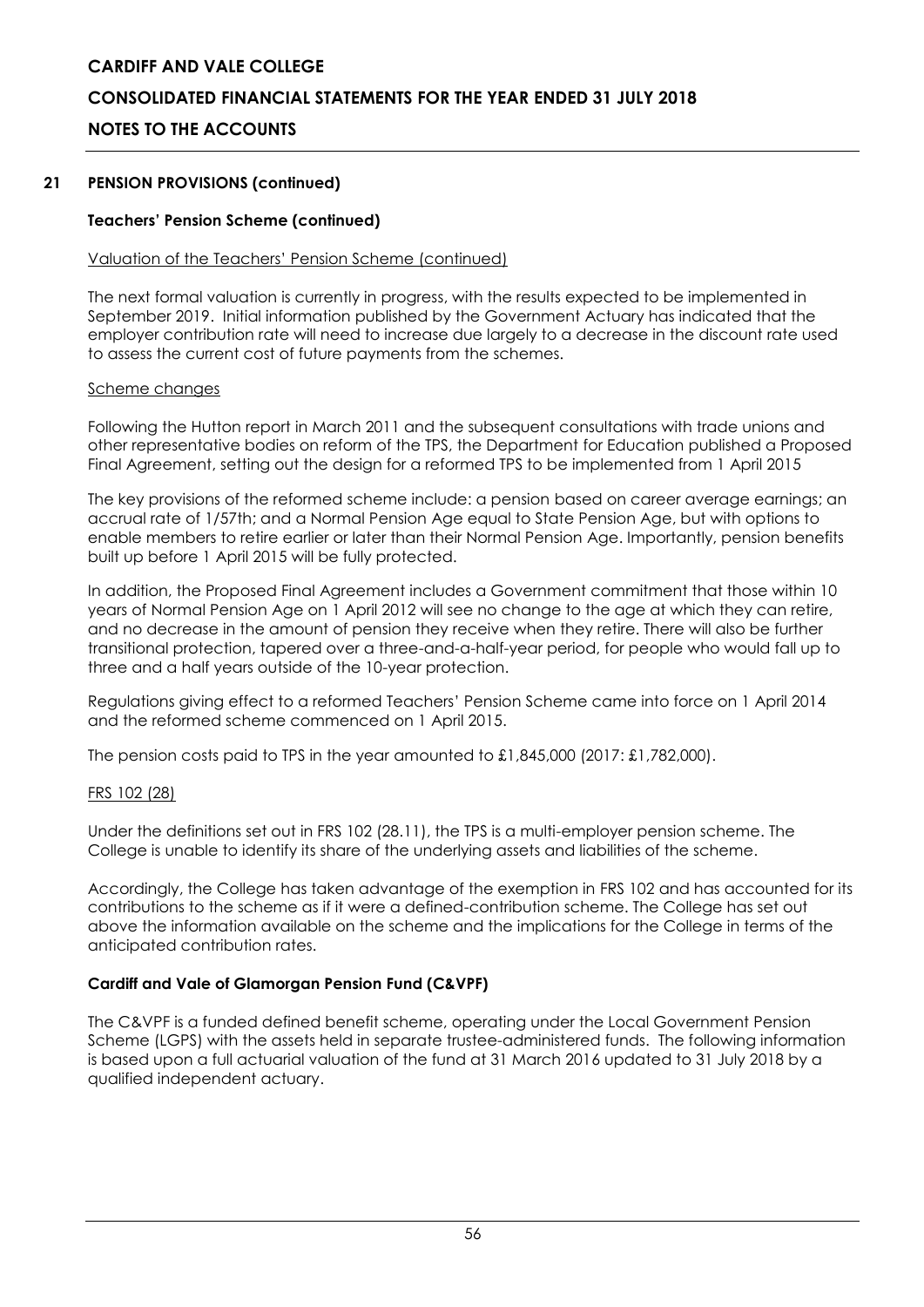# **CONSOLIDATED FINANCIAL STATEMENTS FOR THE YEAR ENDED 31 JULY 2018**

### **NOTES TO THE ACCOUNTS**

#### **21 PENSION PROVISIONS (continued)**

#### **Cardiff and Vale of Glamorgan Pension Fund (C&VPF) (continued)**

#### Principal assumptions

The principal assumptions made by the actuaries were:

| 31 July 2018 31 July 2017 |      |
|---------------------------|------|
| $3.2\%$                   | 3.1% |
| $2.1\%$                   | 2.0% |
| $3.1\%$                   | 3.0% |
| $2.1\%$                   | 2.0% |
| $2.1\%$                   | 2.0% |
| $2.1\%$                   | 2.0% |
| 2.8%                      | 2.6% |
|                           |      |

#### **Mortality**

The mortality assumptions are based on the SAPS S2N standard mortality tables with allowance for future improvements in line with CMI 2014 core projections with a long term improvement rate of 1.5% pa. The assumed life expectations on retirement at age 65 are:

|                       | 31 July 2018 31 July 2017 |      |
|-----------------------|---------------------------|------|
| Retiring today:       |                           |      |
| Male                  | 23.1                      | 23.0 |
| Female                | 24.2                      | 24.0 |
| Retiring in 20 years: |                           |      |
| Male                  | 25.8                      | 25.7 |
| Female                | 27.2                      | 27.1 |
|                       |                           |      |

Asset split as a percentage of total assets

| .                |         | 31 July 2018 31 July 2017 |
|------------------|---------|---------------------------|
| Equities         | 65.9%   | 77.9%                     |
| Property         | 6.5%    | 6.3%                      |
| Government bonds | 10.5%   | 8.3%                      |
| Corporate bonds  | 10.2%   | 5.6%                      |
| Cash             | $1.7\%$ | 1.9%                      |
| Other            | 5.2%    | 0.0%                      |
|                  | 100.0%  | 100.0%                    |

#### **Analysis of the amount charged to the Statement of Comprehensive Income**

|                                                               | 31 July 2018 | 31 July 2017 |
|---------------------------------------------------------------|--------------|--------------|
| Amounts included in staff costs                               |              |              |
|                                                               | £'000        | £'000        |
| Employer current service cost net of employee contributions   | 2,490        | 2,720        |
| Amounts included in fundamental restructuring costs           |              |              |
| Past service cost (see note 9)                                |              | 110          |
|                                                               |              |              |
| Total amount charged to the Statement of Comprehensive Income | 2.490        | 2,830        |
|                                                               |              |              |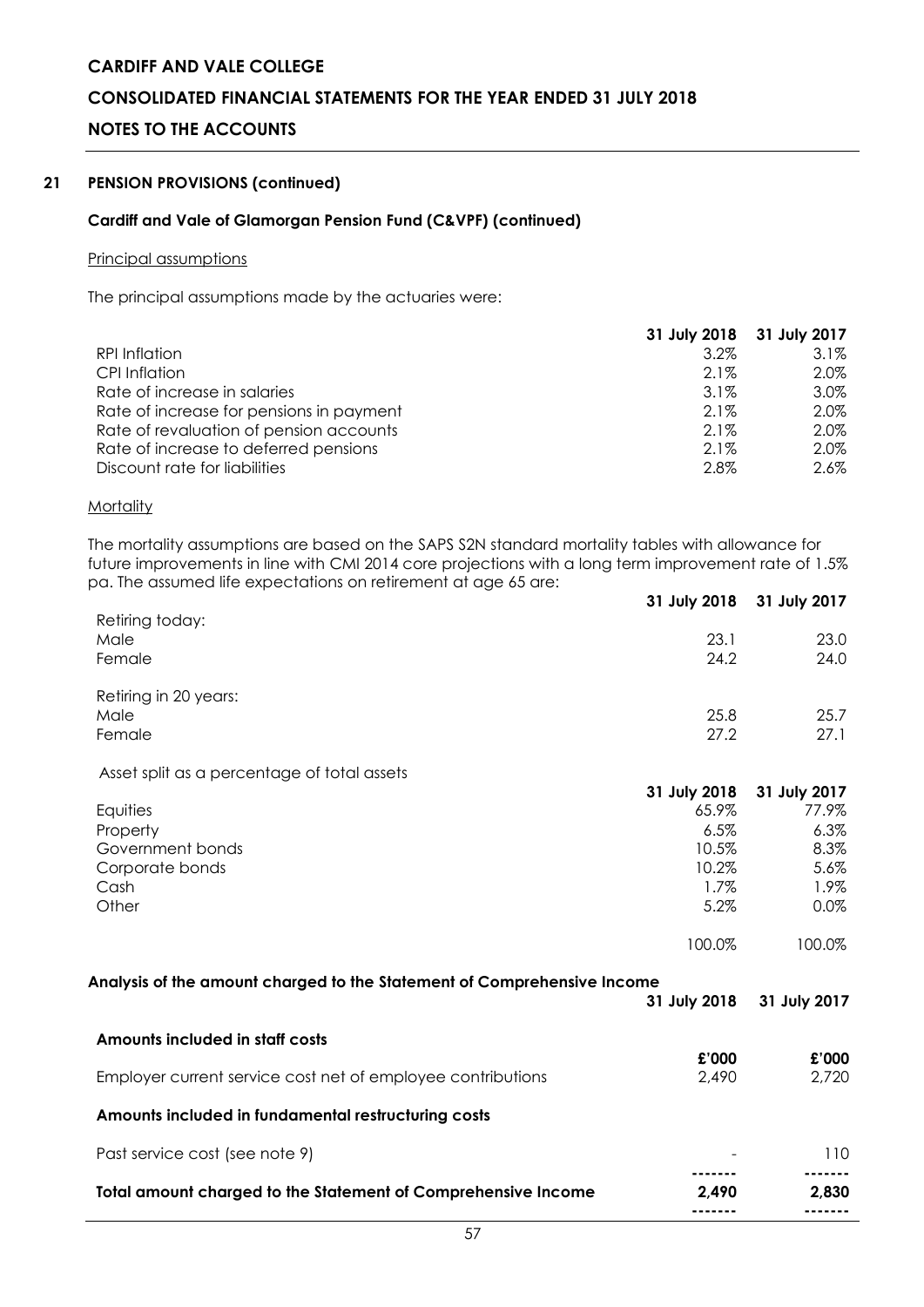# **CONSOLIDATED FINANCIAL STATEMENTS FOR THE YEAR ENDED 31 JULY 2018**

# **NOTES TO THE ACCOUNTS**

### **21 PENSION PROVISIONS (continued)**

#### **Cardiff and Vale of Glamorgan Pension Fund (C&VPF) (continued)**

#### **Amounts included in interest payable**

|                                                              | £'000 | £'000 |
|--------------------------------------------------------------|-------|-------|
| Net interest cost                                            | 360   | 450   |
|                                                              |       |       |
| Amount recognised in Other Comprehensive Income              |       |       |
|                                                              | £'000 | £'000 |
| Asset gains arising in the year                              | 1,370 | 1,090 |
| Liability gains arising in the year                          | 780   | 5,460 |
|                                                              |       |       |
| <b>Total amount recognised in Other Comprehensive Income</b> | 2.150 | 6.550 |

**------- -------**

#### **Net pension liability recognised on balance sheet**

|                                                                     | 31 July 2018 | 31 July 2017 |
|---------------------------------------------------------------------|--------------|--------------|
|                                                                     | £000         | £000         |
| Fair value of College's share of scheme assets                      | 37.420       | 33,960       |
| Present value of defined benefit obligation relating to the College | (51, 390)    | (48,780)     |
|                                                                     |              |              |
| Net pension liability applicable to the College                     | (13,970)     | (14, 820)    |
|                                                                     |              |              |

#### **Movement in net pension liability during the year**

|                                                         | £'000     | £'000     |
|---------------------------------------------------------|-----------|-----------|
| At 1 August                                             | (14,820)  | (19,620)  |
| Current service cost                                    | (2,490)   | (2,720)   |
| <b>Employer contributions</b>                           | 1,550     | 1,530     |
| Past service cost                                       |           | (110)     |
| Net interest cost on assets                             | (360)     | (450)     |
| Actuarial gain                                          | 2,150     | 6,550     |
|                                                         |           |           |
| At 31 July                                              | (13, 970) | (14, 820) |
|                                                         |           |           |
| Movement in present value of defined benefit obligation |           |           |
|                                                         | 2018      | 2017      |
|                                                         | £'000     | £'000     |
| At 1 August                                             | 48,780    | 50,500    |
| Current service cost                                    | 2,490     | 2,720     |
| Past service cost                                       |           | 110       |
| Interest expense                                        | 1,260     | 1,210     |
| Remeasurement: actuarial gain                           | (780)     | (5,460)   |
| Contributions by members                                | 570       | 540       |
| Benefits paid #                                         | (930)     | (840)     |
|                                                         |           |           |
| At 31 July                                              | 51,390    | 48,780    |
|                                                         |           |           |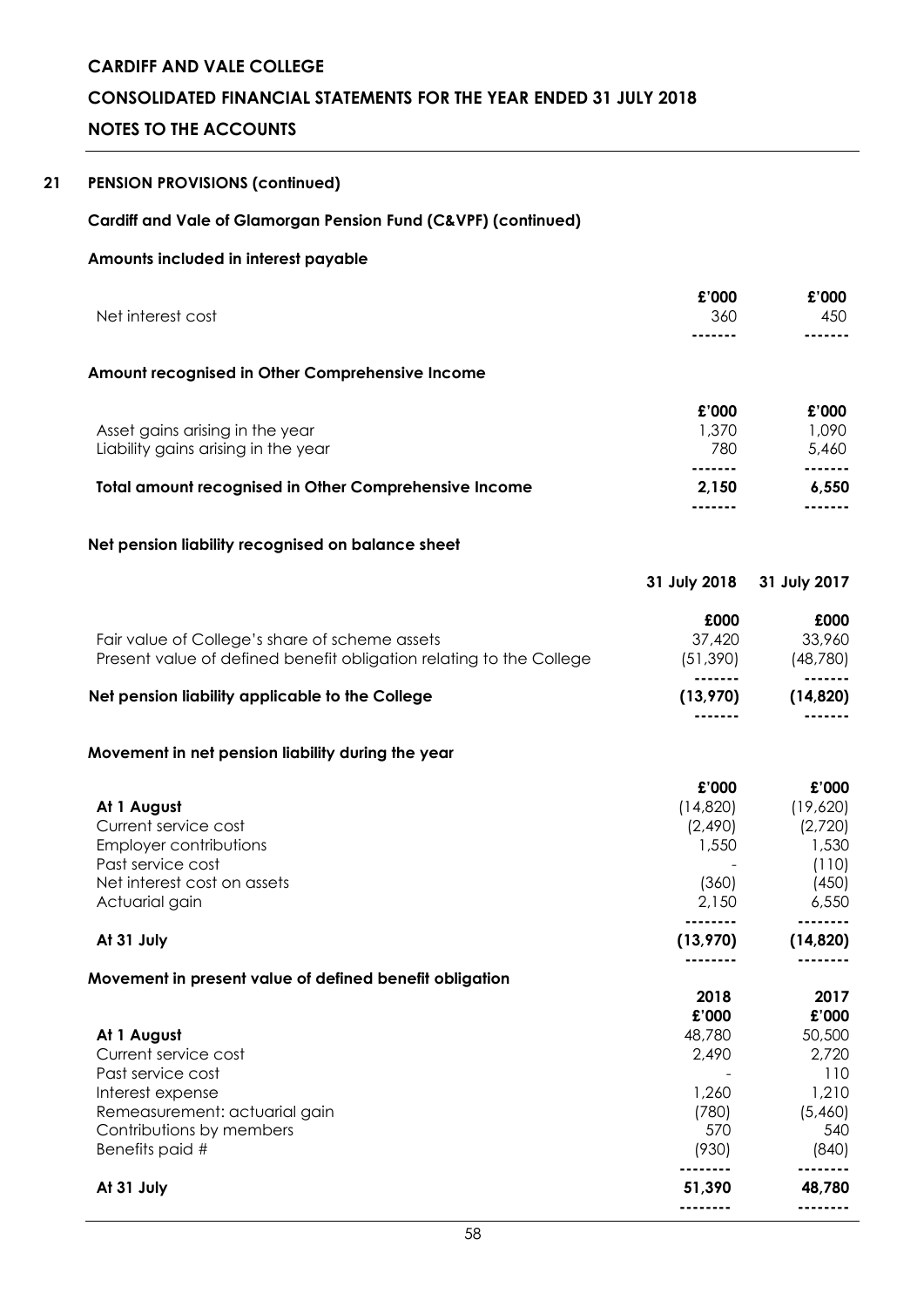# **CONSOLIDATED FINANCIAL STATEMENTS FOR THE YEAR ENDED 31 JULY 2018**

# **NOTES TO THE ACCOUNTS**

#### **21 PENSION PROVISIONS (continued)**

#### **Movement in fair value of scheme assets**

|                                                             | £'000  | £'000  |
|-------------------------------------------------------------|--------|--------|
| At 1 August                                                 | 33,960 | 30,880 |
| Interest income                                             | 900    | 760    |
| Remeasurement: return on scheme assets less interest income | 1,370  | 1,090  |
| Contributions by employer                                   | 1,550  | 1,530  |
| Contributions by members                                    | 570    | 540    |
| Benefits paid #                                             | (930)  | (840)  |
|                                                             |        |        |
| At 31 July                                                  | 37,420 | 33,960 |
|                                                             |        |        |

\*Includes changes to the actuarial assumptions.

# Consists of net cash flow out of the fund in respect of the employer, excluding contributions and any death in service lump sums paid, and including an approximate allowance for the expected cost of death in service lump sums.

#### **Defined contribution schemes**

The Group operated three defined contribution schemes during the year. Employer contributions paid into these schemes during the year totalled £375,000 (2017 - £169,000). Contributions payable to the Group's defined contribution pension schemes are charged to profit or loss in the period to which they relate.

# **22 OTHER PROVISIONS**

| Consolidated                            | <b>Enhanced</b> |            | <b>Deferred</b><br>tax   | Other                        | Total |
|-----------------------------------------|-----------------|------------|--------------------------|------------------------------|-------|
|                                         | pension         | Redundancy |                          |                              |       |
|                                         | £'000           | £'000      | £'000                    | £'000                        | £'000 |
| At 1 August 2017                        | 425             | 431        | 72                       | 986                          | 1,914 |
| Utilised in the year                    | (34)            | (462)      | -                        | $\overline{\phantom{a}}$     | (496) |
| Interest charged on provision (note 11) | 15              |            | $\overline{\phantom{0}}$ | $\overline{\phantom{a}}$     | 15    |
| (Credit)/ charge in the year            | (15)            | 136        |                          | $\qquad \qquad \blacksquare$ | 121   |
|                                         |                 |            |                          |                              |       |
| At 31 July 2018                         | 391             | 105        | 72                       | 986                          | 1,554 |
|                                         |                 |            |                          |                              |       |

| College                                                                                                             | <b>Enhanced</b><br>pension<br>£'000 | Redundancy<br>£'000 | Total<br>£'000            |
|---------------------------------------------------------------------------------------------------------------------|-------------------------------------|---------------------|---------------------------|
| At 1 August 2017<br>Utilised in the year<br>Interest charged on provision (note 11)<br>(Credit)/ charge in the year | 425<br>(34)<br>15<br>(15)           | 431<br>(462)<br>136 | 856<br>(496)<br>15<br>121 |
| At 31 July 2018                                                                                                     | 391                                 | 105                 | 496                       |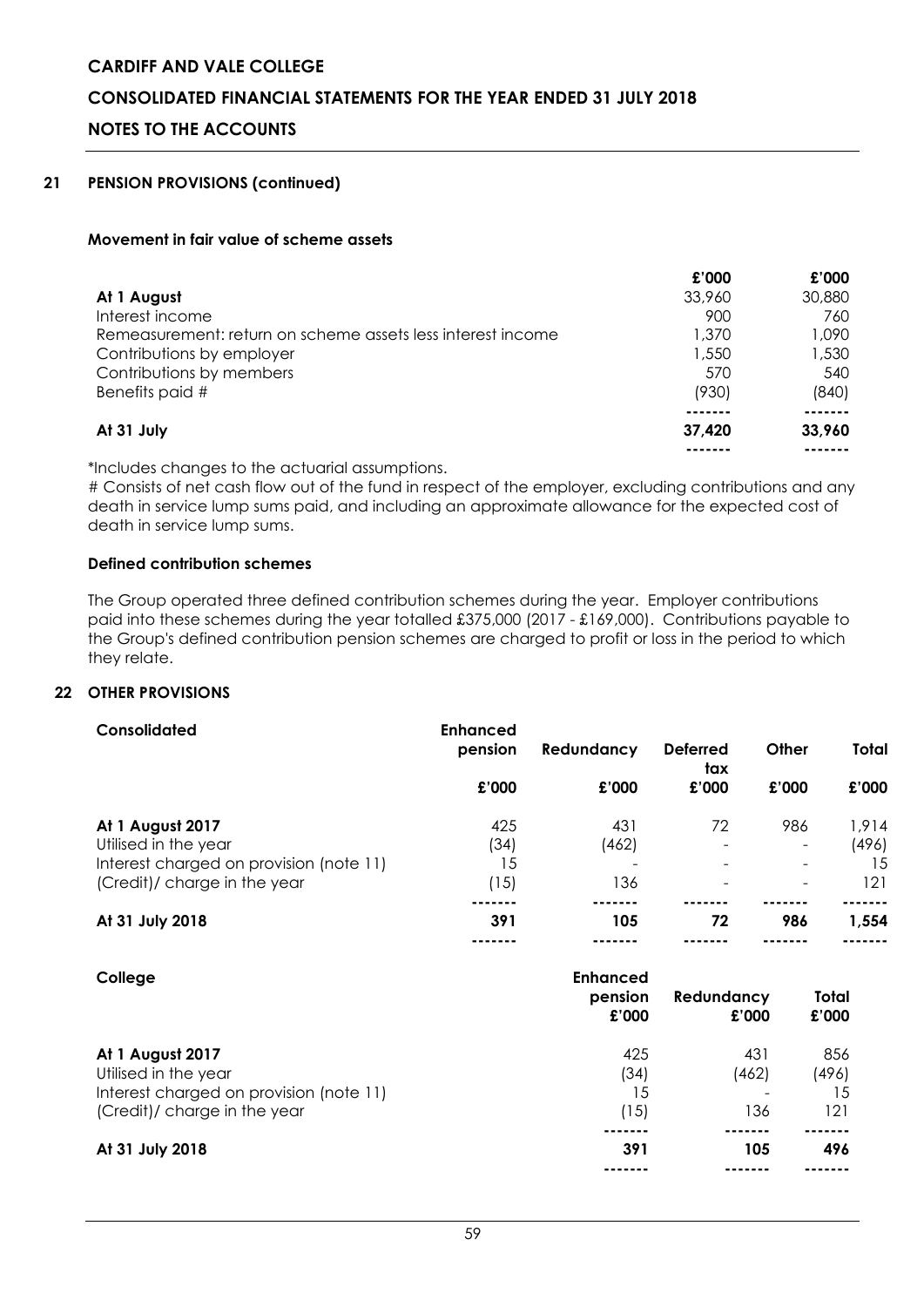# **CONSOLIDATED FINANCIAL STATEMENTS FOR THE YEAR ENDED 31 JULY 2018**

# **NOTES TO THE ACCOUNTS**

#### **22 OTHER PROVISIONS (continued)**

The enhanced pension provision represents the actuarial assessment of the future costs of pension enhancements granted for early retirements in 1994 and 1996. The provision will be utilised over the lives of the individuals in receipt of enhanced pensions.

The redundancy provision represents the payments to be made to individuals following the voluntary redundancy exercises.

Other provisions reflect the estimated costs associated with the settlement of the ACT Group's involvement, prior to its acquisition by the College, in Employee Benefit Trusts and an Employer-Financed Retirement Benefit Scheme ("EFRBS"). The arrangements in place have been reviewed by specialist tax advisors, and estimates made for the cost associated with winding up these schemes, taking into account the latest HMRC guidance on the settlement opportunities for such schemes.

#### **23 CAPITAL COMMITMENTS**

The College had no contractual capital commitments at 31 July 2018 (2017 - £197,000).

#### **24 RELATED PARTY TRANSACTIONS**

#### Group

During the year the group entered into transactions, in the ordinary course of business, with other related parties. Transactions entered into, and trading balances outstanding at 31 July, are as follows:

Transactions with companies under common control:

|                                                      | Net value of | <b>Balance</b> |
|------------------------------------------------------|--------------|----------------|
|                                                      | supply in    | owed at        |
|                                                      | year         | end of year    |
|                                                      | £'000        | 000'           |
| Sales of goods and services to related parties       |              |                |
| 2018                                                 | 227          | 3              |
| 2017                                                 | 102          | 54             |
| Purchases of goods and services from related parties |              |                |
| 2018                                                 | 1.841        | 109            |
| 2017                                                 | 65           | 8              |

#### **College**

Due to the nature of the College's operations and composition of the board of governors (being drawn from local public and private sector organisations) it is inevitable that transactions will take place with organisations in which a member of the board of governors may have an interest. All transactions involving organisations in which a member of the board of governors may have an interest are conducted at arm's length and in accordance with the College's financial regulations and normal procurement procedures. No transactions, other than those disclosed in the financial statements, were identified which should be disclosed under FRS 102.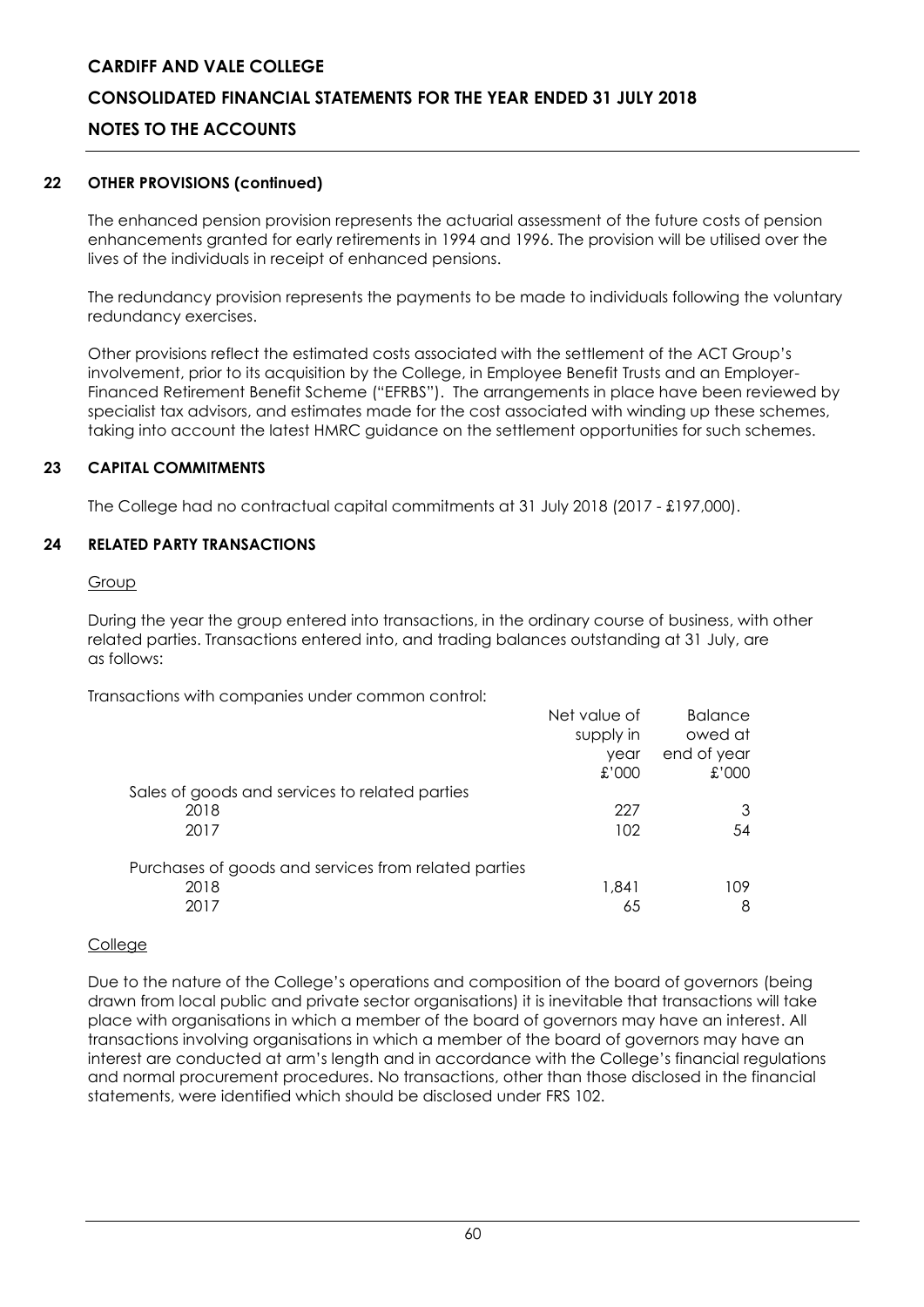# **CARDIFF AND VALE COLLEGE CONSOLIDATED FINANCIAL STATEMENTS FOR THE YEAR ENDED 31 JULY 2018 NOTES TO THE ACCOUNTS**

#### **25 AGENCY RECEIPTS AND PAYMENTS**

Financial contingency funds

|                                       | 2018<br>£'000            | 2017<br>£'000 |
|---------------------------------------|--------------------------|---------------|
| At 1 August                           | $\qquad \qquad$          | 49            |
| Welsh Government grants plus interest | 644                      | 644           |
| <b>Disbursements</b>                  | (625)                    | (676)         |
| Administration and publicity costs    | (19)                     | (17)          |
|                                       |                          |               |
| At 31 July                            | $\overline{\phantom{a}}$ |               |
|                                       |                          |               |

Welsh Government financial contingency fund grants are available to support students who are suffering financial hardship and otherwise would not have been able to undertake courses at the College. Grants can be made to provide for meals, travel costs, equipment, fees and childcare, and payments can either be made to cover the full costs incurred or on an agreed sliding scale.

The funds received were administered in accordance with the terms and conditions specified, the unused balances of the grants being invested in a separate interest-bearing bank account that is not included in the College's balance sheet.

#### Young Recruits Programme

| 2018<br>£'000                                                                                                                | 2017<br>£'000  |
|------------------------------------------------------------------------------------------------------------------------------|----------------|
| Gross programme funding received<br>Clawback of grant by Welsh Government<br>(24)<br>Wage subsidy payments made to employers | 21<br>(17)     |
| Net College administration income retained<br>(24)                                                                           | $\overline{4}$ |

During the year the College participated in the Welsh Government's Young Recruits Programme (YRP), an initiative which aimed to incentivise employers to recruit additional apprentices (aged 16-24) by providing a wage subsidy. The initiative is no longer open to new participants, and any grant money drawn down by the College that hasn't yet been claimed by the employer is being clawed back by the Welsh Government.

#### Apprenticeship Employer Incentive Programme

|                                                                          | 2018<br>£'000 | 2017<br>£'000 |
|--------------------------------------------------------------------------|---------------|---------------|
| Gross programme funding received<br>Incentive payments made to employers | 34<br>(27     |               |
| Balance at 31 July                                                       |               |               |
|                                                                          |               |               |